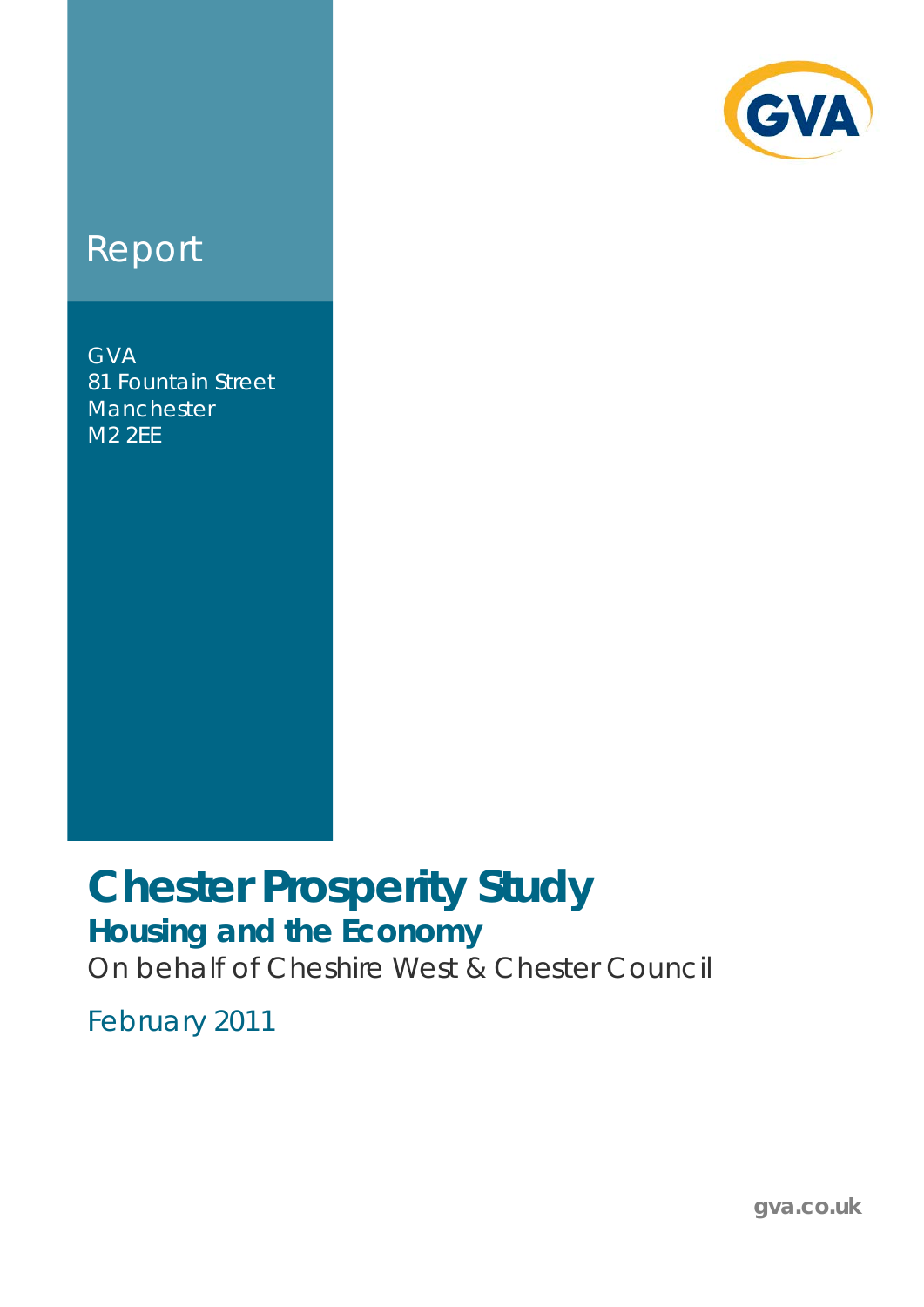Prepared By Chris Watts......................... Status.. ..................................Date 23-02-11 ...........................

Reviewed By Iain Jenkinson.................. Status.. ..................................Date 23-02-11 ...........................

#### **For and on behalf of GVA Ltd**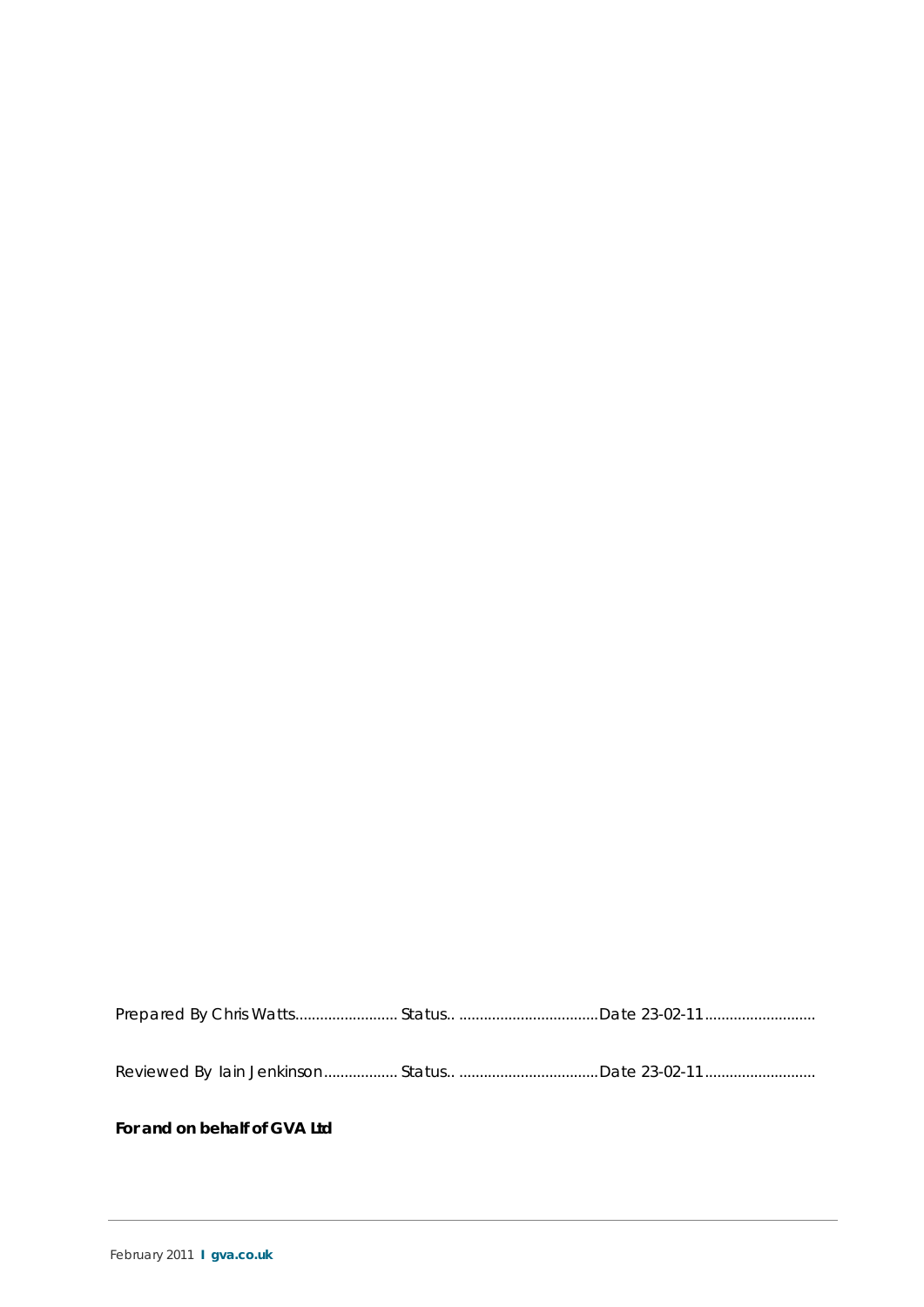# **CONTENTS**

| 2. |  |
|----|--|
| 3. |  |
|    |  |
|    |  |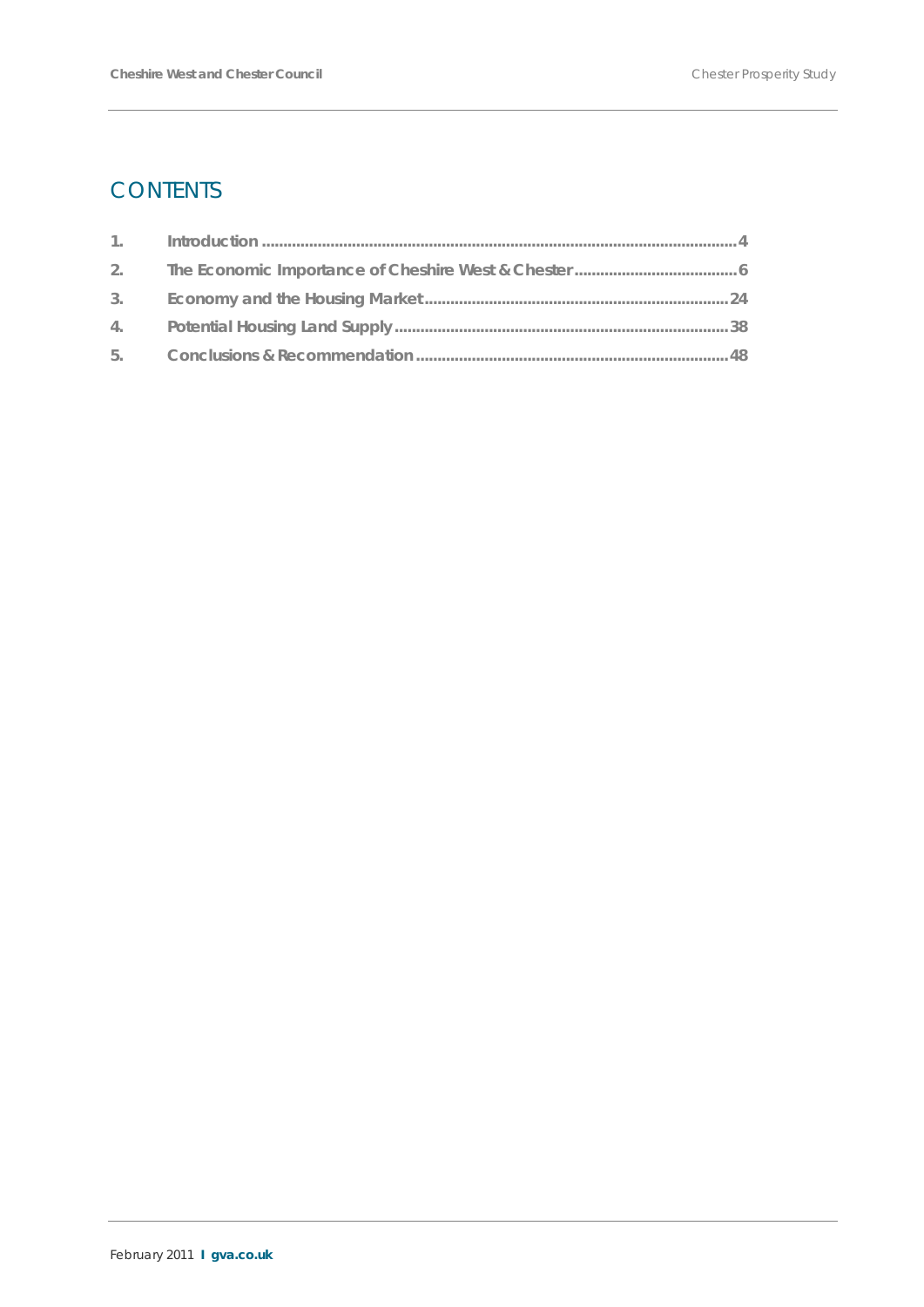# **1. Introduction**

- 1.1 The Chester Prosperity Study (hereafter, the Study) has been commissioned by Cheshire West & Chester Council.
- 1.2 The Study will focus on the City of Chester but will have regard for the wider area of Cheshire West & Chester in terms of underlying economic drivers (refer to Figure 1.1 below).

#### **Figure 1.1 Cheshire West & Chester**



1.3 The City of Chester is the principal economic centre for Cheshire West & Chester, providing employment across a range of professional, financial, cultural, tourism and retail sectors. Further the Council, together with the private sector, is currently embarking upon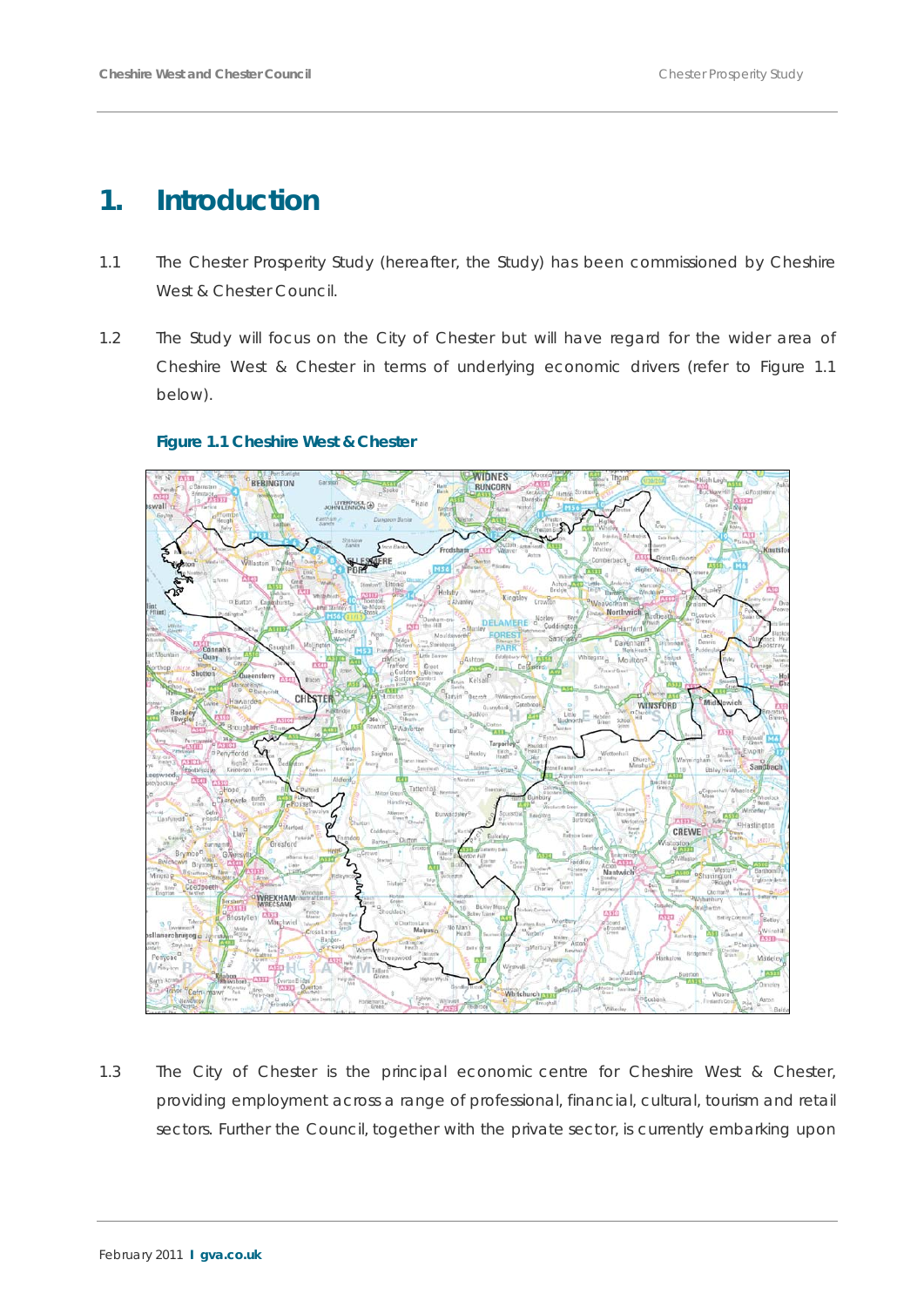a series of ambitious economic projects that intend to enhance the City's competitiveness and strengthen its economic role and rationale.

- 1.4 The City is however tightly constrained in terms of new land supply, both within the urban area (having already been developed) and outside of the urban area (being constrained by Green Belt). The 2008 Employment Land Study highlighted a lack of available employment opportunities in the City for attracting significant levels of new business development, whilst the Final Draft Strategic Housing Land Availability Study (SHLAA, November 2010) also concludes that opportunities for further significant housing development are limited.
- 1.5 The purpose of this Study is therefore to consider the need for significant new housing growth and development within the city and on the edge of the city, to support the economic development, tourism and cultural ambitions of the Council and partners. As part of this, the Study will need to consider the pressures on land to ensure the city can accommodate this growth, dependent upon the outcome of the SHLAA.
- 1.6 The aim of the Study is therefore to "assess the impact of the economic aspirations of the City of Chester on the requirement for new housing development in the City."
- 1.7 To this end, three hypotheses are proposed (excluding the 'do nothing' approach):
	- that, the City of Chester can provide the required levels of new residential development to support the economic potential of the City, without any need for change to the Green Belt.
	- that, the City of Chester needs a significant level of new residential development to support the economic potential of the city, which would warrant a potential change to the Green Belt.
	- that, this housing development could be provided elsewhere in the borough that would still support Chester's growth and would not involve Green Belt change.
- 1.8 The remainder of this Study is structured as follows:
	- **Section 2:** The Economic Importance of Cheshire West & Chester
	- **Section 3: Economy and the Housing Market**
	- **Section 4: Potential Housing Land Supply**
	- **Section 5: Conclusions & Recommendation**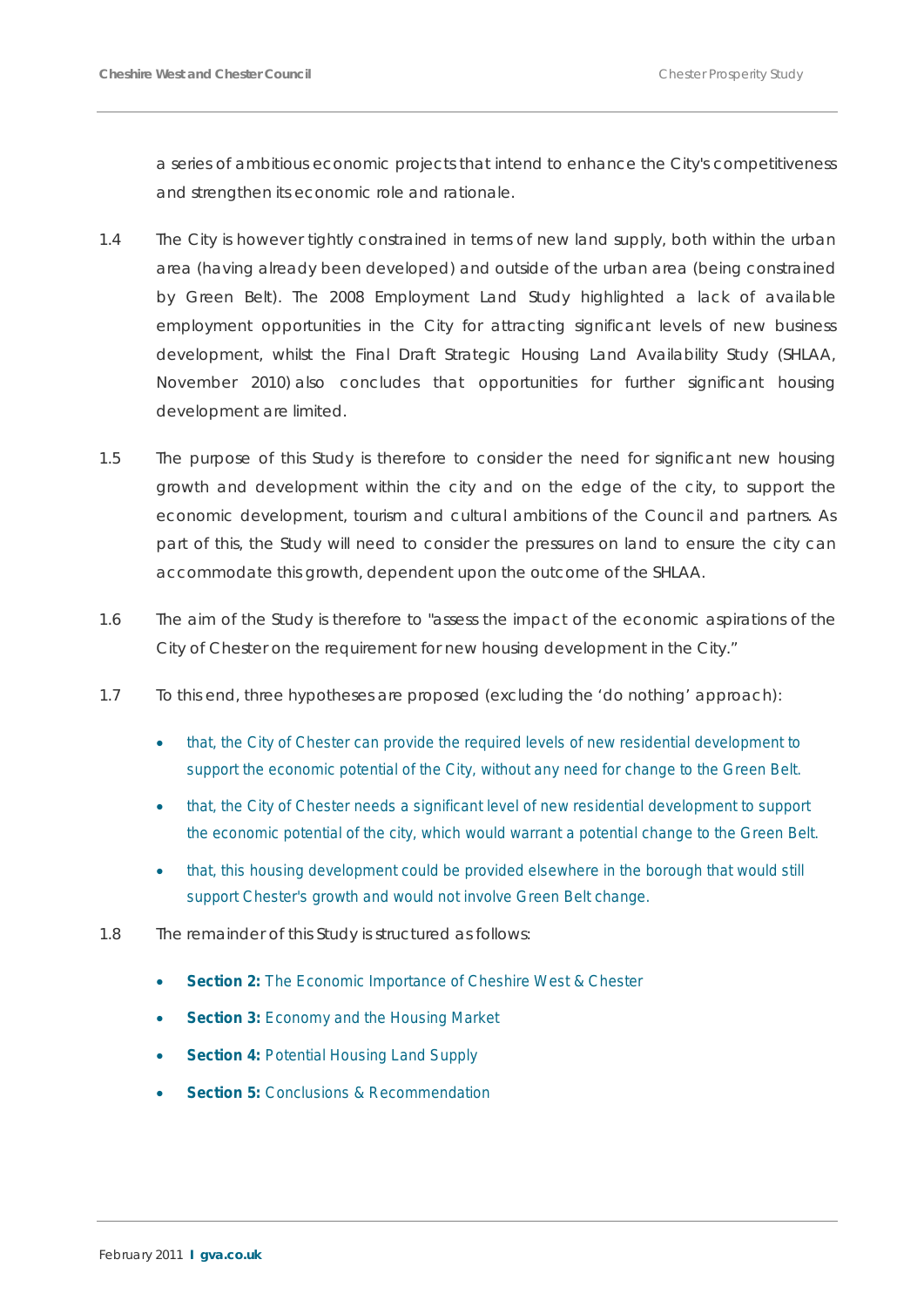# **2. The Economic Importance of Cheshire West & Chester**

- 2.1 This section provides an analysis of previous and prospective trends in the Cheshire West & Chester economy compared with trends observed throughout the North West.
- 2.2 Economic forecasts from the 2010 update of the Cheshire & Warrington Econometric Model (CWEM) are utilised for the purpose of this Study. The CWEM results are consistent with the Model supplier's, Cambridge Econometrics, latest (February 2010) regional forecasts publication. However, given that the forecasts do not take account of local, unofficial economic intelligence or future development projects, policies or initiatives, they are 'policy off' forecasts; 2007 is taken as the baseline year.
- 2.3 This section is broken down into the following specific areas
	- National and Regional Picture analysing how CWaC has performed against regional and national benchmarks
	- Sub-sector analysis analysing how sub-sectors in CWaC have performed over the short and long term
	- Forecast sub-sector trends understanding how sub-sectors are anticipated to perform
	- Investment understanding investment trends by sector

# **National and Regional Picture**

#### *Historic Trends*

2.4 Figure 2.1 below shows that GVA growth in Cheshire West & Chester has historically been below national and regional averages; average GVA growth during the period 1999-2009 has been 0.84% pa compared to 1.40% pa for the region. Whilst behind the North West in terms of economic performance over the past decade, it is important to note that the regional average is enhanced by the economic importance of Liverpool and Manchester. The deterioration of GVA growth at all levels between 2008 and 2009 is attributable to the recession.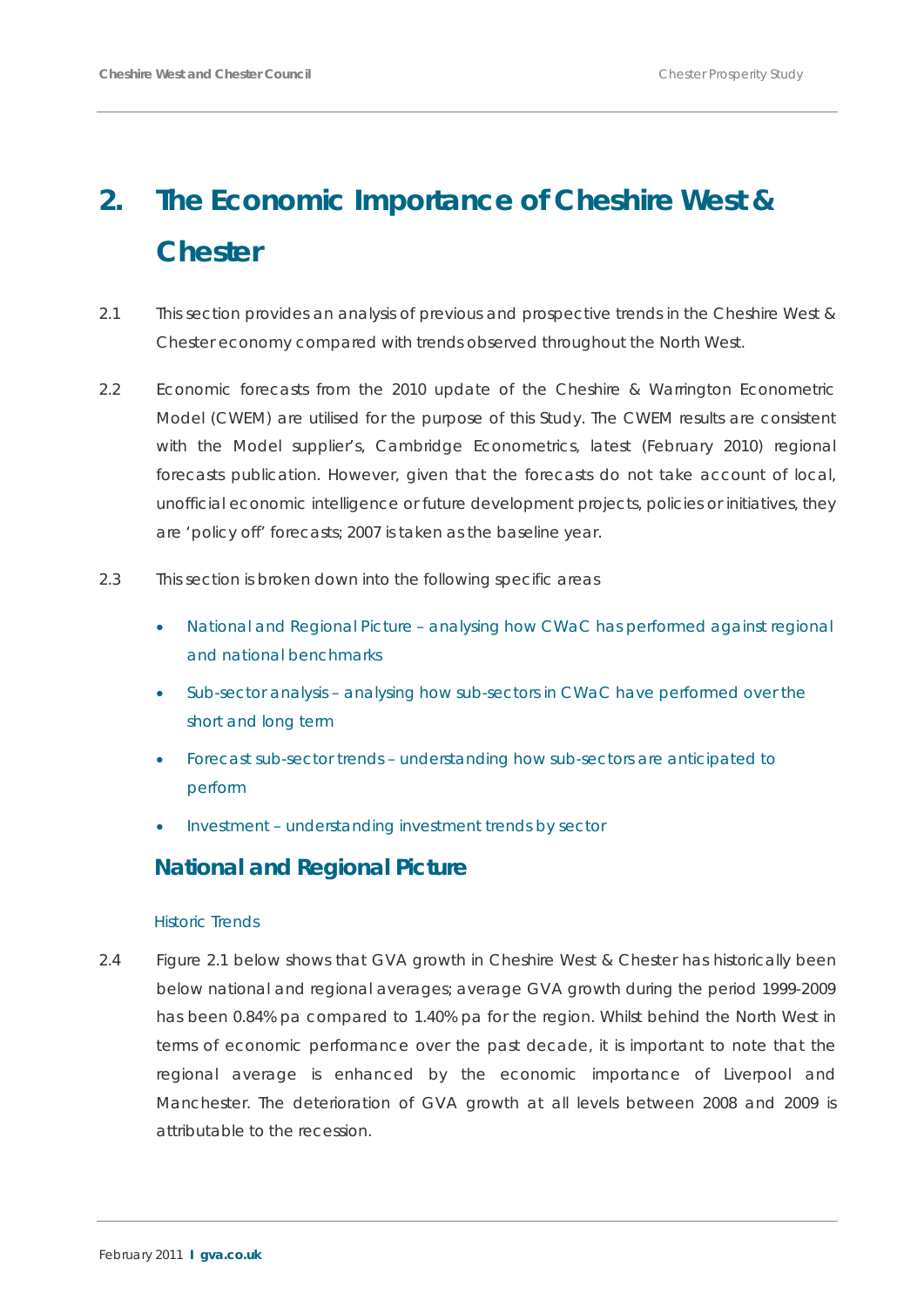#### **Figure 2.1: GVA Trends (1999-2009)**



2.5 Figure 2.2 below shows the overall employment trends since 1999 across the Cheshire West & Chester area compared with national and regional averages. It is apparent that the area has been far short of the regional average employment growth for the whole period and is perhaps attributable to the absence of active investment and development. Notably, Cheshire West & Chester does not appear to have seen a net growth in employment between 1999 and 2009; this trend is in contrast with employment trends for the North West. Clearly significant changes occurred at the turn of the millennium which seriously affected the rate of future employment growth for Cheshire West & Chester whilst the region, in comparison, consolidated its position.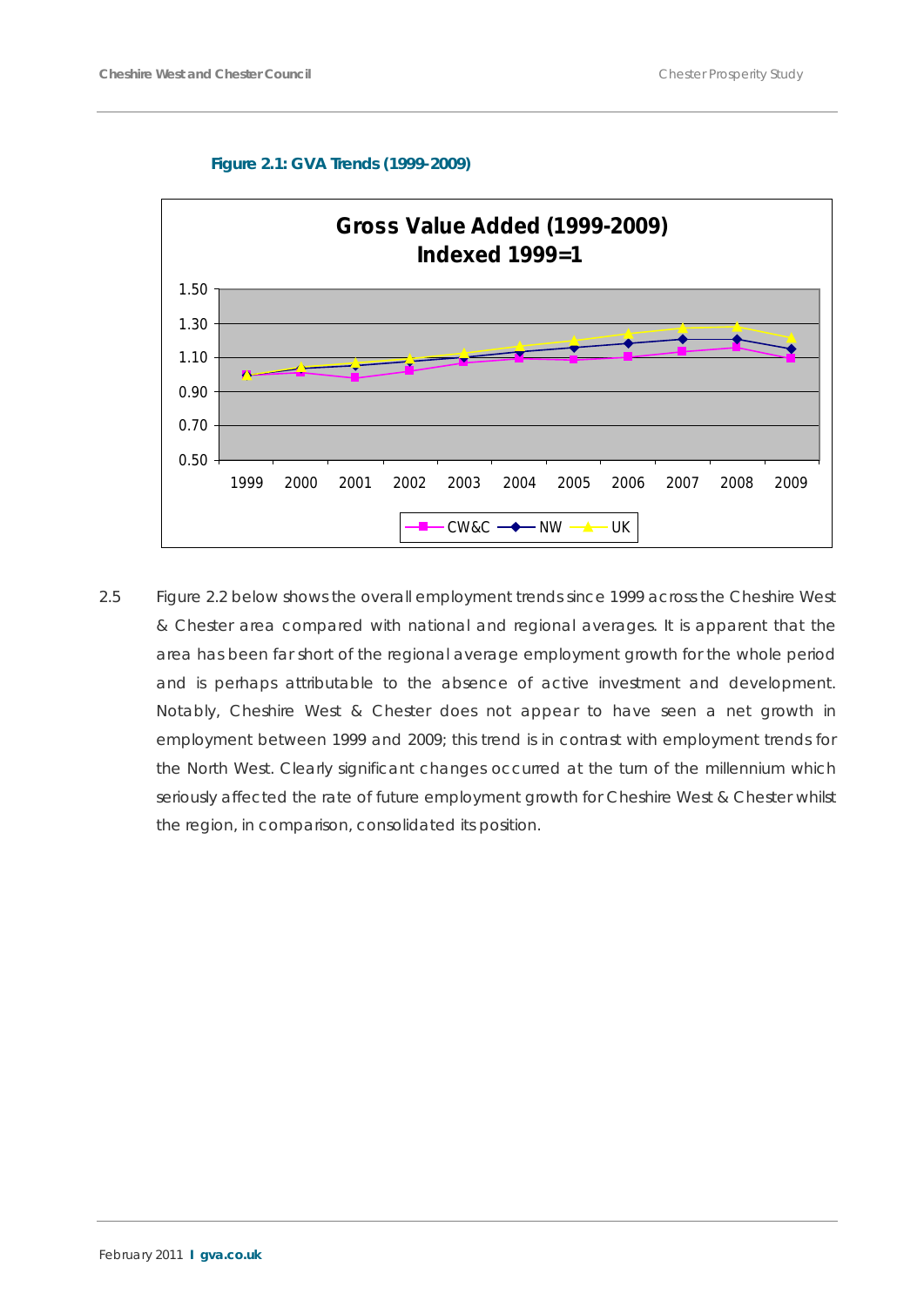#### **Figure 2.2: Employment Trends (1999-2009)**



## Forecast Trends

2.6 The established trends pre-2009 are generally predicted to persist over the next 10 years or so (to 2020). To ensure consistency with the Council's LDF plan period, Figures 2.3 and 2.4 below forecast to 2027 based on average annual growth during the period 2009-2020.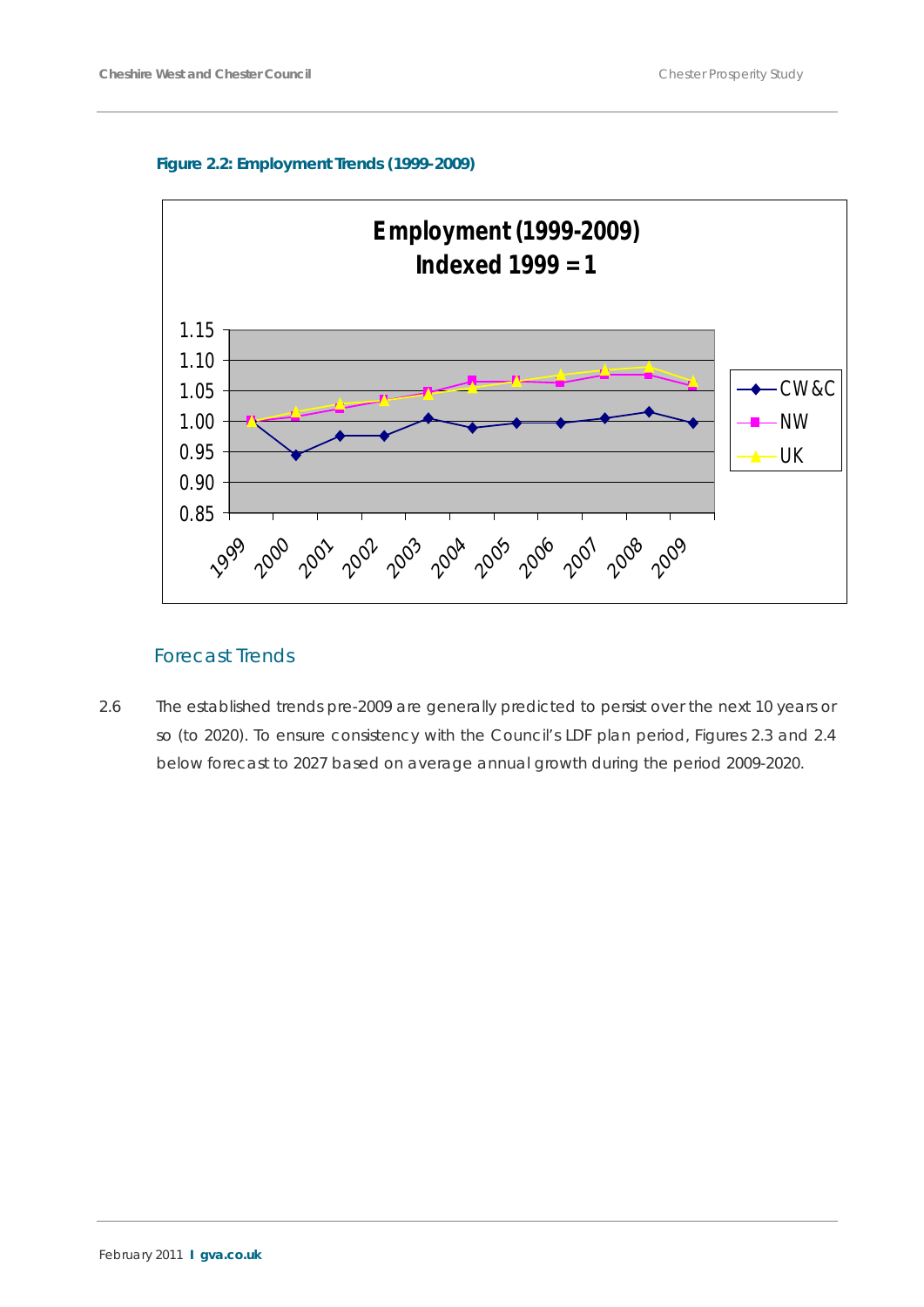



2.7 Figure 2.3 above shows that forecast GVA growth in Cheshire West & Chester is broadly in line with that of the region between 2009 and 2027. This is interesting and suggests that the area's industry mix is capable of 'keeping pace' with growth in the region, despite below average GVA trends pre-2009 (as shown in Figure 2.1).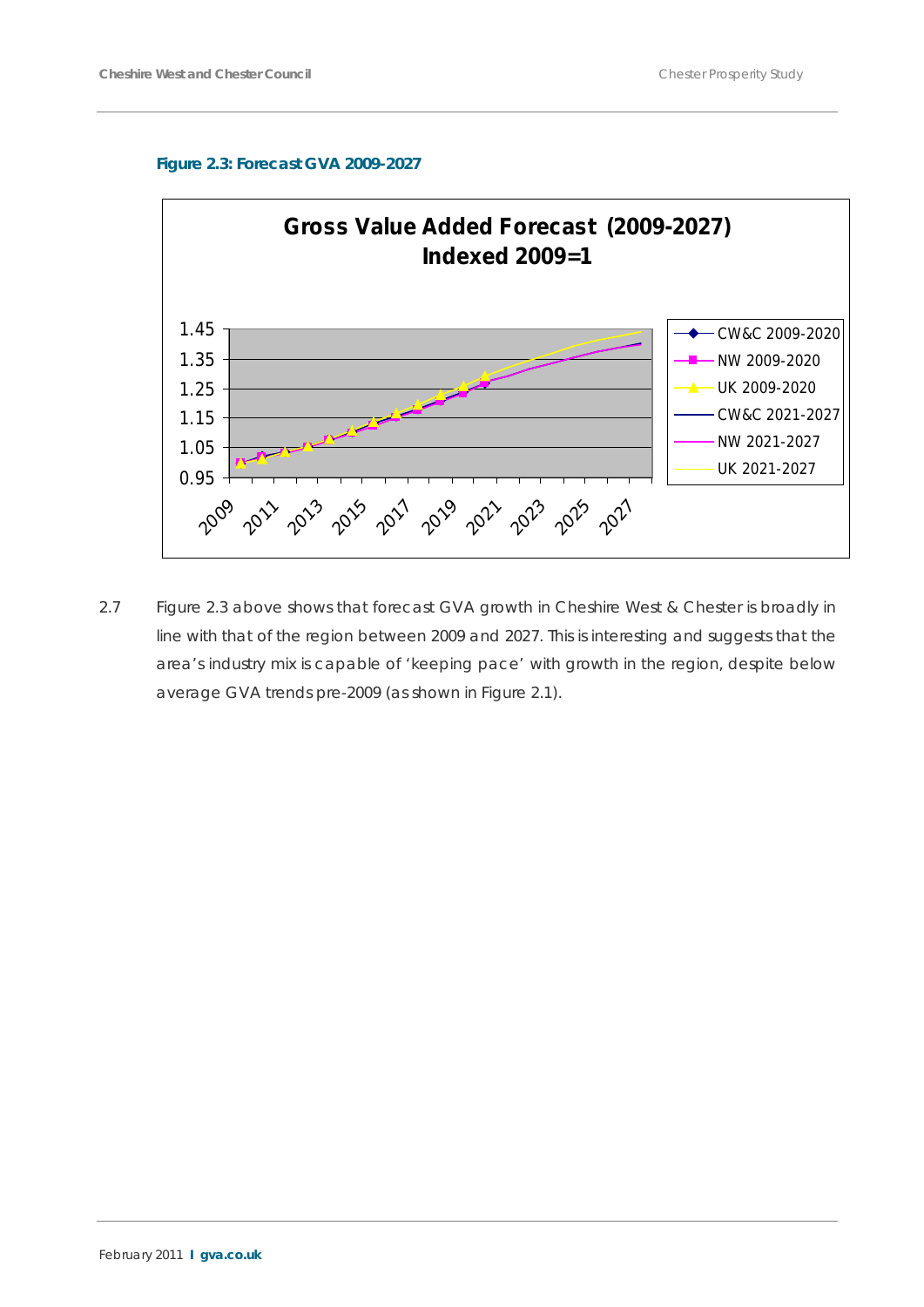#### **Figure 2.4: Forecast Employment 2009-2027**



2.8 Figure 2.4 above indicates that employment growth in Cheshire West & Chester is also forecast to 'catch up' with the region. Surprisingly perhaps, given the 'gap' identified in Figure 2.2, our forecasting model suggests that the area will out-perform the North West in terms of employment growth between 2009 and the mid-2010s (i.e. post-recession).

# **Sub-Sector Analysis**

## Long Term GVA Growth

- 2.9 Table 2.1 below analyses sub-sector output growth for the period 1999-2009 for those subsectors within Cheshire West & Chester that have grown above the regional average during this period. It is therefore important to note here that the analysis is driven by base performance in Cheshire West & Chester which is then compared with those same subsectors at the regional level. Two points relate to this type of analysis:
	- (a) it identifies the spread of presumed high growth sub-sectors in the Cheshire West & Chester area; and
	- (b) it identifies the correlation with performance at the regional level.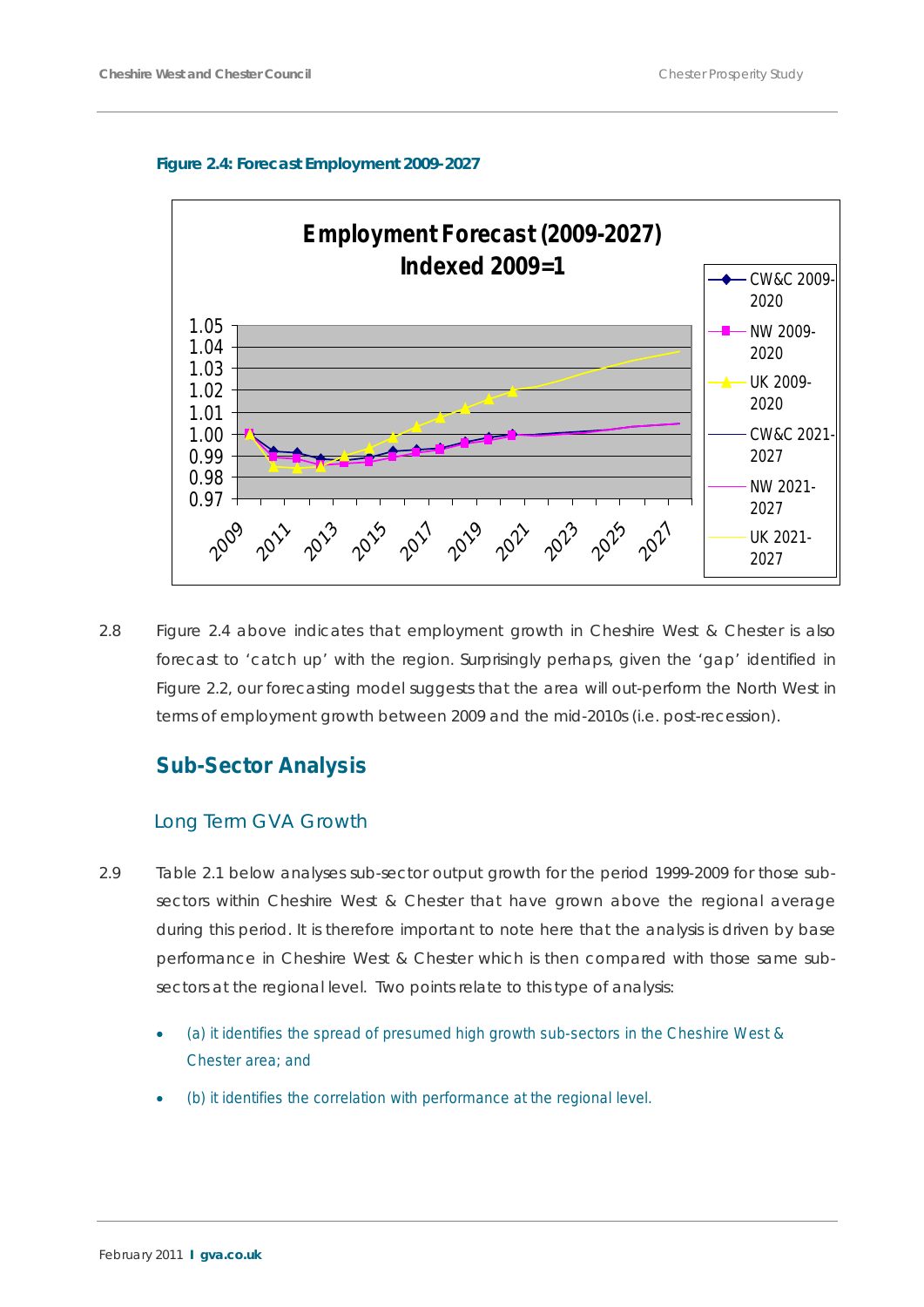- 2.10 Of interest in these results is that, for those sub-sectors within Cheshire West & Chester that have grown above the regional average during this period, it is clear that:
	- the great majority of these sub-sectors have grown substantially above regional average altogether, these high growth sub-sectors made up 42% of total output in Cheshire West & Chester in 2009.
	- the spread of high growth sub-sectors is broad although in value terms, services made up by far the largest share of output from these 'above region' sub-sectors (33% compared to 9% for manufacturing sub-sectors as at 2009).
	- defined high growth manufacturing sub-sectors in Cheshire West & Chester experienced 'above region' growth during the period 1999-2009. Yet whilst these made up 9% of the area's output as at 2009, high growth manufacturing sub-sectors made up a 10% share of total output in the region.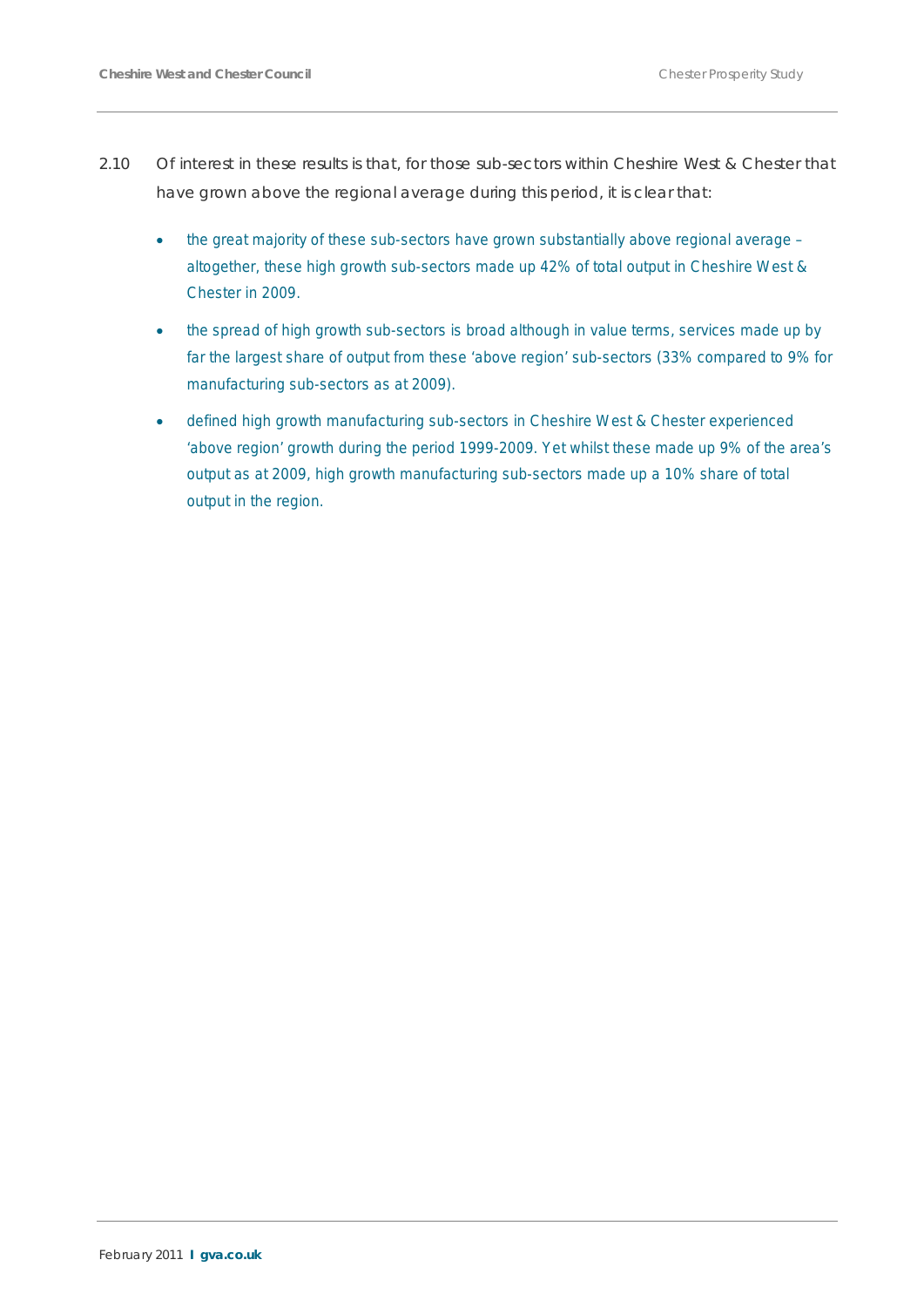|                                | CW&C | <b>NW</b> |
|--------------------------------|------|-----------|
| Food, Drink & Tobacco          | 22%  | 10%       |
| Pharmaceuticals                | 223% | 44%       |
| Chemicals                      | 9%   | $-3%$     |
| <b>Basic Metals</b>            | 210% | $-37%$    |
| Metal Goods                    | 56%  | $-4%$     |
| Other Transport Equipment      | 44%  | 14%       |
| Manufacturing - Other          | 56%  | $-8%$     |
| <b>Gas Supply</b>              | 201% | $-48%$    |
| <b>Water Supply</b>            | 91%  | $-43%$    |
| Distribution                   | 12%  | $-1%$     |
| Retailing                      | 42%  | 37%       |
| <b>Other Business Services</b> | 56%  | 49%       |
| Education                      | 21%  | $-2\%$    |
| Health & Social Work           | 39%  | 32%       |

## **Table 2.1 High Output Growth: 1999-2009**

**Source; Cheshire & Warrington Econometric Model 2010 Update**

2.11 A summary point here perhaps is that the correlation in high output growth between Cheshire West & Chester and the region is broadly much stronger in terms of services (i.e. retailing, other business services, health & social work) than manufacturing which, in some cases, is significantly 'above region' in terms of high output growth.

# Short Term GVA Growth

2.12 A key question therefore is the extent to which this high output growth in manufacturing is going to remain. In terms of recent trends, the analysis above is replicated below for the period 2006-2009 (refer to Table 2.2 below).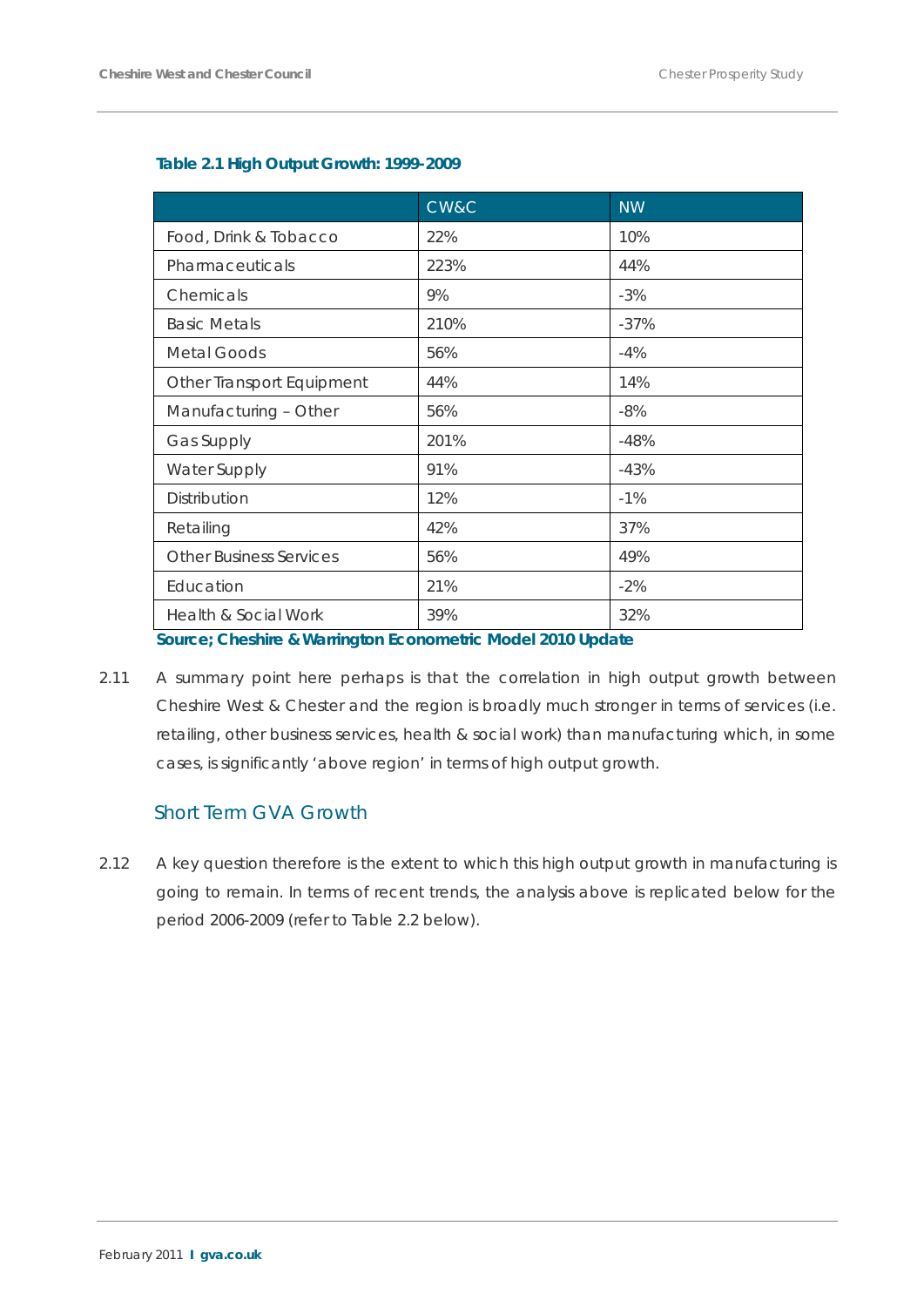|                                 | CW&C | <b>NW</b> |
|---------------------------------|------|-----------|
| Food, Drink & Tobacco           | 1%   | $-4%$     |
| Pharmaceuticals                 | 100% | 4%        |
| Chemicals                       | 3%   | $-15%$    |
| <b>Rubber &amp; Plastics</b>    | 6%   | $-15%$    |
| Manufacturing - Other           | 9%   | $-12%$    |
| Electricity                     | 23%  | $-14%$    |
| <b>Gas Supply</b>               | 406% | $-3%$     |
| Retailing                       | 10%  | 7%        |
| Insurance                       | 47%  | $-6%$     |
| <b>Computing Services</b>       | 5%   | 3%        |
| <b>Professional Services</b>    | 6%   | $-1%$     |
| <b>Other Business Services</b>  | 9%   | $-1%$     |
| Public Admin. & Defence         | 1%   | $-2%$     |
| Education                       | 1%   | 0%        |
| <b>Health &amp; Social Work</b> | 11%  | 9%        |

#### **Table 2.2 High Output Growth: 2006-2009**

**Source; Cheshire & Warrington Econometric Model 2010 Update**

- 2.13 Again, all high growth manufacturing sub-sectors in Cheshire West & Chester experienced 'above region' growth (especially pharmaceuticals). Some further points of relevance are that:
	- despite the 'above region' output growth of manufacturing during the period 2006-2009, the share of manufacturing high growth sub-sectors has only increased from 8% to 9% in Cheshire West & Chester (compared to 8% in the region as at 2009).
	- defined short term high growth sub-sectors made up 66% of total output in the Cheshire West & Chester area in 2009 – this compares to nearly 64% in the North West.
	- the Cheshire West & Chester area (and the region) has seen a recent increase in the contribution level of high growth sub-sectors, yet short term total output growth (61% to 66%) is negligible compared to long term total output growth (57% to 69%).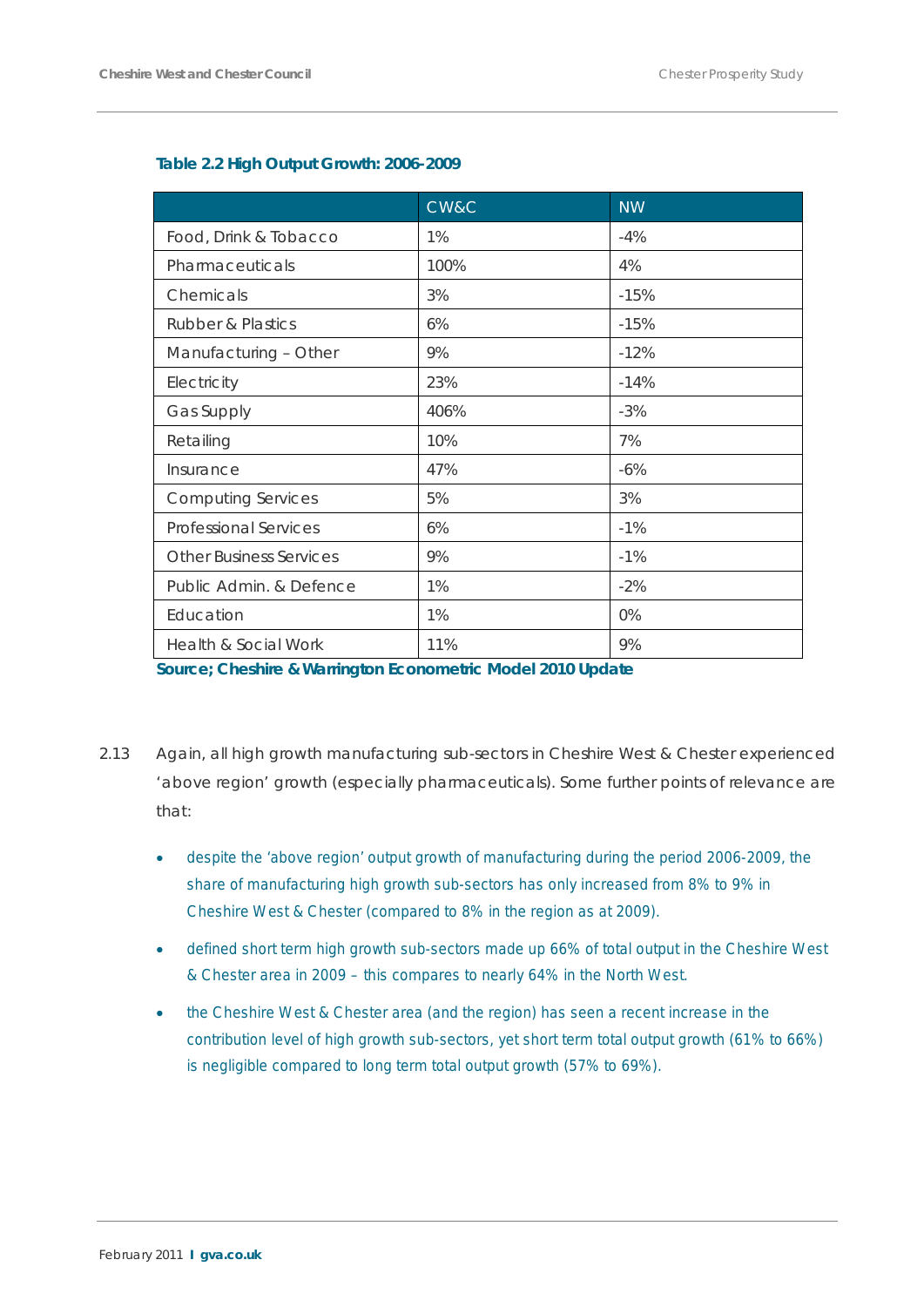- whilst the spread of high growth sub-sectors is broad, services (in value terms) made up by far the largest share of output from these 'above region' sub-sectors (42% compared to 9% for manufacturing sub-sectors as at 2009).
- 2.14 That said it is instructive to point out that, in the short term, Cheshire West & Chester has not performed as well as the region with respect to output growth in banking & finance and communications (the same is true of long term high output growth in these subsectors).
- 2.15 Overall, it is clear that the service sector is increasingly the driving force in high growth output within the Cheshire West & Chester area – perhaps more so than the region. However, the 'above region' output growth of manufacturing is encouraging and highlights the diversity of the area's industry mix going forward. The strength of the pharmaceuticals and basic metals sub-sectors (in particular) is of interest in this regard, significantly outperforming those same sub-sectors in the region.
- 2.16 What is also very apparent in these results is the persistence of strong performing sectors in Cheshire West & Chester throughout the period – that is, there is a strong link between short and long term performance amongst high growth sectors.

## Long Term Employment (High Growth)

- 2.17 Analysis which is based on the same format as that produced for GVA above is replicated below in Table 2.3. This basically confirms the results for GVA in that:
	- employment growth was 'above region' in the high growth manufacturing sub-sectors during the period 1999-2009, with the basic metals and pharmaceuticals sub-sectors performing particularly well.
	- the utility sectors (i.e. gas supply and water supply) demonstrate significant 'above region' growth, whilst the education and health & social work sub-sectors also performed very well during the period 1999-2009.
	- there is a strong correlation between high growth sub-sectors in Cheshire West & Chester in terms of both GVA and employment – employment / GVA correlation is less apparent at the regional level, especially with regards to manufacturing.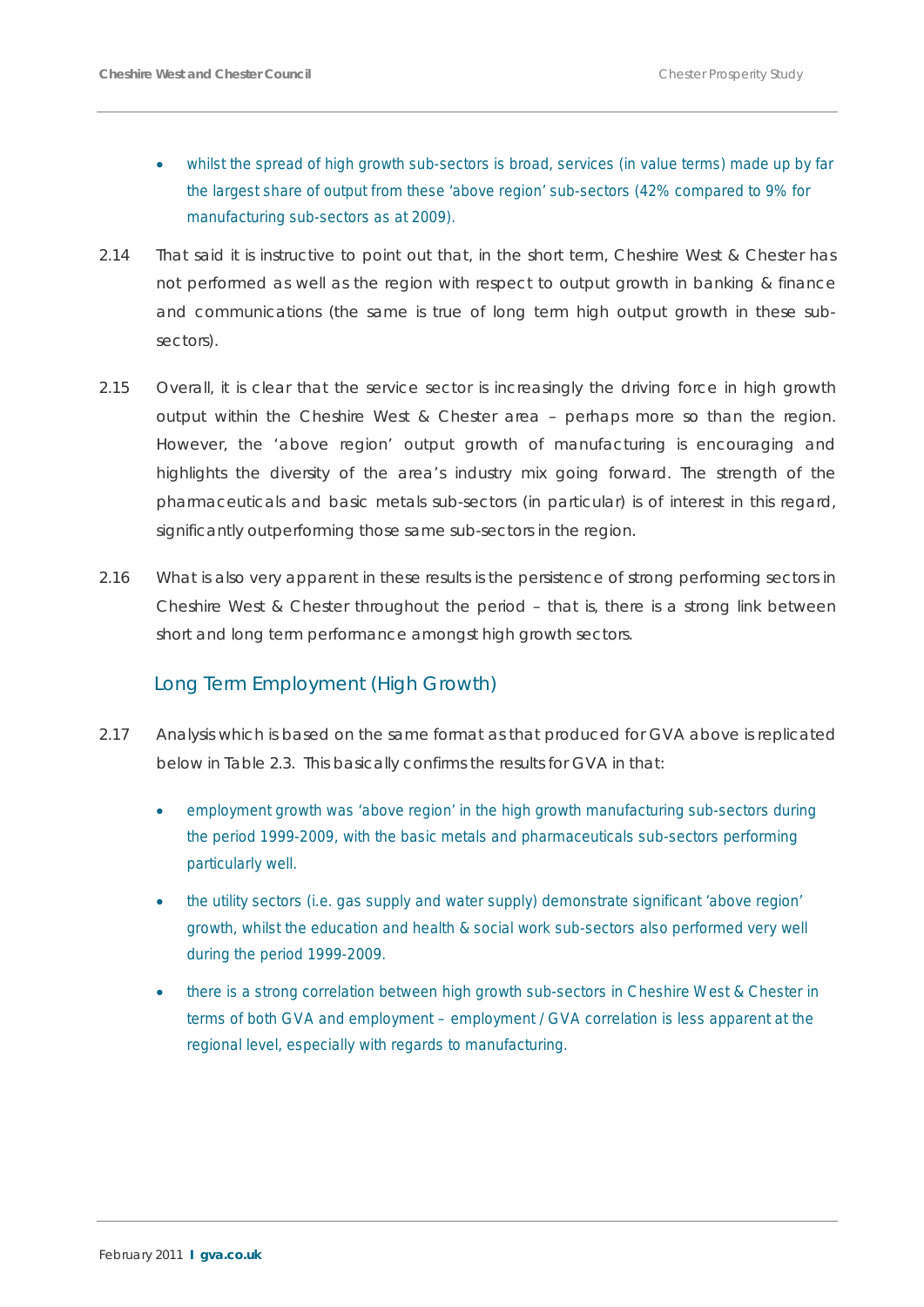|                                 | CW&C  | <b>NW</b> |
|---------------------------------|-------|-----------|
| Pharmaceuticals                 | 63%   | $-22%$    |
| <b>Basic Metals</b>             | 87%   | $-60%$    |
| Metal Goods                     | 15%   | $-25%$    |
| Other Transport Equipment       | 1%    | $-13%$    |
| Manufacturing - Other           | 28%   | $-19%$    |
| <b>Gas Supply</b>               | 104%  | $-65%$    |
| <b>Water Supply</b>             | 126%  | $-34%$    |
| Distribution                    | $0\%$ | $-8%$     |
| Retailing                       | 2%    | 1%        |
| <b>Other Business Services</b>  | 26%   | 26%       |
| Education                       | 46%   | 24%       |
| <b>Health &amp; Social Work</b> | 37%   | 28%       |
| Miscellaneous Services          | 12%   | 10%       |

### **Table 2.3 High Employment Growth: 1999-2009**

**Source; Cheshire & Warrington Econometric Model 2010 Update**

## Short Term Employment (High Growth)

2.18 More recent performance amongst the high growth sectors in employment terms maintains a broader spread of manufacturing (i.e. pharmaceuticals, mechanical engineering) and services (i.e. gas supply, insurance) performing 'above region'. That said, the results show a relatively even split of high growth sectors between manufacturing and services, which again demonstrates the industry mix of the Cheshire West & Chester economy (refer to Table 2.4 below).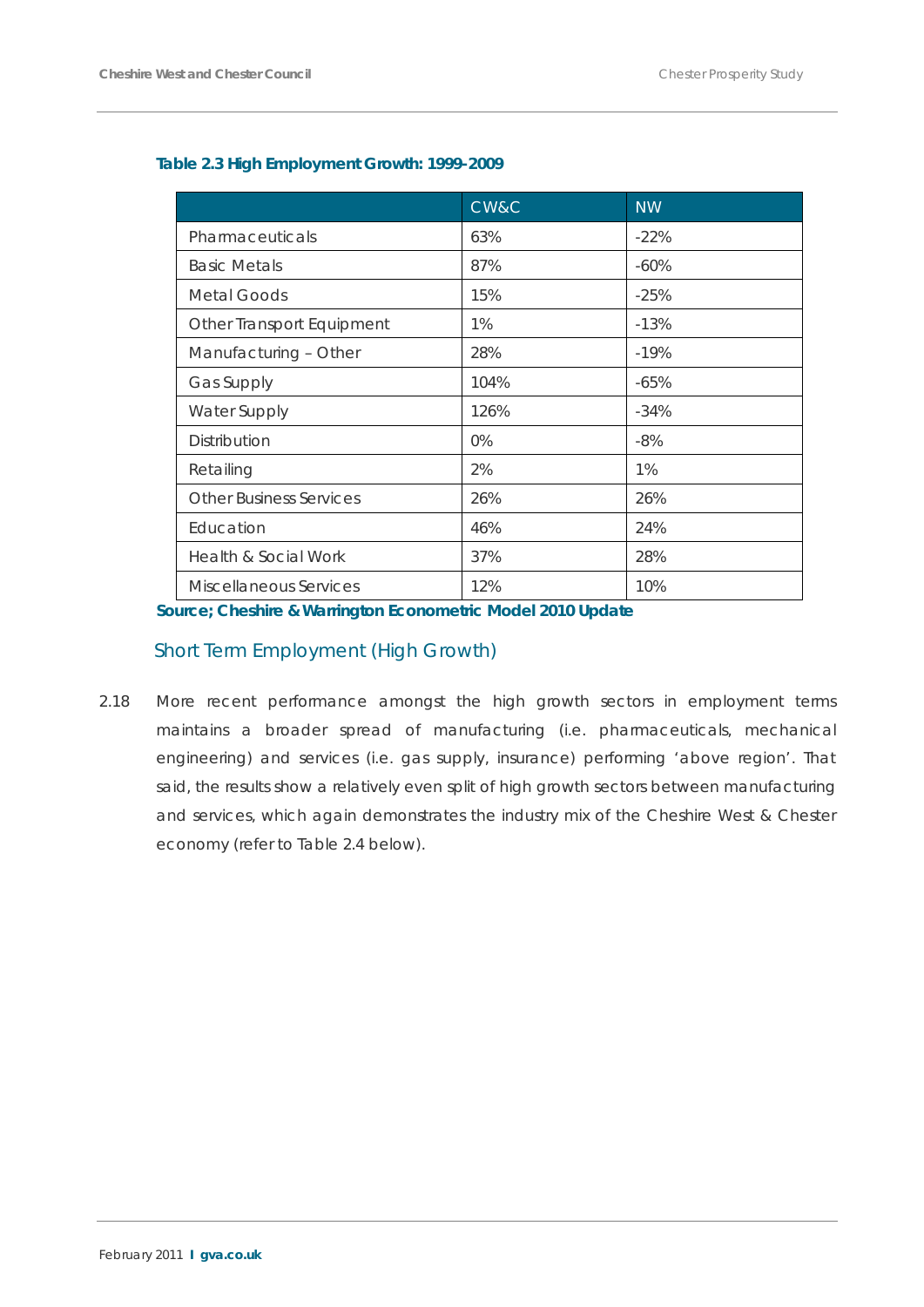|                                 | CW&C | <b>NW</b> |
|---------------------------------|------|-----------|
| Agriculture, Forestry & Fishing | 38%  | 37%       |
| <b>Other Mining</b>             | 88%  | 80%       |
| Pharmaceuticals                 | 48%  | $-16%$    |
| Chemicals                       | 3%   | $-10%$    |
| <b>Rubber &amp; Plastics</b>    | 1%   | $-13%$    |
| Mechanical Engineering          | 29%  | 12%       |
| Electronics                     | 2%   | $-13%$    |
| Manufacturing - Other           | 4%   | $-9%$     |
| Electricity                     | 96%  | 46%       |
| Gas Supply                      | 410% | 4%        |
| Distribution                    | 8%   | $-3%$     |
| Retailing                       | 0%   | $-3%$     |
| Insurance                       | 50%  | $-5%$     |
| <b>Computing Services</b>       | 4%   | 3%        |
| <b>Professional Services</b>    | 4%   | $-3%$     |
| <b>Other Business Services</b>  | 9%   | $-2%$     |
| Public Admin. & Defence         | 5%   | $-2%$     |
| Health & Social Work            | 9%   | 6%        |

#### **Table 2.4 High Employment Growth: 2006-2009**

**Source; Cheshire & Warrington Econometric Model 2010 Update**

# **Forecast Sub-Sector Trends**

## GVA Forecast

2.19 Forecast GVA for those sub-sectors growing at or above the regional average are shown in Table 2.5 below and the correlation with the pattern of growth at the regional level is generally very apparent. Again however, projected growth in Cheshire West & Chester is expected to be superior to the regional average across a number of high growth sectors.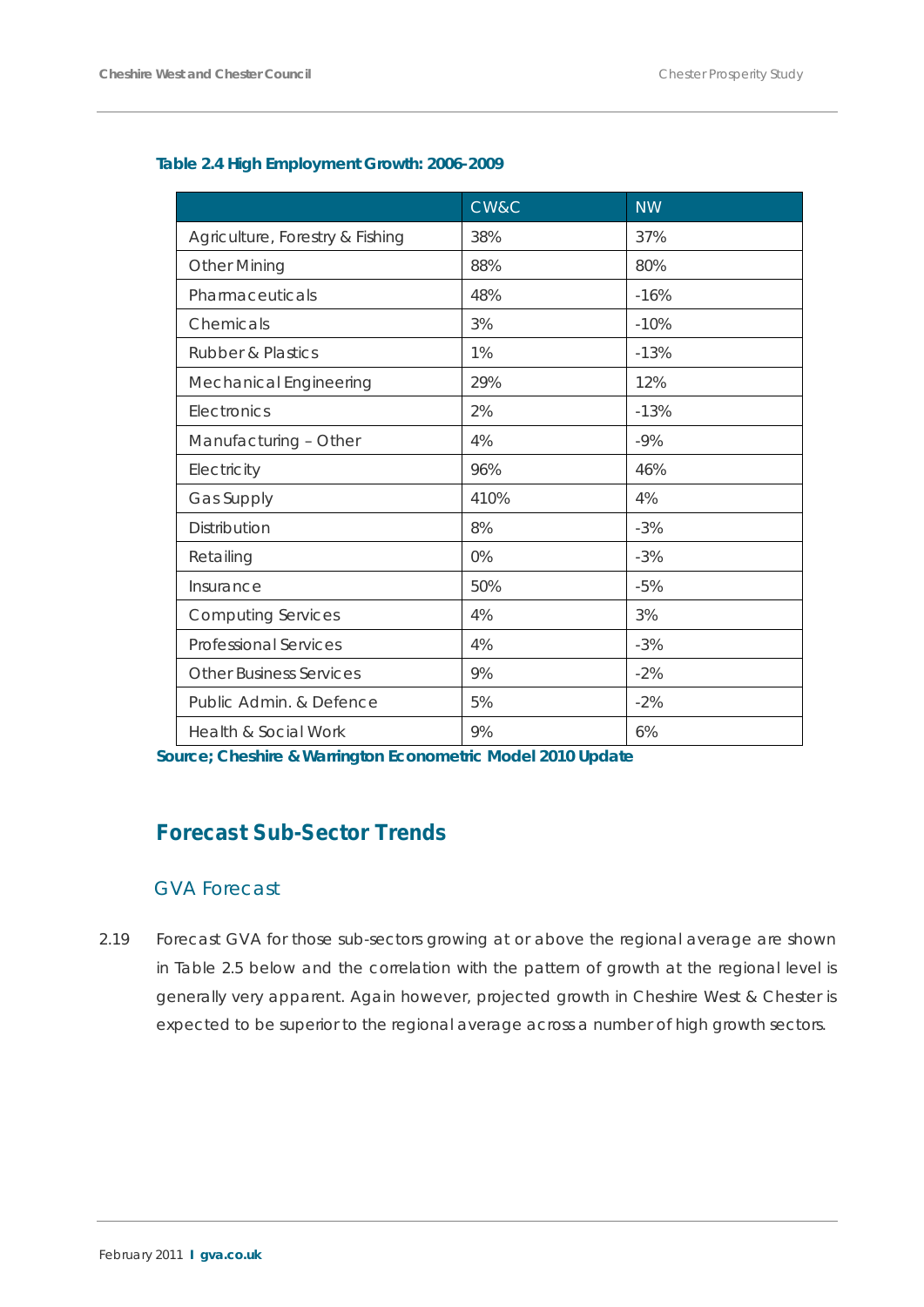|                                         | CW&C | <b>NW</b> |
|-----------------------------------------|------|-----------|
| Agriculture, Forestry & Fishing         | 24%  | 16%       |
| <b>Other Mining</b>                     | 35%  | 24%       |
| Food, Drink & Tobacco                   | 27%  | 19%       |
| Manufacture of Fuels                    | 36%  | 34%       |
| Pharmaceuticals                         | 176% | 167%      |
| <b>Rubber &amp; Plastics</b>            | 17%  | 12%       |
| <b>Basic Metals</b>                     | 59%  | 36%       |
| <b>Metal Goods</b>                      | 32%  | 24%       |
| Electrical Engineering &<br>Instruments | 26%  | 9%        |
| Gas Supply                              | 24%  | $-9%$     |
| Distribution                            | 50%  | 46%       |
| Retailing                               | 53%  | 49%       |
| Hotels & Catering                       | 29%  | 26%       |
| Banking & Finance                       | 85%  | 70%       |
| Insurance                               | 50%  | 39%       |
| <b>Other Business Services</b>          | 60%  | 58%       |
| Public Admin. & Defence                 | 31%  | 31%       |
| <b>Health &amp; Social Work</b>         | 43%  | 39%       |
| Miscellaneous Services                  | 32%  | 29%       |

#### **Table 2.5 High Growth GVA Forecast: 2009-2027**

**Source; Cheshire & Warrington Econometric Model 2010 Update**

## Employment Forecast

- 2.20 Total employment in Cheshire West & Chester is expected to grow by 0.5% during the period 2009-2027 (i.e. just under 850 jobs); employment in the region is also expected to grow by 0.5% (i.e. just under 17,000 jobs). These are 'policy off' forecasts – with 2007 as the baseline year – and therefore do not account for economic development, retail and tourism projects coming forward.
- 2.21 Whilst the study area's high growth prospects are spread across services and manufacturing, the service sector is forecast to be much more dominant in the future. Importantly here is the 'high value' component of the services (i.e. banking & finance,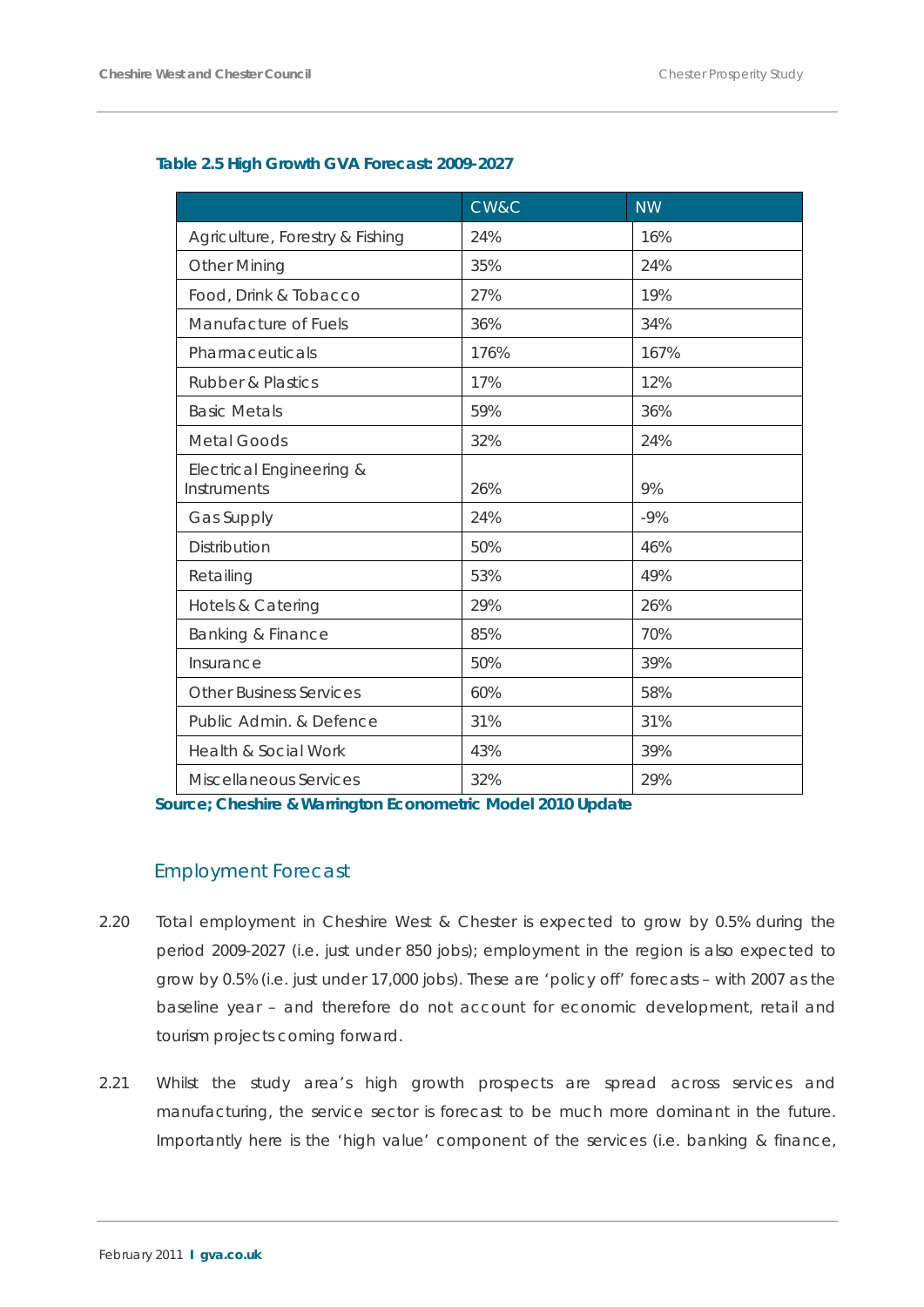insurance) predicted to provide the highest percentage increase in employment within Cheshire West & Chester, and **specifically within Chester by nature of the location of these businesses**.

2.22 As per the GVA results, Cheshire West & Chester is expected to outperform the regional average in a number of cases (refer to Table 2.6 below).

| Table 2.6 Key Sectors - Forecast High Growth: GVA and Employment 2009-2027 |  |  |
|----------------------------------------------------------------------------|--|--|
|                                                                            |  |  |

|                      | CW&C  | <b>NW</b> |
|----------------------|-------|-----------|
| Manufacture of Fuels | 8%    | 6%        |
| Pharmaceuticals      | 27%   | 22%       |
| <b>Distribution</b>  | $0\%$ | $-3%$     |
| Hotels & Catering    | 25%   | 22%       |
| Communications       | 4%    | 5%        |
| Banking & Finance    | 26%   | 15%       |
| Insurance            | 21%   | 12%       |
| Health & Social Work | 10%   | 7%        |

**Source; Cheshire & Warrington Econometric Model 2010 Update**

2.23 In terms of the potential high growth sub-sectors in the North West, a composite analysis (i.e. GVA and employment) of above average forecast growth for the region is shown below in Table 2.7.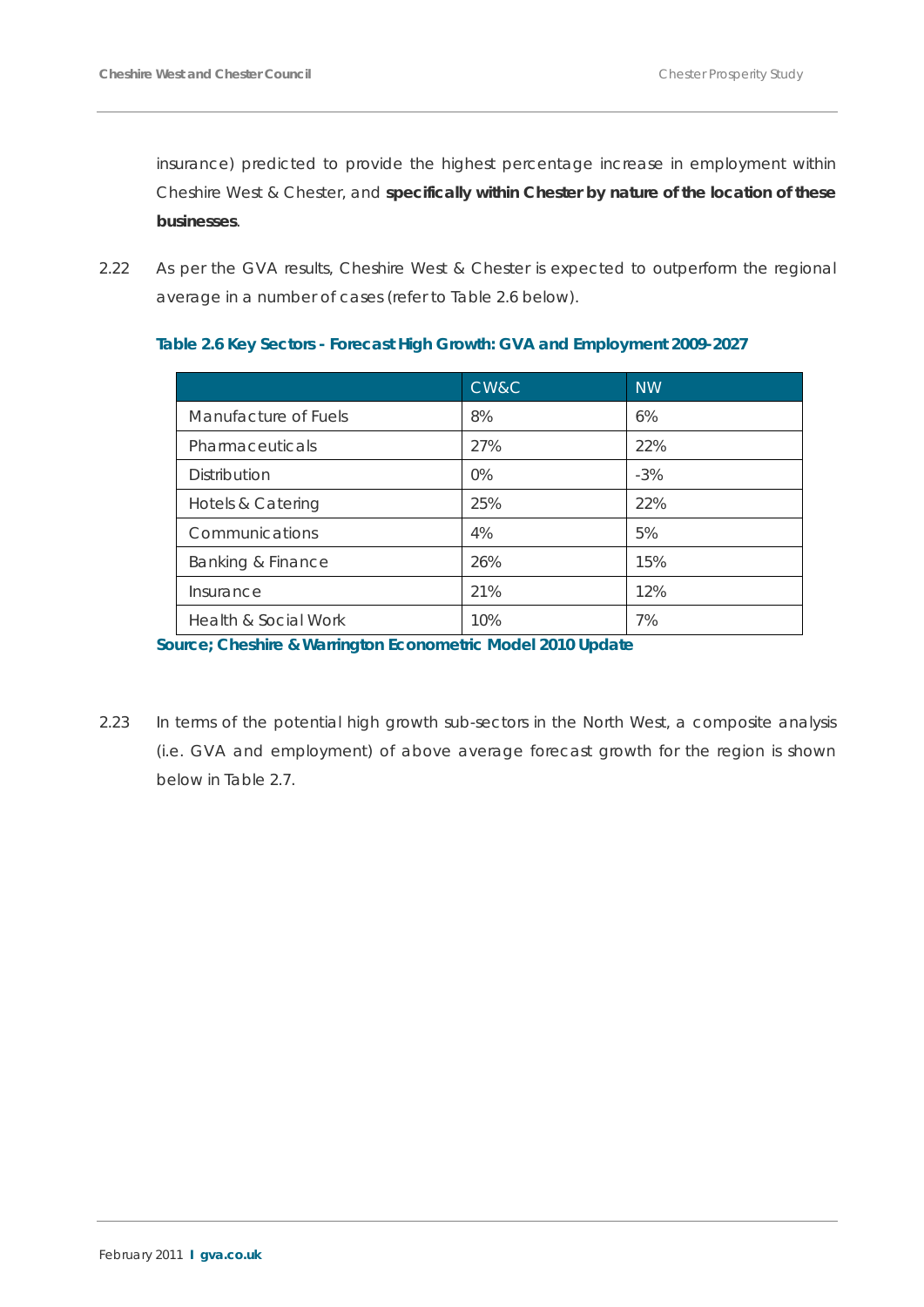# **Table 2.7 North West high growth sub-sectors**

| High Growth GVA (2009-2027)             | <b>High Growth</b><br>Employment (2009-2027) | Composite (2009-2027)           |
|-----------------------------------------|----------------------------------------------|---------------------------------|
| Agriculture, Forestry & Fishing         | Manufacture of Fuels                         | Manufacture of Fuels            |
| <b>Other Mining</b>                     | Pharmaceuticals                              | Pharmaceuticals                 |
| Food, Drink & Tobacco                   | Other Transport<br>Equipment                 | Other Transport Equipment       |
| Printing & Publishing                   | Manufacturing - Other                        | Manufacturing - Other           |
| Manufacture of Fuels                    | Construction                                 | Construction                    |
| Pharmaceuticals                         | Hotels & Catering                            | Hotels & Catering               |
| <b>Rubber &amp; Plastics</b>            | Land Transport etc                           | Land Transport etc              |
| <b>Basic Metals</b>                     | Communications                               | Air Transport                   |
| <b>Metal Goods</b>                      | Banking & Finance                            | Communications                  |
| Electronics                             | Insurance                                    | Banking & Finance               |
| Electrical Engineering &<br>Instruments | <b>Computing Services</b>                    | Insurance                       |
| <b>Motor Vehicles</b>                   | <b>Professional Services</b>                 | <b>Computing Services</b>       |
| Other Transport Equipment               | <b>Health &amp; Social Work</b>              | <b>Professional Services</b>    |
| Construction                            |                                              | <b>Health &amp; Social Work</b> |
| Distribution                            |                                              |                                 |
| Retailing                               |                                              |                                 |
| Hotels & Catering                       |                                              |                                 |
| Land Transport etc                      |                                              |                                 |
| Communications                          |                                              |                                 |
| Banking & Finance                       |                                              |                                 |
| Insurance                               |                                              |                                 |
| <b>Computing Services</b>               |                                              |                                 |
| <b>Professional Services</b>            |                                              |                                 |
| <b>Other Business Services</b>          |                                              |                                 |
| Public Admin, & Defence                 |                                              |                                 |
| Education                               |                                              |                                 |
| Health & Social Work                    |                                              |                                 |
| Miscellaneous Services                  |                                              |                                 |

**Source; Cheshire & Warrington Econometric Model 2010 Update**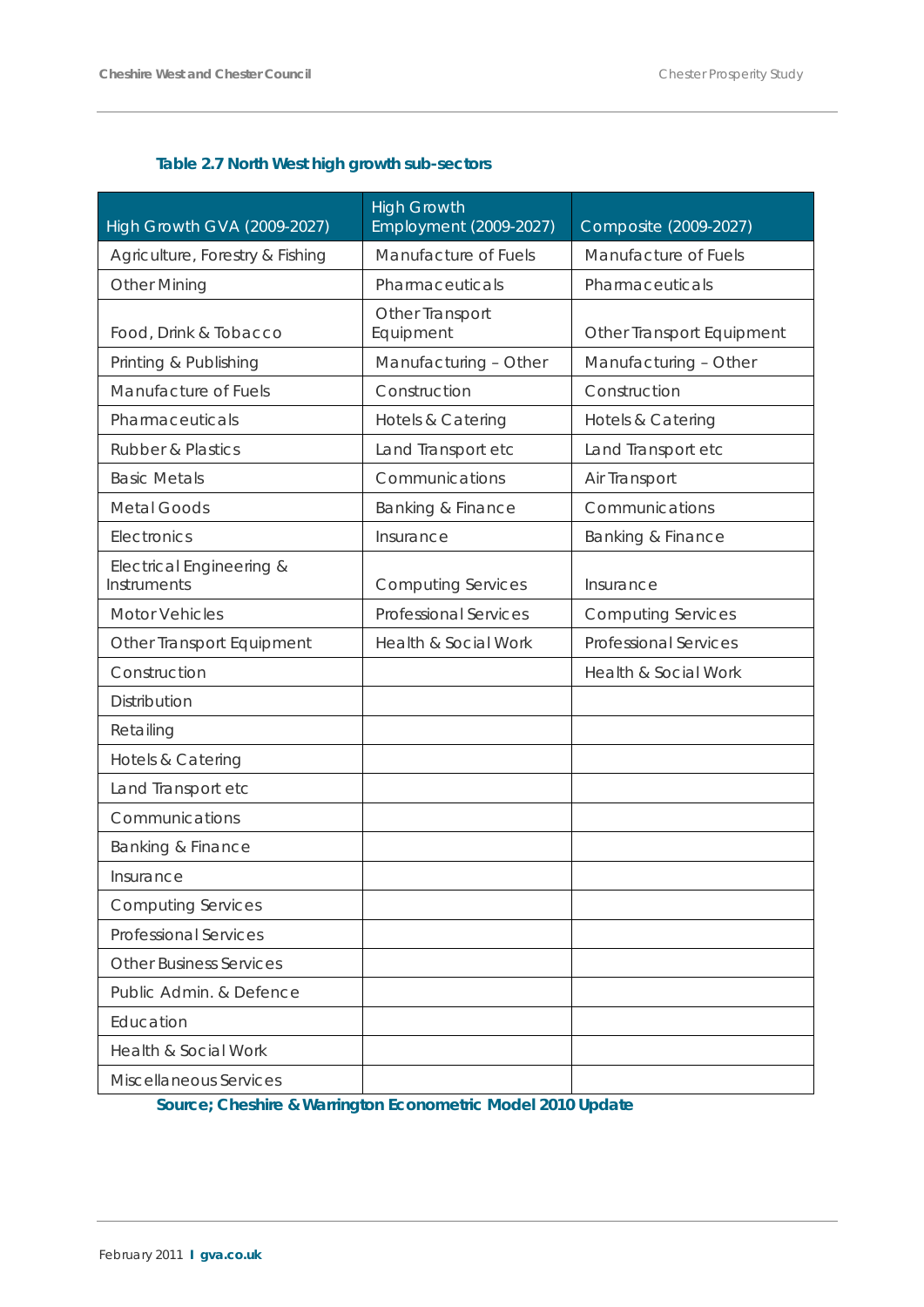- 2.24 There are 14 sub-sectors where above average growth in employment and GVA is expected; interestingly here is the almost one to one correlation with regards to high growth employment. Whilst services predominantly provide the job opportunities, an even split of manufacturing and services provide the key GVA contribution. Only four of the manufacturing sub-sectors are expected to deliver above average employment growth and, indeed, both high output and employment growth for the region.
- 2.25 The same analysis is reproduced in Table 2.8 below for Cheshire West & Chester.

| High Growth GVA (2009-2027)             | <b>High Growth Employment</b><br>$(2009 - 2027)$ | Composite (2009-2027)           |
|-----------------------------------------|--------------------------------------------------|---------------------------------|
| Agriculture, Forestry & Fishing         | Manufacture of Fuels                             | Manufacture of Fuels            |
| <b>Other Mining</b>                     | Pharmaceuticals                                  | Pharmaceuticals                 |
| Food, Drink & Tobacco                   | Other Transport Equipment                        | Other Transport Equipment       |
| Printing & Publishing                   | Manufacturing - Other                            | Construction                    |
| Manufacture of Fuels                    | Construction                                     | <b>Distribution</b>             |
| Pharmaceuticals                         | Distribution                                     | Hotels & Catering               |
| <b>Rubber &amp; Plastics</b>            | Hotels & Catering                                | Land Transport etc              |
| <b>Basic Metals</b>                     | Land Transport etc                               | Communications                  |
| <b>Metal Goods</b>                      | Communications                                   | Banking & Finance               |
| Electronics                             | Banking & Finance                                | Insurance                       |
| Electrical Engineering &<br>instruments | Insurance                                        | <b>Computing Services</b>       |
| <b>Motor Vehicles</b>                   | <b>Computing Services</b>                        | <b>Professional Services</b>    |
| Other Transport Equipment               | <b>Professional Services</b>                     | <b>Health &amp; Social Work</b> |
| Gas Supply                              | Health & Social Work                             |                                 |
| Construction                            |                                                  |                                 |
| Distribution                            |                                                  |                                 |
| Retailing                               |                                                  |                                 |
| Hotels & Catering                       |                                                  |                                 |
| Land Transport etc                      |                                                  |                                 |
| Communications                          |                                                  |                                 |
| Banking & Finance                       |                                                  |                                 |
| Insurance                               |                                                  |                                 |

#### **Table 2.8 Cheshire West & Chester high growth sub-sectors**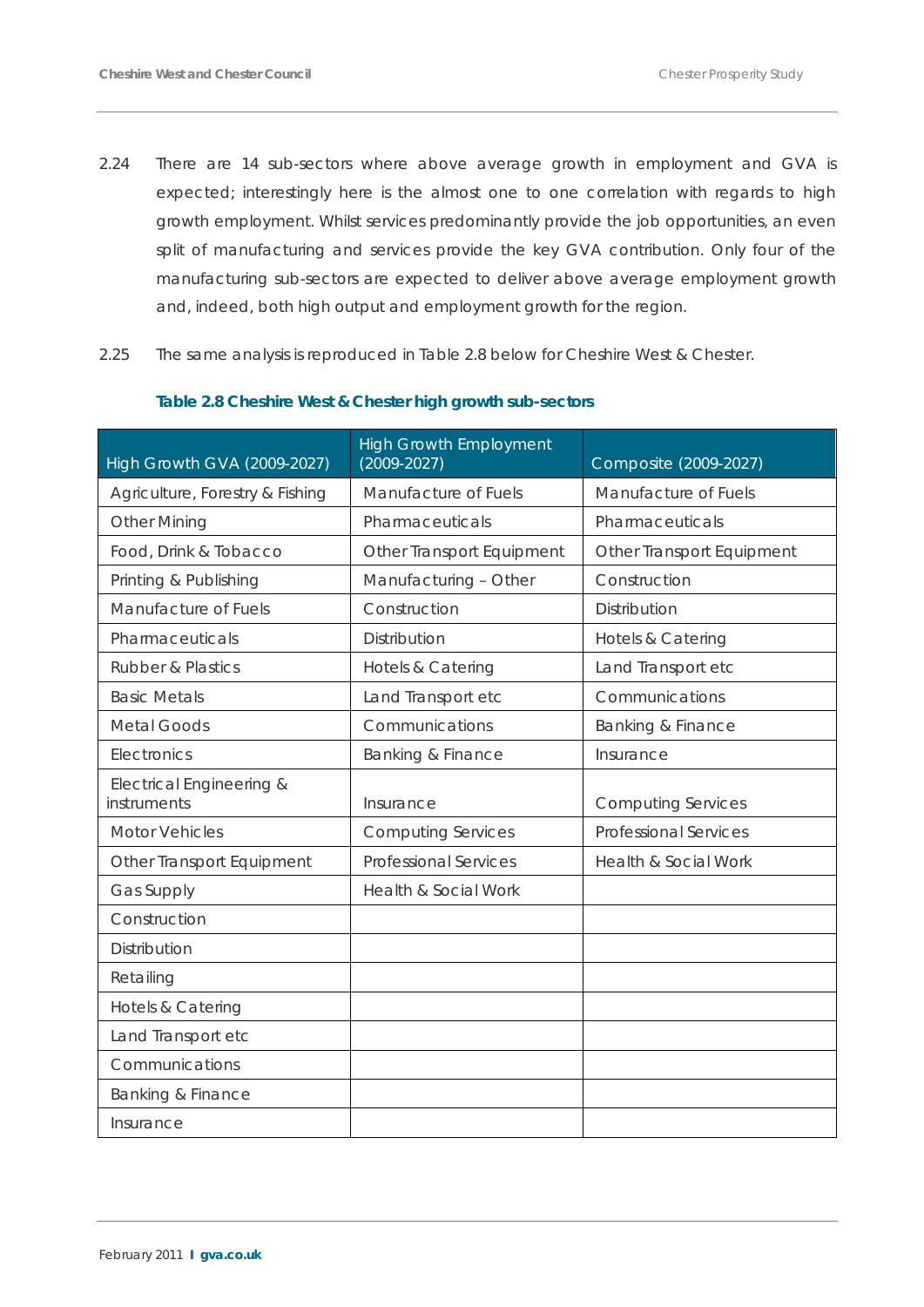| <b>Computing Services</b>      |  |
|--------------------------------|--|
| <b>Professional Services</b>   |  |
| <b>Other Business Services</b> |  |
| Public Admin. & Defence        |  |
| Education                      |  |
| Health & Social Work           |  |
| Miscellaneous Services         |  |

#### **Source; Cheshire & Warrington Econometric Model 2010 Update**

2.26 For the Cheshire West & Chester area, there are 13 sub-sectors where above average growth in both GVA and employment is expected; the almost one to one correlation with regards to high growth employment is again apparent. Moreover, the composite forecast for Cheshire West & Chester also tends towards that of the region. Similarly to the North West, services dominate those sub-sectors that are expected to deliver both high output and employment growth in Cheshire West & Chester, and specifically within Chester.

#### Investment

2.27 Given the propensity for stronger growth in Cheshire West & Chester, it is useful to observe the investment trends expected by sub-sector. The results are shown in Figure 2.5 below.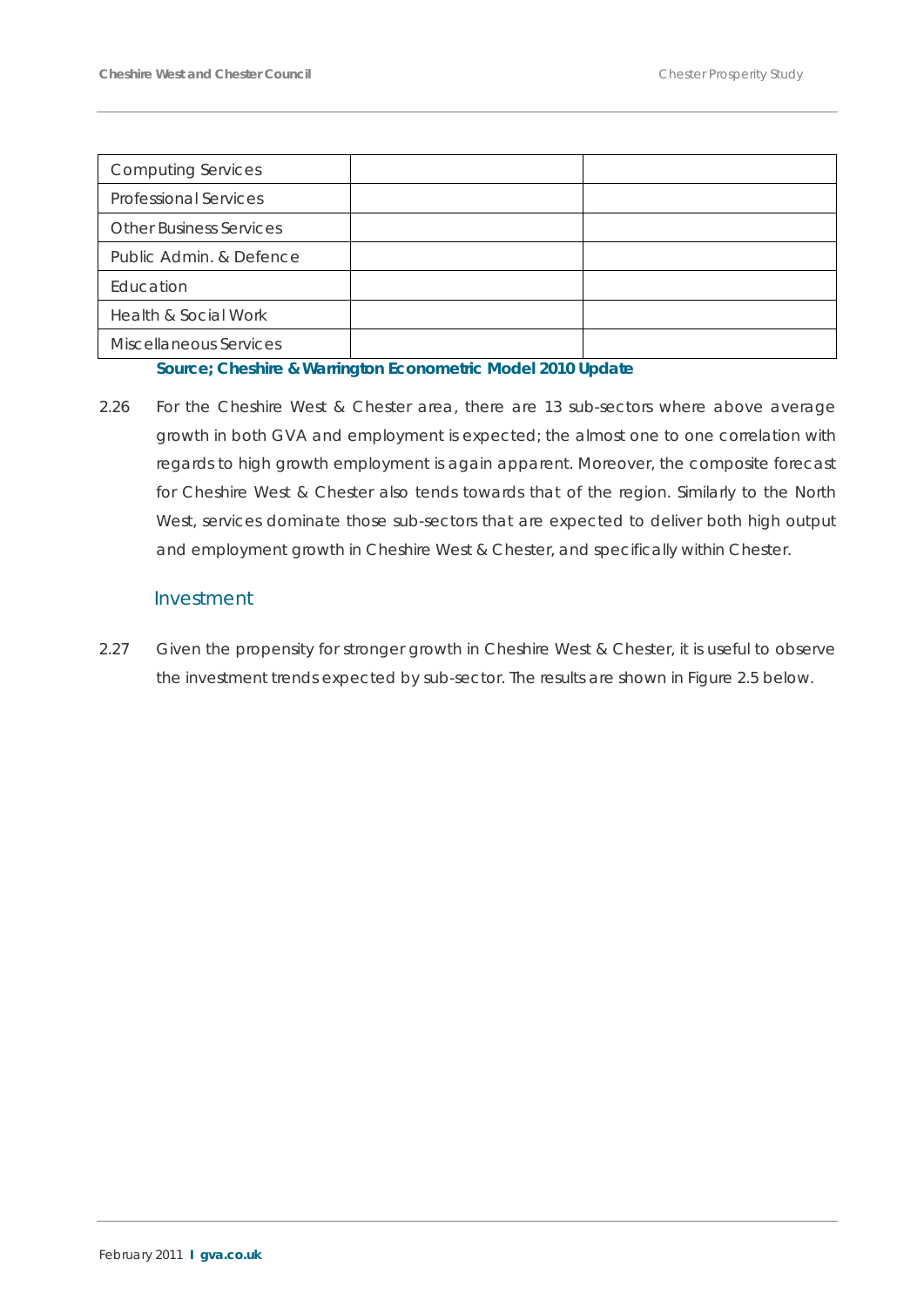



#### **Source; Cheshire & Warrington Econometric Model 2010 Update**

2.28 It is apparent that the majority of sub-sectors are expected to post above average growth in investment; sub-sectors such as financial & business services, transport & communications and manufacturing are forecast to perform particularly well in regards to investment. Whilst investment is spread throughout a broad range of sub-sectors, critically, those forecast to post below average investment include public services such as public administration, education and (up until the early 2020s) health.

#### Employment by Group

2.29 Analysis of future employment composition in Cheshire West & Chester mirrors trends more generally in the economy of a shift towards female (full time and part time) employment. To that end, the number of females in full time employment is expected to increase by 16.5% during the period 2009-2027, whilst those in part time employment is forecast to rise by some 21.3%. In contrast, the number males in employment is expected to decrease (full time by 16.9%, part time by 21.3%). These results are shown in Figure 2.6 below.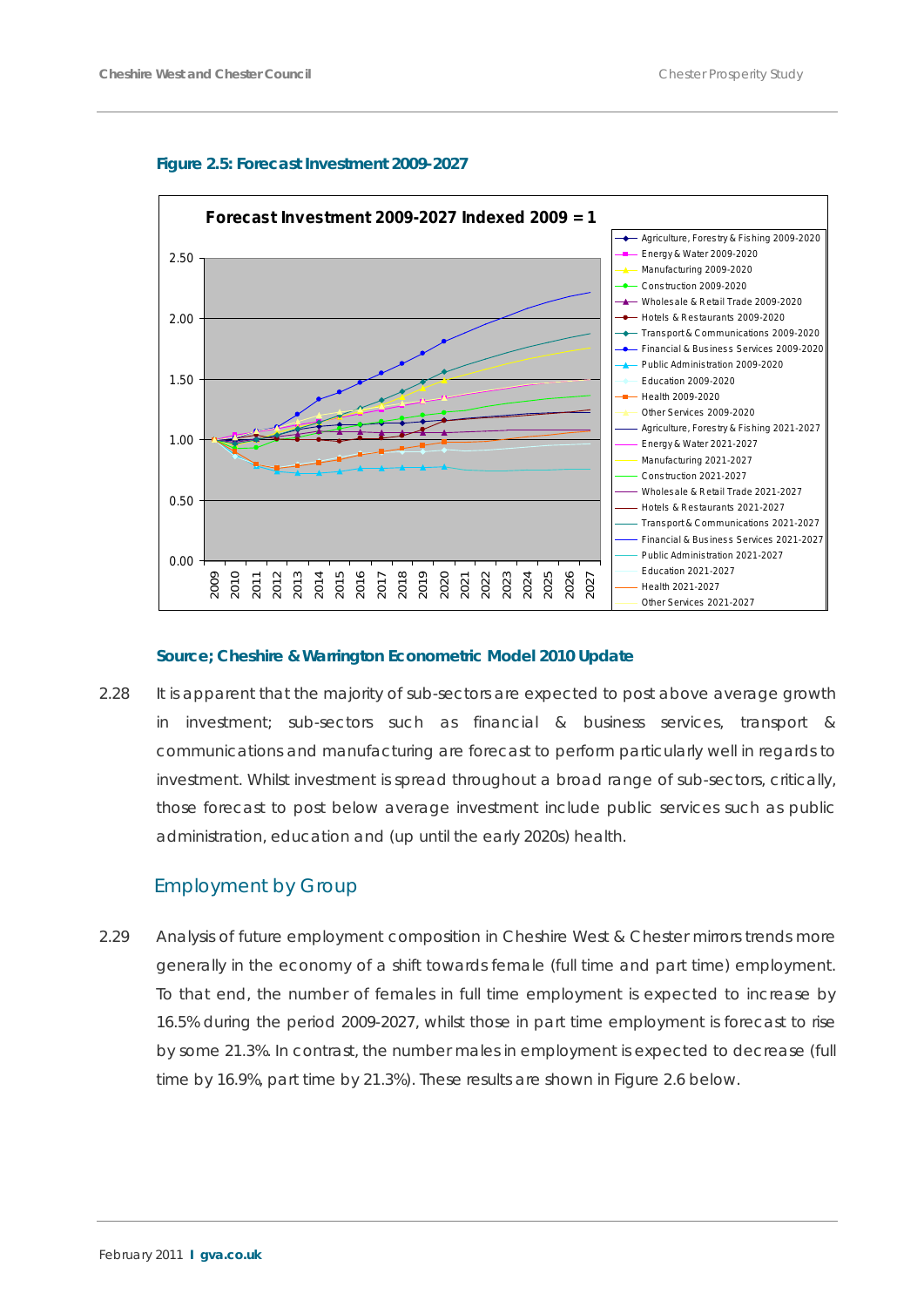#### **Figure 2.6: Forecast Employment by Group**



#### **Source; Cheshire & Warrington Econometric Model 2010 Update**

#### *Summary*

- 2.30 It is therefore clear that CWaC has historically performed less well than the North West and the County. This is unsurprising given the larger cities of London, Manchester and Liverpool. Notably, CWaC is forecast to improve its performance moving forward which therefore is likely to have an impact upon the housing market and economy.
- 2.31 The economic data presented is only available at the borough wide level and therefore it is not possible on that basis to quantify the exact locations of growth. It is reasonable to suggest that business and service sectors will be found in the Chester area.
- 2.32 If even growth was to be assumed across the borough then the evidence demonstrates increasing growth and employment which will include Chester, this in turn will put additional pressure on a constrained land market.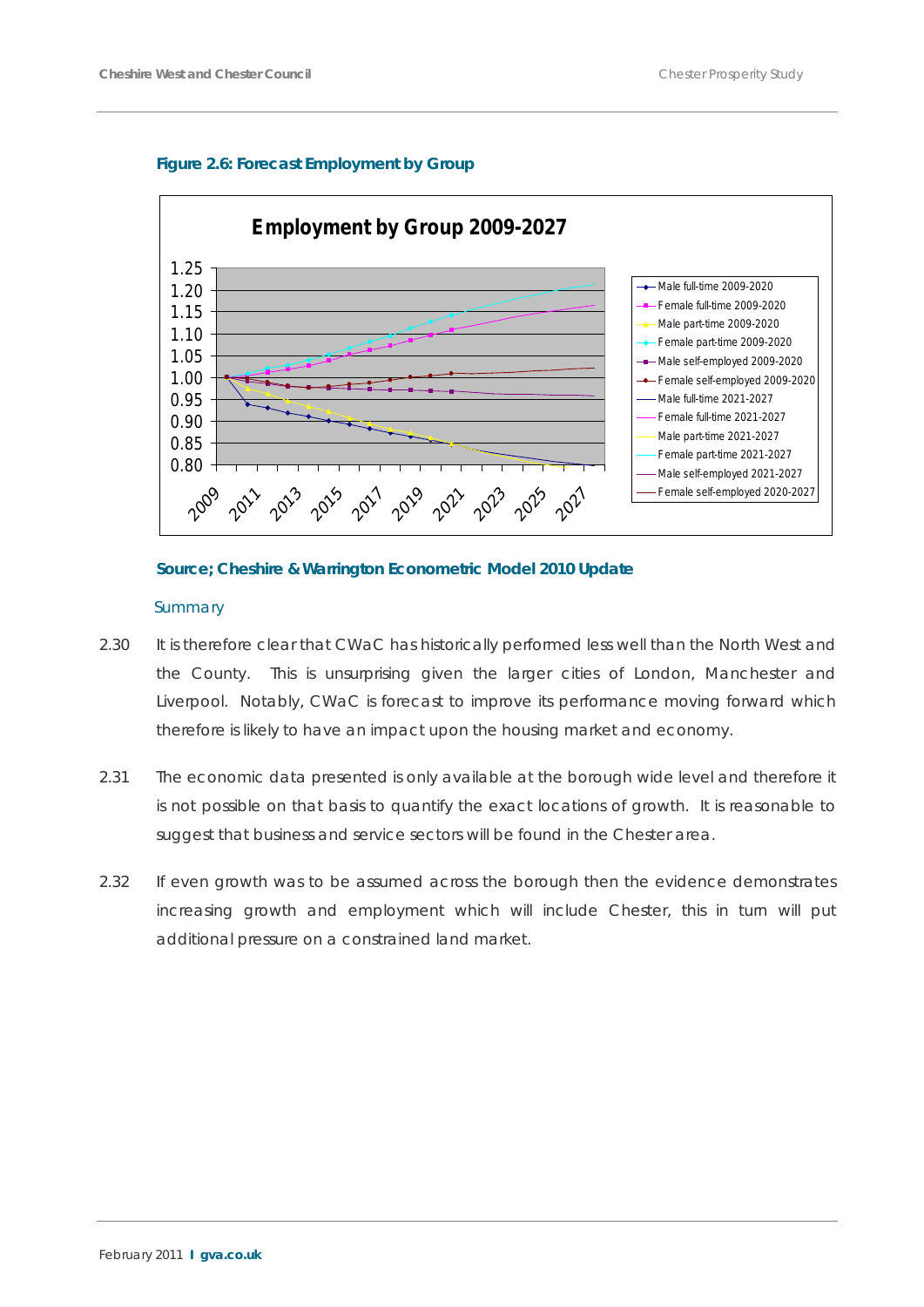# **3. Economy and the Housing Market**

- 3.1 This section draws upon the evidence presented in the previous section to understand the economic drivers that are impacting upon the housing market in the Cheshire West & Chester area.
- 3.2 A number of inter-linked factors are responsible for determining and driving the local housing market. One would expect, from the evidence contained within the previous section, demand side factors (i.e. the performance of the local economy) to increasingly become the dominant influence over the housing market.
- 3.3 Housing markets are clearly sensitive to both national and local economic conditions and performance. The economy is the predominant external factor. Indeed, the fortunes of the housing market and the economy and have long been intertwined, leading some to suggest that *"most stop-go problems that Britain has suffered in the last 50 years have*  been led or influenced by the housing market" (Economist, 7<sup>th</sup> October 2004). Linked to this is the structure of the local economy, the local labour market, employment and unemployment, incomes, migration and changing demographics. Perceptions of 'place', albeit highly subjective and notoriously difficult to generalise, also have a considerable influence on the housing market.
- 3.4 At the most elementary level, increasing employment will have the most positive effect on the housing market, as the ability to generate income increases. The previous section highlighted that total employment in the Cheshire West & Chester area will be expected to increase by **only 0.5% (c. 850 jobs) between 2009 and 2027** and even for the region, **employment is also anticipated to increase by 0.5% (c. 17,000 jobs)** over the same period. Given this evidence, it is reasonable to assert that demand for housing at the headline level over the plan period across the Cheshire West & Chester area will be less than perhaps envisaged.
- 3.5 However, it is much more important to consider the *types* of jobs being created across the Cheshire West & Chester area, as this will lead to more valid conclusions as to the dynamics of the housing market, and hence provide a more robust basis for informed policy decisions.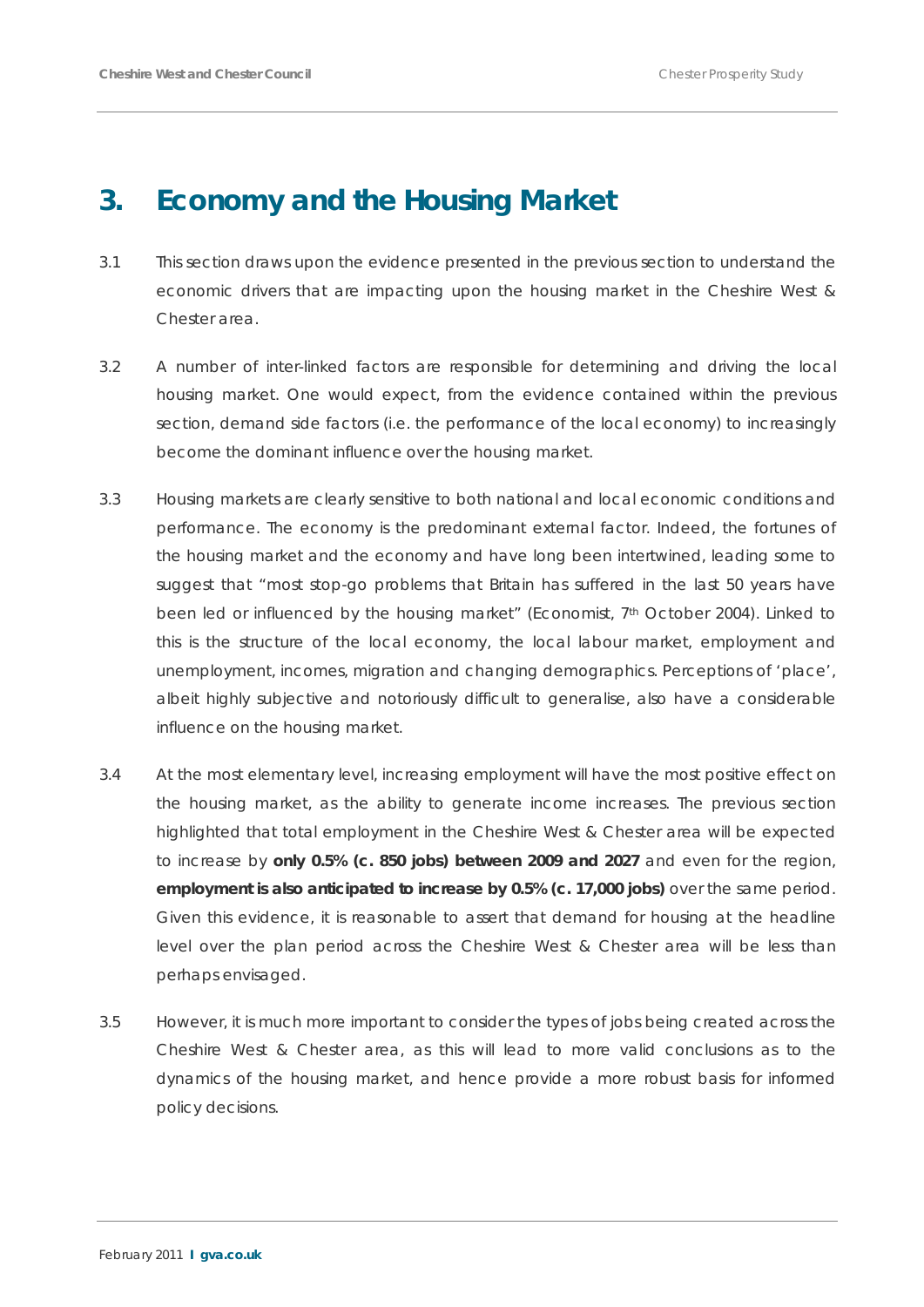- 3.6 The economic structure of the Cheshire West & Chester economy is one where the forecast high employment growth sectors are particularly service oriented and with a significant competitive advantage across these sectors, then further growth prospects look particularly bright. Of particular note is the expected employment growth in banking & finance (26%) and insurance (21%), both of which will create high value growth – this will enable residents within the area to generate the levels of income necessary to stimulate the required uplift in the housing market.
- 3.7 The high employment growth sectors are not limited to services however, with manufacturing sub-sectors such as pharmaceuticals (27%) and manufacture of fuels (8%) also forecast to perform well and, indeed, 'above region'. It is evident therefore that demand pressures will occur in both Chester and Ellesmere Port.
- 3.8 In this respect, Figure 3.[1](#page-24-0) below illustrates the net occupational requirement to 2020<sup>1</sup> in the Cheshire West & Chester area.

 $\overline{a}$ 

<span id="page-24-0"></span><sup>&</sup>lt;sup>1</sup> Our forecasts run to 2020 (not 2027) given the lack of baseline information.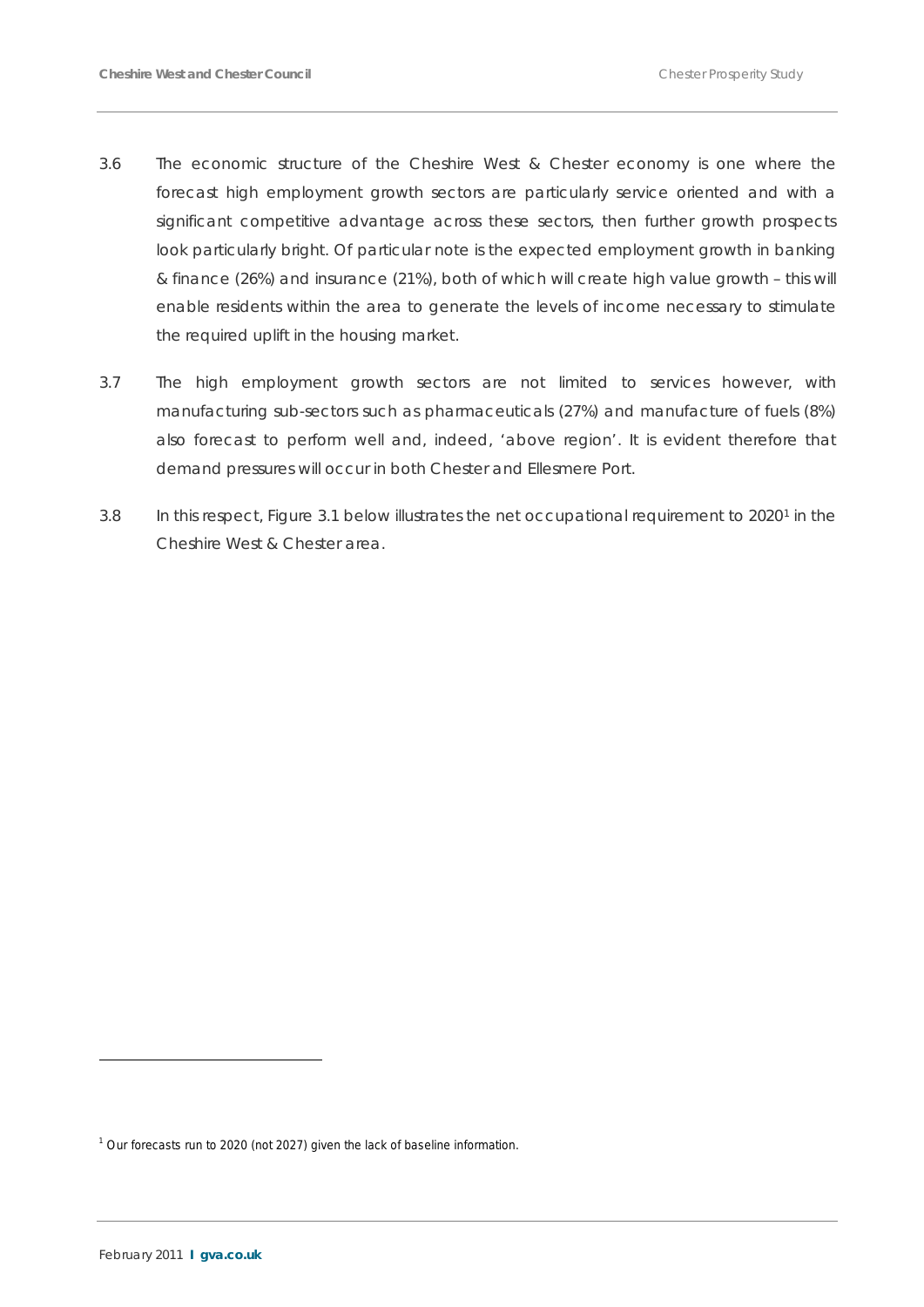# **Figure 3.1: Net Occupational Requirement to 2020 in Cheshire West & Chester (main occupations, 000s)**

| Occupation                                             | Number (000's) |
|--------------------------------------------------------|----------------|
| <b>Corporate Managers</b>                              | 12.4           |
| Managers & Proprietors in Agriculture/Services         | 3.2            |
| Science/Technology Professionals                       | $\overline{2}$ |
| <b>Health Professionals</b>                            | 0.9            |
| <b>Teaching/Research Professionals</b>                 | 4.2            |
| <b>Business/Public Service Professionals</b>           | 3.9            |
| Science/Technology Associate Professionals             | 1.9            |
| Health/Social Welfare Associate Professionals          | 4.8            |
| Protective Service Occupations                         | 0.2            |
| <b>Culture/Media/Sport Occupations</b>                 | 0.6            |
| <b>Business/Public Service Associate Professionals</b> | 5.8            |
| <b>Admin &amp; Clerical Occupations</b>                | 2.7            |
| Secretarial & Related Occupations                      | 0.2            |
| <b>Skilled Agricultural Trades</b>                     | 0.6            |
| <b>Skilled Construction Trades</b>                     | 0.2            |
| <b>Caring Personal Service Occupations</b>             | 9.9            |
| Leisure/Other Personal Service Occupations             | 0.6            |
| Sales Occupations                                      | 5.5            |
| <b>Customer Service Occupations</b>                    | 2.3            |
| Transport Drivers & Operatives                         | 2.6            |
| Elementary: Trades/Plant/Storage                       | 1.9            |
| Elementary: Clerical/Service                           | 2.7            |
| Total                                                  | 64.4           |

#### **Source; Cheshire & Warrington Econometric Model 2010 Update**

- 3.9 The occupational forecasts show that:
	- total net occupational requirement in Cheshire West & Chester over the whole period is 64,400 jobs.
	- almost a quarter (24.2%) of these net jobs will be created within the higher order occupations of corporate managers and managers & proprietors in agriculture / services.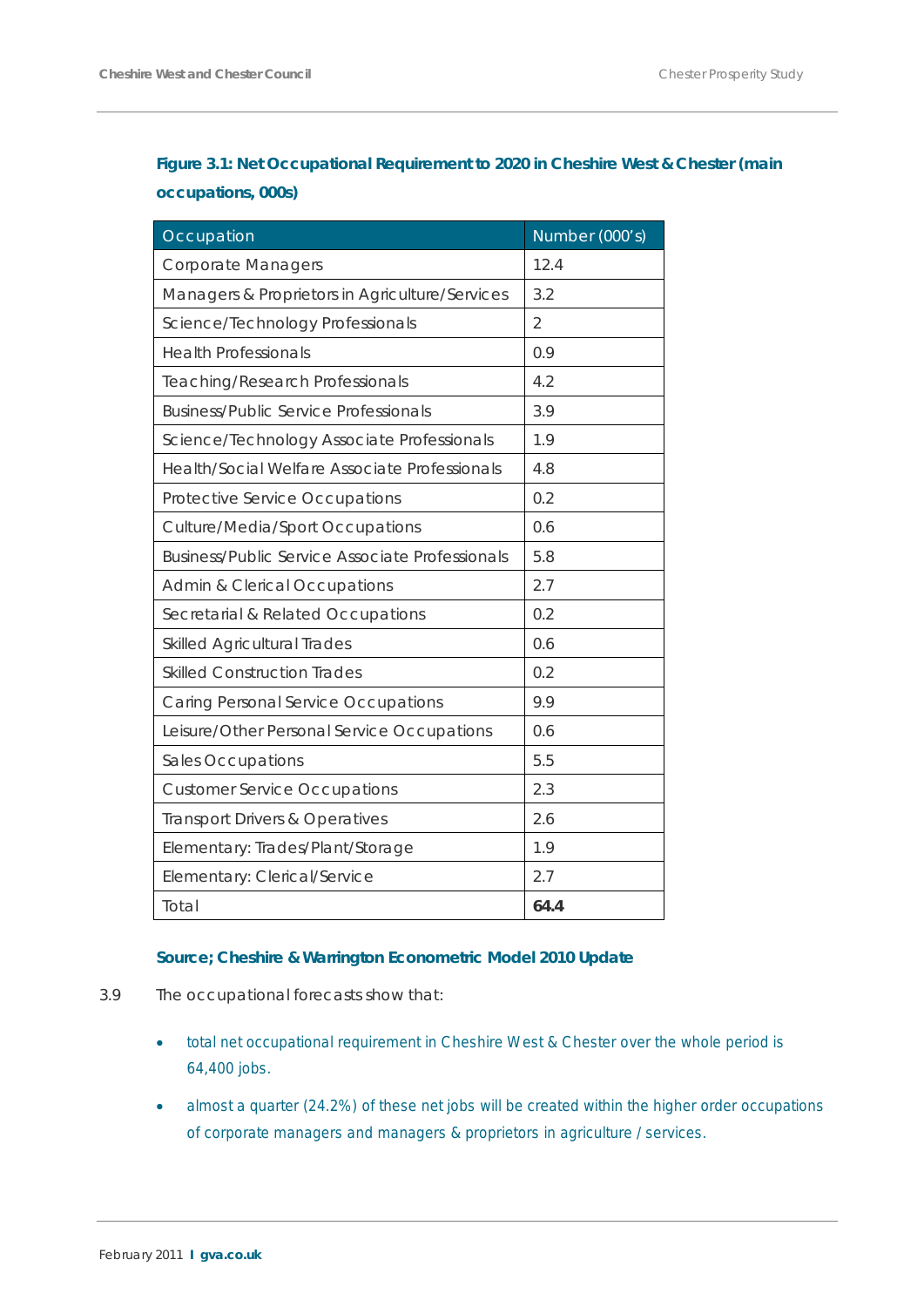- some 17% of the net occupational requirement will be created within professional occupations such as teaching / research and business / public service.
- at the other end of the occupational scale, sales and customer service occupations are also expected to provide high employment growth (5,500 and 2,300 net jobs respectively).
- limited employment growth is forecast with regards to skilled trade occupations in agriculture and construction.
- occupational groups excluded from Figure 3.1 (i.e. those forecast to experience a net reduction in occupational requirements) include skilled metal / electrical trades, other skilled trades, and process, plant & machine operatives.
- 3.10 Whilst, in housing market terms, there is a net forecast of 12,400 corporate managers in Cheshire West & Chester, the vast majority of these jobs will be taken by existing employees that are already in employment – this is because members of this occupational group display high occupational mobility (through promotions etc). Consequently, these people will only have a small, direct impact on the housing market.
- 3.11 It is therefore important to consider the 'expansion demand' element of the net occupational requirement<sup>[2](#page-26-0)</sup> to understand the actual increase in employment growth and, in turn, the likely additional demand for housing. Expansion demand is essentially the number of jobs that will arise (or be lost) because of growth (or decline) in any particular industry or occupation.
- 3.12 Figure 3.2 below shows expansion demand (i.e. net employment change) by occupational group within Cheshire West & Chester.

 $\overline{a}$ 

<span id="page-26-0"></span> $2$  A principal issue with official statistics is that they are essentially a measure of stocks of people within a particular state, rather than flows from one state to another. Net Occupational Requirement equals the sum of Expansion Demand (simple growth in employment between two years) and Replacement Demand (which is a measure of retirees / deaths and occupational mobility i.e. a measure of the flows)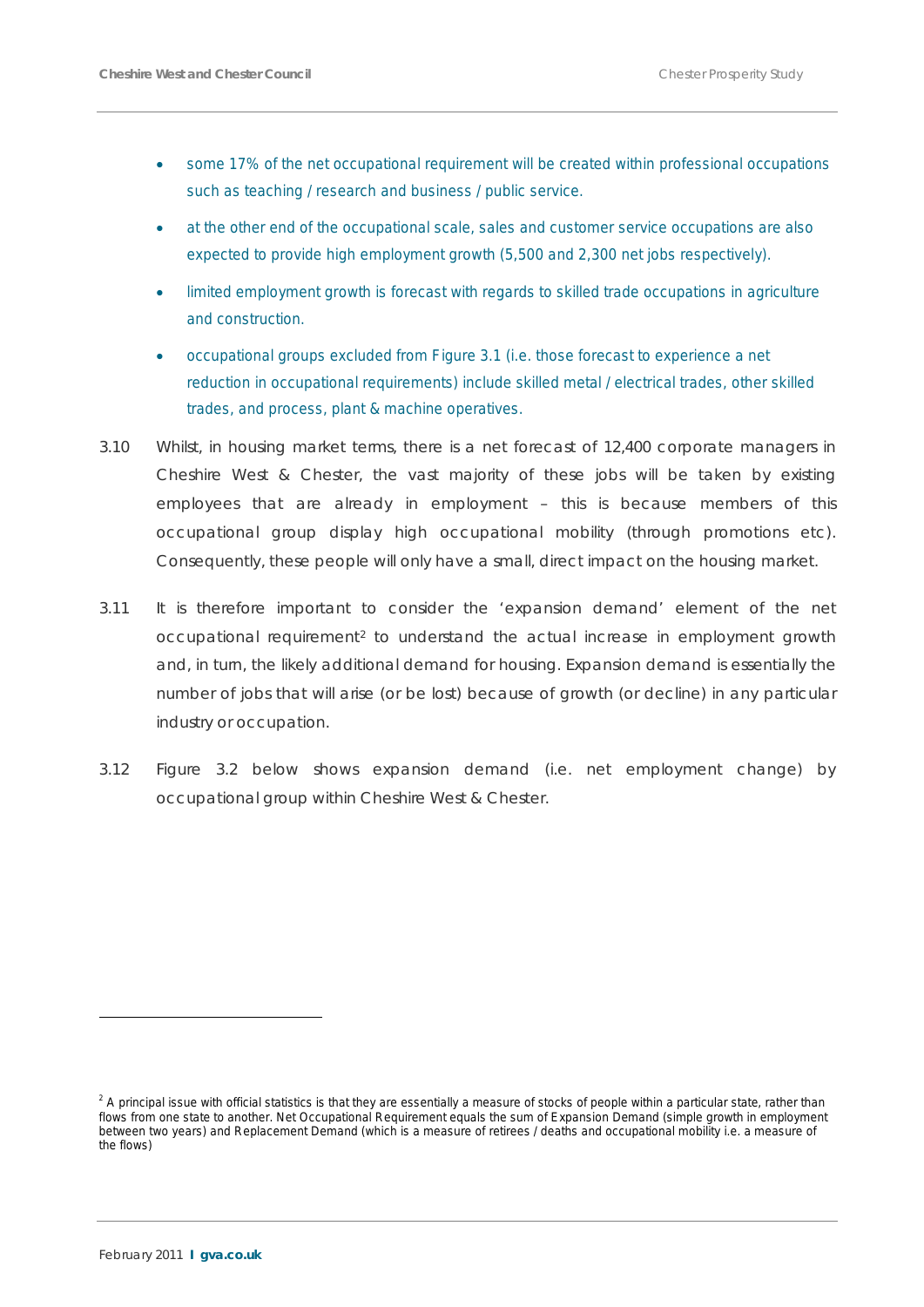# **Figure 3.2: Expansion Demand to 2020 (disaggregated, 000s)**

| Occupation                                             | Number (000's) |
|--------------------------------------------------------|----------------|
| <b>Occupations Expanding</b>                           |                |
| Science/Technology Professionals                       | 0.3            |
| <b>Teaching/Research Professionals</b>                 | 0.8            |
| <b>Business/Public Service Professionals</b>           | 0.4            |
| Health/Social Welfare Associate Professionals          | 0.7            |
| <b>Culture/Media/Sport Occupations</b>                 | 0.1            |
| <b>Business/Public Service Associate Professionals</b> | 1.3            |
| <b>Skilled Construction Trades</b>                     | $\mathbf{0}$   |
| Caring Personal Service Occupations                    | 3.4            |
| Leisure/Other Personal Service Occupations             | $\Omega$       |
| Sales Occupations                                      | $\Omega$       |
| <b>Customer Service Occupations</b>                    | 1.4            |
| Transport Drivers & Operatives                         | 0.2            |
| Total                                                  | 11.1           |
| <b>Occupations Declining</b>                           |                |
| Managers & Proprietors in Agriculture/Services         | $-0.8$         |
| <b>Health Professionals</b>                            | $-0.1$         |
| Science/Technology Associate Professionals             | $-0.4$         |
| Occupation                                             | Number (000's) |
| Protective Service Occupations                         | $-0.4$         |
| <b>Admin &amp; Clerical Occupations</b>                | $-0.4$         |
| Secretarial & Related Occupations                      | $-1.4$         |
| <b>Skilled Agricultural Trades</b>                     | $-1$           |
| <b>Skilled Metal/Electrical Trades</b>                 | $-1.8$         |
| <b>Other Skilled Trades</b>                            | $-0.8$         |
| Process, Plant & Machine Operatives                    | $-2.5$         |
| Elementary: Trades/Plant/Storage                       | $-1.3$         |
| Elementary: Clerical/Service                           | $-0.1$         |
| Total                                                  | $-11$          |
| Net Expansion Demand Total                             | 0.1            |

# **Source; Cheshire & Warrington Econometric Model 2010 Update**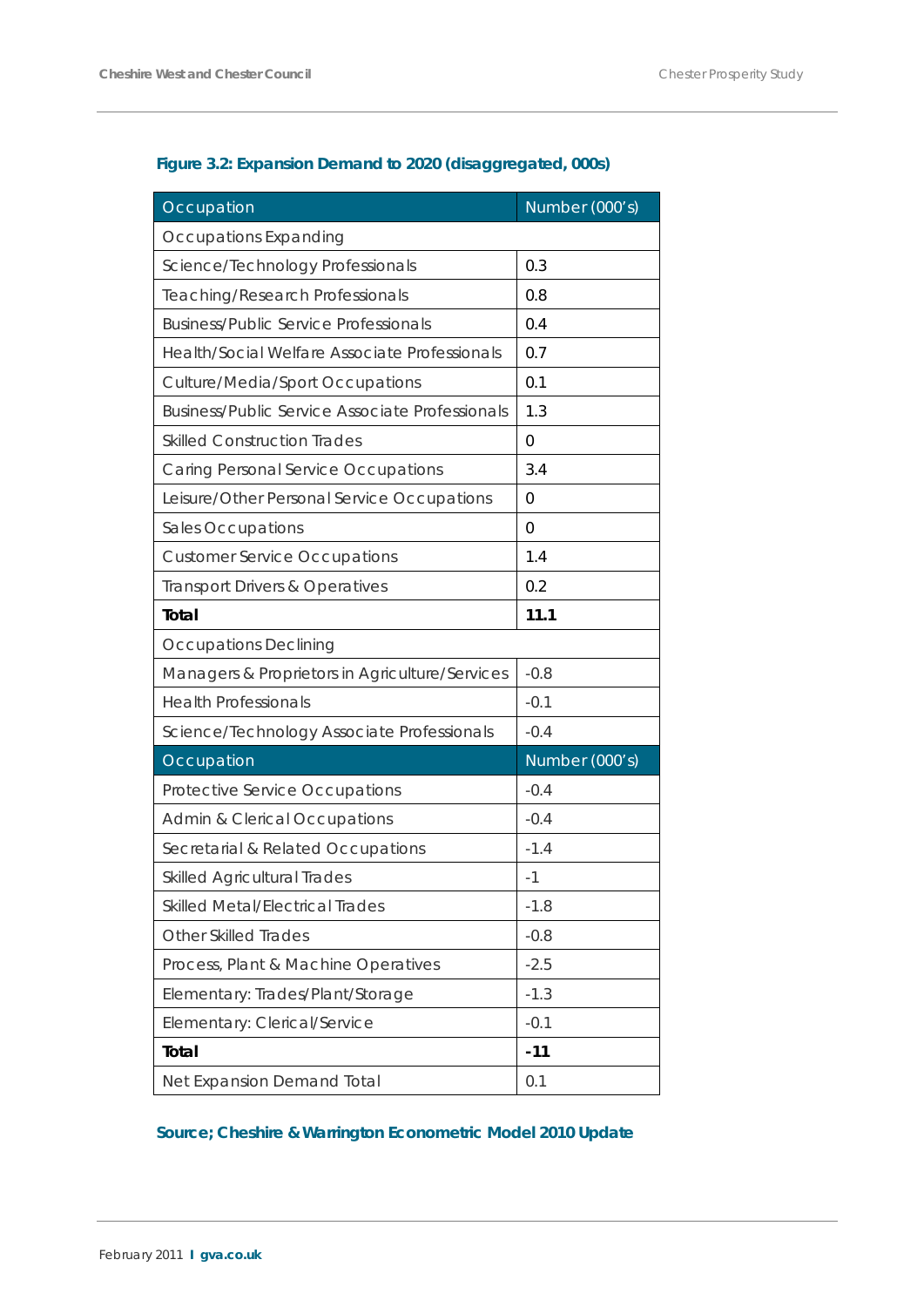3.13 Figure 3.3 below aggregates the expansion demand for the Cheshire West & Chester economy to more broad occupational groups. Whilst the two factors are linked, markets are imperfect and so there will not be a direct correlation. However, this does provide a proxy in terms of understanding how labour demand could alter.

| Occupation                        | Number (000's) |
|-----------------------------------|----------------|
| Professionals                     | 3.1            |
| Associate Professionals           | 1.3            |
| <b>Administration Occupations</b> | $-1.8$         |
| Skilled / Service Occupations     | $-3.6$         |
| Personal Service Occupations      | 4.8            |
| Process and Plant Occupations     | $-2.3$         |
| <b>Elementary Occupations</b>     | $-1.4$         |
| Total                             |                |

#### **Figure 3.3: Expansion Demand to 2020 (aggregated, 000s)**

#### **Source; Cheshire & Warrington Econometric Model 2010 Update**

3.14 It is apparent that expansion demand is greater for higher order occupations - namely Professionals and Associates Professionals – and this is may impact upon the housing market; this is discussed in more detail below. In contrast, the lower end occupations are interchangeable and thus 'cancel out' any impact upon the housing market.

#### *Professionals*

- 3.15 With approximately 3,100 additional Professionals required to work in Cheshire West & Chester by 2020 (i.e. over and above the existing number of jobs in this broad occupational group), the area will be expected to post significant growth in the Professional occupational groups. In particular, significant growth is anticipated in the corporate managerial group (2,500 increase).
- 3.16 In considering the 'flows' of people into these jobs, the overall impact on the housing market will be negligible if the supply conditions persist (this is examined in more detail below). This is because these jobs will be taken principally by internalised promotions.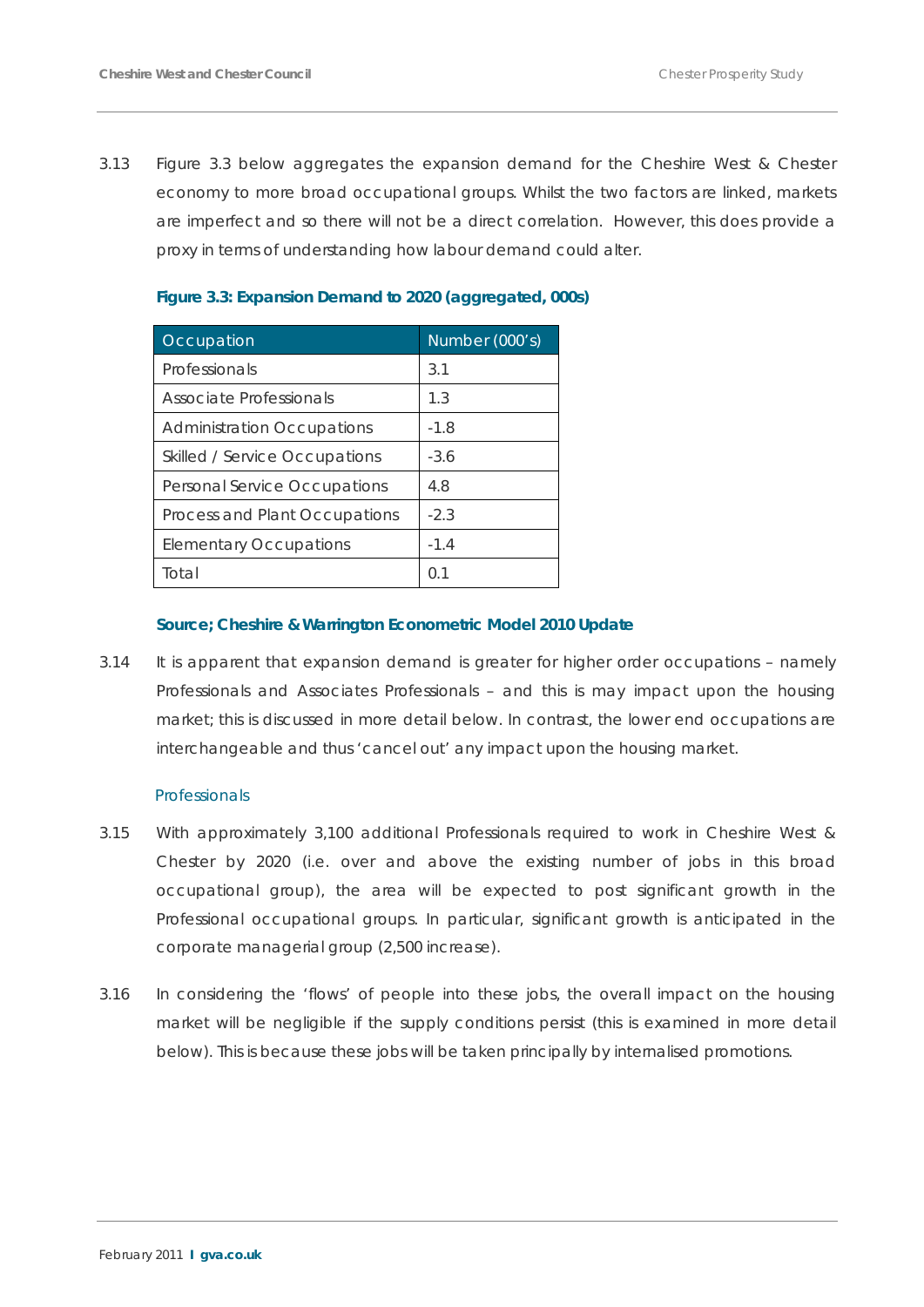- 3.17 It holds therefore that demand for these higher level skills are unlikely to be filled by existing non-employed residents. Essentially, demand will be met by those already living in the area, by in-commuters and by in-migrants.
- 3.18 An important distinction here is that in housing market terms, some of these jobs may be taken by married or cohabiting couples, which would have a dampening effect on the overall quantum of housing that will be demanded<sup>[3](#page-29-0)</sup>. The scale of change is likely to be significant as a general observation within the Professional group, most adults (male and female) will work and people will tend to form relationships with others in similar occupational groups.
- 3.19 It also holds that in thinking about house type, as a general observation, the professional groups have a strong bias towards large, detached and semi-detached housing [4](#page-29-1) . A relatively low proportion of employees within such higher order occupations occupy terraced properties. The crux of the issue therefore is the extent to which the Cheshire West & Chester area can support this form of employment growth. We consider this in further detail in the following sub-section.
- 3.20 The implication here is that the area will need to provide for the needs of this growth sector, where the emphasis is on providing high quality and higher value accommodation, mostly of a medium to large size, in safe and friendly neighbourhoods with good access to local services – as envisaged for new homes in 'desirable' locations such as Tarporley (as reported at the Council's SHLAA Housing Partnership Event). The proximity to work will be less important than the proximity to schools and good access to retail and leisure (eating and drinking).

#### *Associate Professionals*

3.21 A second growth area for Cheshire West & Chester is the Associate Professional groups (a growth projection of 1,300). This group comprises a mix of health / social welfare and business / public service professionals. With such a diverse group, many of which are key workers, comes a wide variation in incomes and housing expectations.

 $\overline{a}$ 

<span id="page-29-1"></span><span id="page-29-0"></span> $3$  We have assumed that this may reduce the overall requirement by as much as one-third.<br> $4$  The caveat here is that this does not preclude demand for other types of housing or indeed the desire for a particular type of neighbourhood; the latter becoming increasingly important to this upwardly-mobile occupational group.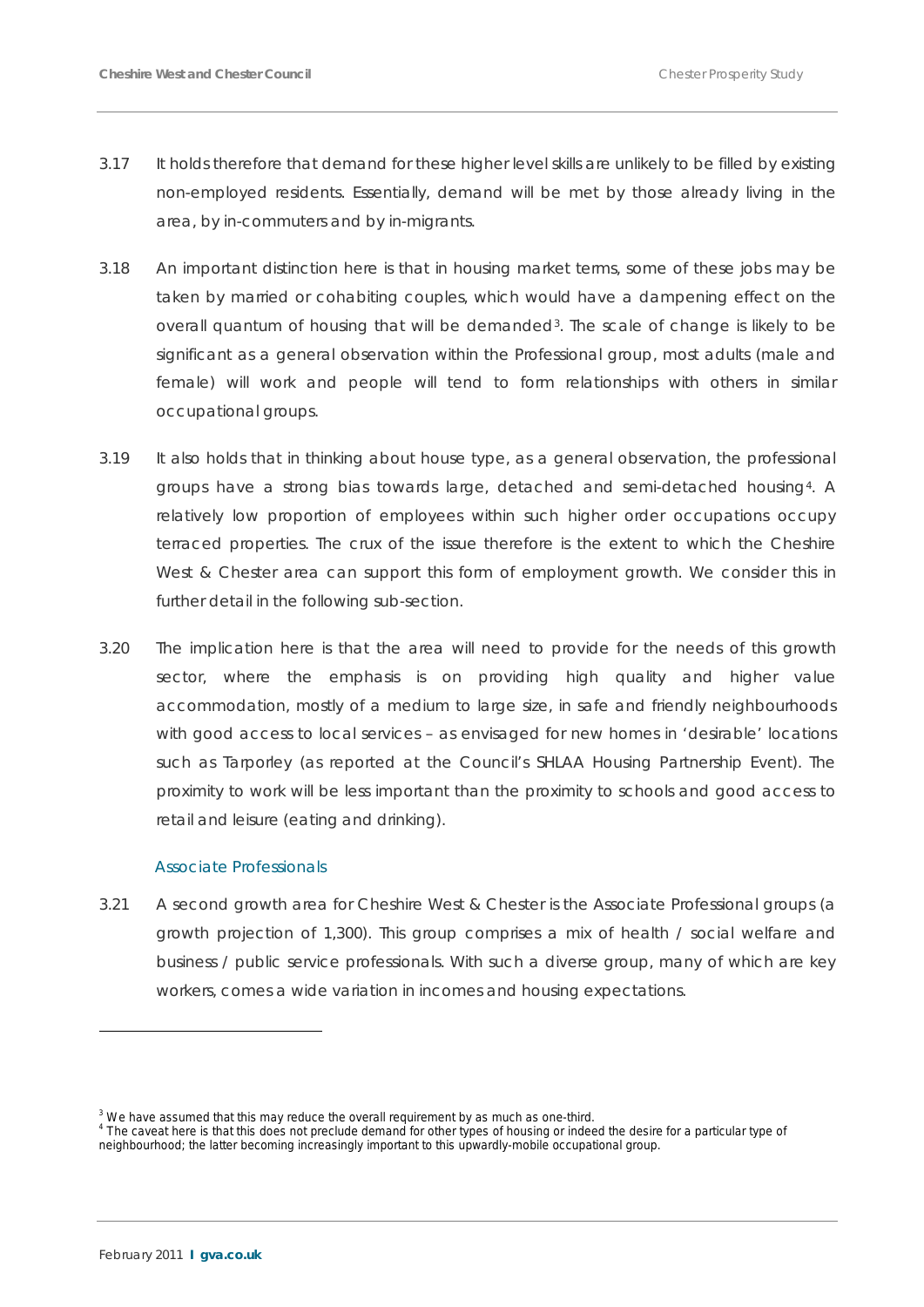3.22 As a general observation, this occupational group will tend to be younger than the Professional group, and hence requirements for larger properties will be less and more marginal areas will be considered (including inner city / town) due to affordability. This group also involves large numbers of people who would work unsociable hours and hence, access to transport and other services would be important. This group would also tend to be more footloose and career driven and hence, may be more willing to secure rental tenancies than mortgage commitments.

#### *Administration Occupations*

- 3.23 This occupational group is forecast to experience a net employment reduction (1,800), perhaps indicative of a decrease in public sector employment within the Cheshire West & Chester area and particularly Chester.
- 3.24 Notwithstanding this, the results are somewhat surprising in that the demand for Administration Occupations is generally comparable with the growth rate of professional and business services – the previous section identified strong growth in the service sector going forward.
- 3.25 In terms of the impact on the housing market, these groups may be family oriented and suburban dwellers but could also include a high proportion of first time buyers. In terms of housing product therefore, these groups will be associated with some of the more established residential areas, linked to affordability issues. Given family commitments, the ability to access good quality schools will be a principal reason determining their location. For first time buyers, where access to the housing market can be achieved, the locational choice would generally be in-centre and edge of city centre.

#### *Skilled / Service Occupations*

- 3.26 The forecast trends illustrates a declining picture for the future of skilled / service occupations in Cheshire West & Chester, posting losses of 3,600 jobs. This occupational group occupy the lower-middle part of the occupational range and include skilled trades within the manufacturing sectors.
- 3.27 These occupations tend to include partnerships within similar occupational groups and are may have children. Given that travel to work distances will be much shorter for this occupational group, there is likely to be a high degree of living close to the point of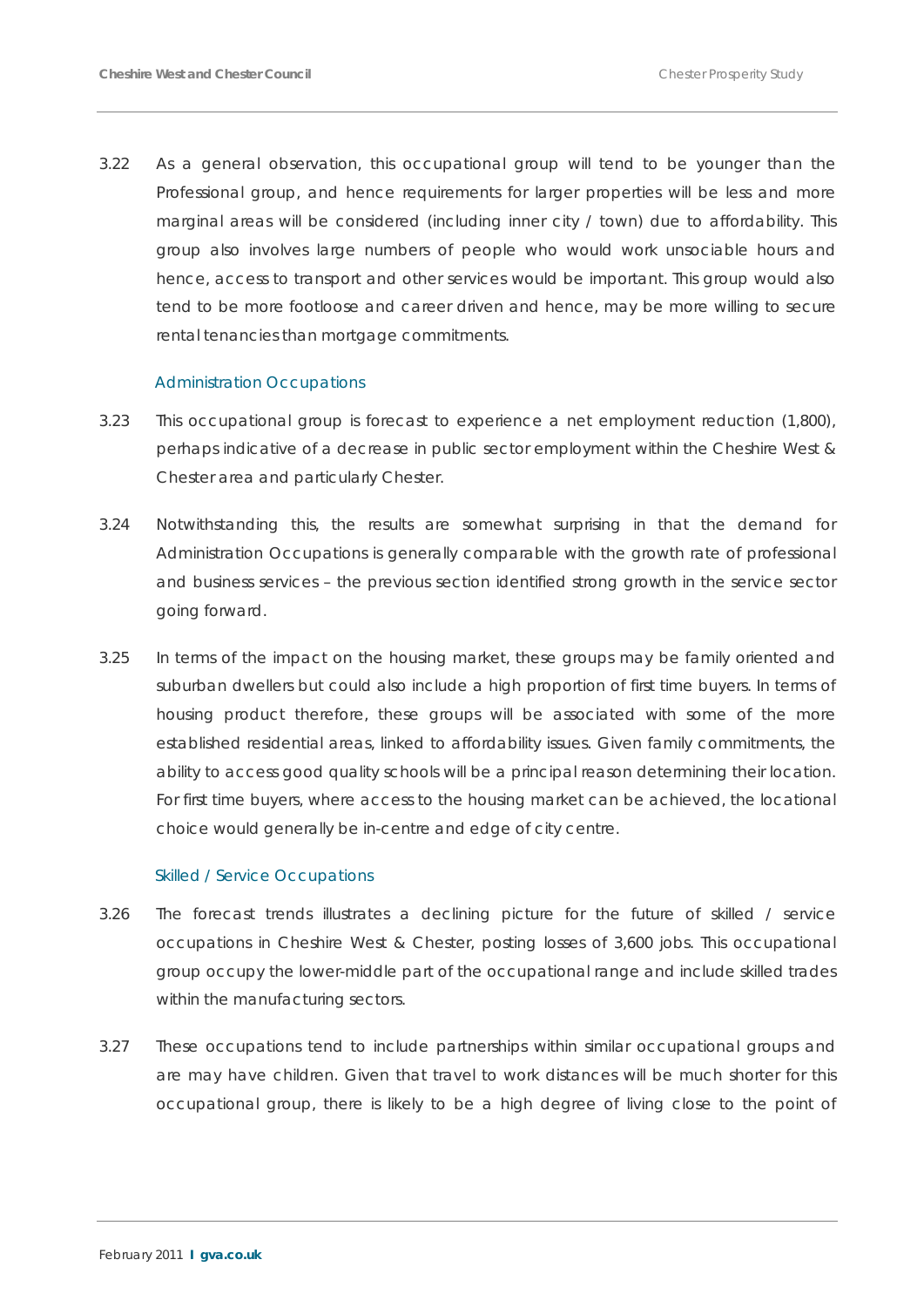employment. Hence, this group is closely associated with older established residential areas and particularly with terraced housing.

#### *Personal Service Occupations*

- 3.28 This occupational group is predicted to grow significantly to 2020 in Cheshire West & Chester (4,800). This is particularly attributable to high employment growth in child care and healthcare and, to a lesser extent, leisure and other personal service occupations.
- 3.29 With regards to the impact on the housing market, these occupational groups tend to comprise a relatively high proportion of younger, female (and part time) employees. In contrast with those employed in higher and lower order occupations therefore, the desire for residing in flats is likely to be greater for this group – in addition to semi-detached and terraced properties.

#### *Process and Plant Occupations*

- 3.30 This occupational group is forecast to experience a net employment reduction (2,300), indicating a decline in the requirement for process, plant and machine operatives within Cheshire West & Chester – this trend is perhaps associated with the global shift away from manual labour and towards automated operations.
- 3.31 As a general observation, Process and Plant Occupations tend to comprise a relatively high proportion of male employees (both part time and full time). Those working in such occupations are limited in terms of housing choice by income.

#### *Elementary Occupations*

- 3.32 This occupational group is expected to post a decline of 1,400 in the Cheshire West & Chester area (expansion demand), and includes those employed in trades / plant / storage and clerical / service jobs.
- 3.33 A major issue here is that this occupational group will demonstrate a generally high replacement demand, as there will be significant 'leakage' from the supply of workers. For example, retirees here will be significant as the work is often more physically demanding and wages in themselves are not particularly high. Other losses to the labour market may include those that move towards incapacity. Analysis of labour markets in Cheshire West & Chester undertaken for the Chester Central project, highlight that this declining sector is particularly at risk to the effects of a recession.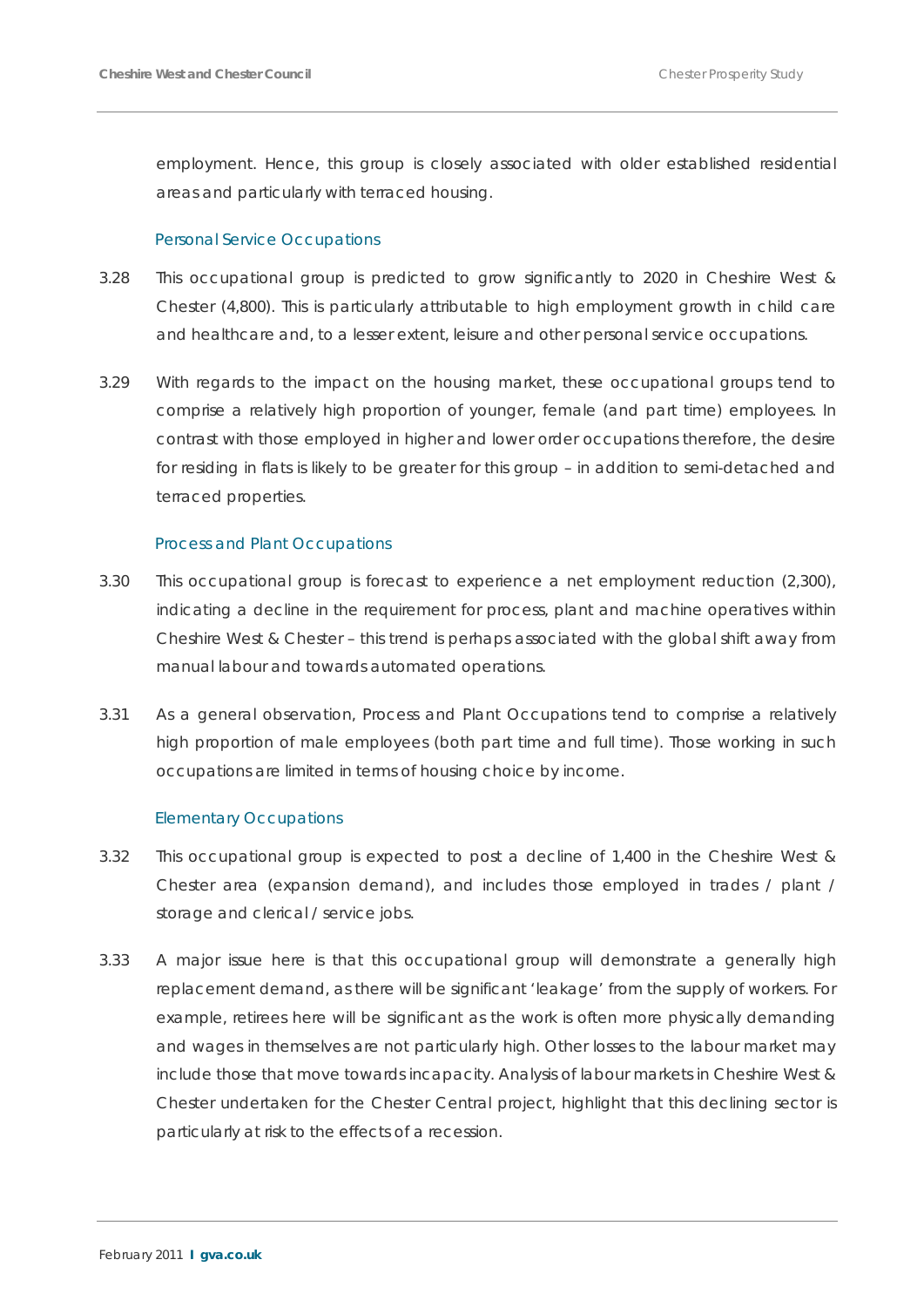- 3.34 The issue then becomes one of an overall decline in the ability of workers to generate the higher incomes that would help to sustain communities.
- 3.35 This group will have a high take-up rate of terraced property and for flatted accommodation with different tenancy arrangements. The principal determining factor for location is proximity to workplace as the level of wages will form a barrier to accessing employment over larger distances.
- 3.36 As a concluding point with regards to the lower value occupations (such personal service, process and plant, and elementary occupations), these occupational groups tend to have a bias towards similar housing types - namely smaller properties at in-centre / edge of city centre locations in proximity to the workplace. Whilst infill sites within the City of Chester are key in terms of providing the housing types required, the growth in personal service occupations is largely off-set by the decline in process and plant / elementary occupations.

# **Strategic Housing Market Assessment**

3.37 Cheshire West & Chester Council published its Strategic Housing Market Assessment (SHMA) in July 2009.

#### *Household migration*

3.38 Over the period July 2000 to June 2007, CW&C experienced a net population in-flow of 6,480. Of this, the scale of net in-migration into Chester was 890 (including flows from the West Midlands, the Wirral and London / the South East). Some 16.4% of in-migrants during the preceding five years moved to the borough for employment purposes.

#### *Market housing requirements*

3.39 There is an annual supply of around 7,825 market dwellings of which 4,992 are owner occupied and 2,833 are private rented. Across the Cheshire West & Chester area as a whole, the SHMA confirms that demand outstrips supply for all property types with a particular shortfall of bungalows, detached houses and properties with four or more bedrooms. This shortfall of market housing is particularly acute in the Chester City, Mickle Trafford, Sutton and Manor wards.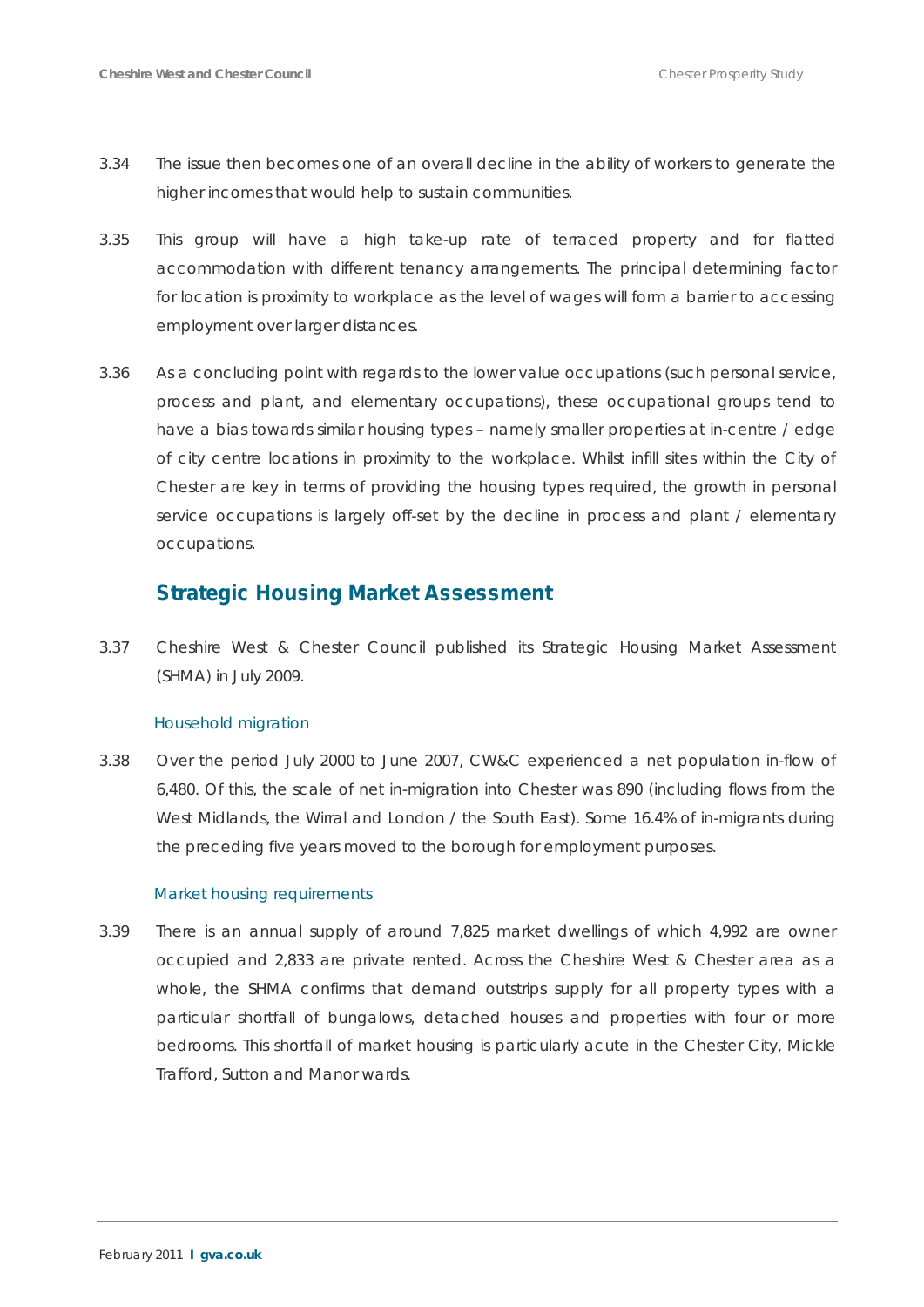- 3.40 The majority of households (86.1%) moving into the borough are seeking a detached or semi-detached house, with three bedrooms the most popular size. Some 35.6% of inmigrants would consider a bungalow, whilst 17.5% would consider a flat. Accordingly, the SHMA ascertains the range of dwellings that need to be built across Cheshire West & Chester to help satisfy market demand, and on this basis, suggests that following split between property types:
	- Houses 61.9%
	- Flats 12.6%
	- Bungalows 25.6%

#### *Estate agent views on housing market dynamics*

3.41 Estate agents noted that terraced properties within a 3-mile radius of the city centre are attractive to first time buyers; popular areas include Hoole, Vicars Cross and Bache.

#### *SHMA Demand Conclusions*

**3.42 There is an annual shortage of 2,677 Market Homes and 1,193 Affordable Homes in Cheshire West and Chester against RSS figures, almost half of the demand in both cases is from within Chester (1,289 and 426 respectively)**

# **Agent Consultation**

- 3.43 A number of local agents and a locally active developer have been consulted with regard to their views and experiences of the local housing market, and their assessment of the local demand / supply of housing across Cheshire West & Chester. These consultees were:
	- **Beresford Adams**
	- Humphreys of Chester
	- **Knight Frank**
	- **Lovells**
	- **Reeds Rains**
	- Savills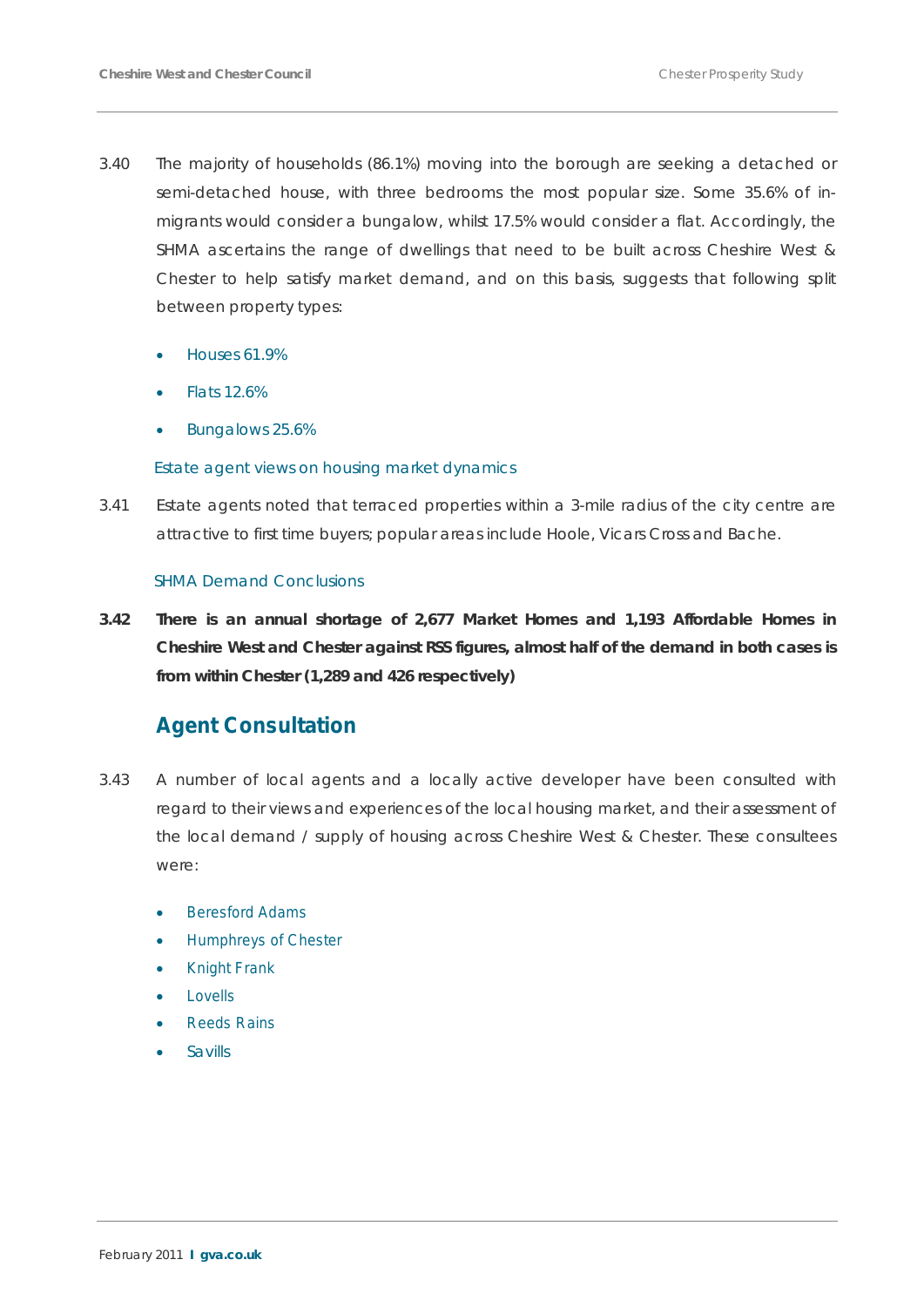#### *Market overview*

- 3.44 The market has remained relatively active in recent months, with sales remaining high. However, this has begun to slow from the beginning of September, as the seasonal slow sales period begins.
- 3.45 It is anticipated that this slow period will continue for some time, with sales picking up in the longer-term.

#### *Supply / demand*

- 3.46 Agents confirmed that the areas around the outskirts of central Chester are increasingly in demand for larger, detached and semi-detached properties (particularly from families). Despite the high concentration of new build apartment developments within the city centre, these are not deemed popular, with family and first time buyer houses more in demand in suburban areas.
- 3.47 There are considered to be very few young people in the market overall, although those that are tend to be forced to buy in the less desirable parts of Chester (i.e. Chester Point in Blacon) where there is some affordable housing supply. Affordable housing outside of the city centre is generally concentrated in less desirable areas, and there is a lack of supply which dictates that those in need of affordable housing are limited to a few urban locations.

#### *Urban / rural dynamic*

- 3.48 There is very little rural demand, with only retired couples looking to down-size and/or change their lifestyle interested in moving out of urban areas. They tend to look for barn conversion-type properties. However, more elderly people over retirement age tend to want to sell up and move back into urban areas, as cuts in services (post office, transport, shops) mean that rural areas are less appealing to more vulnerable and less mobile people with less of a disposable income. There is significant over-50's housing within the walls of Chester to cater for this demand. The compact nature of the city centre and number of apartments appeals to these type of people.
- 3.49 Families tend to prefer to live in suburban areas closer to school, shops, transport and amenities, and there is very little demand from families more than 5-10 miles from the urban edge of Chester, or bordering established residential areas e.g. Tarporley. These buyers need good infrastructure and amenities. Hoole and Broughton are also cited as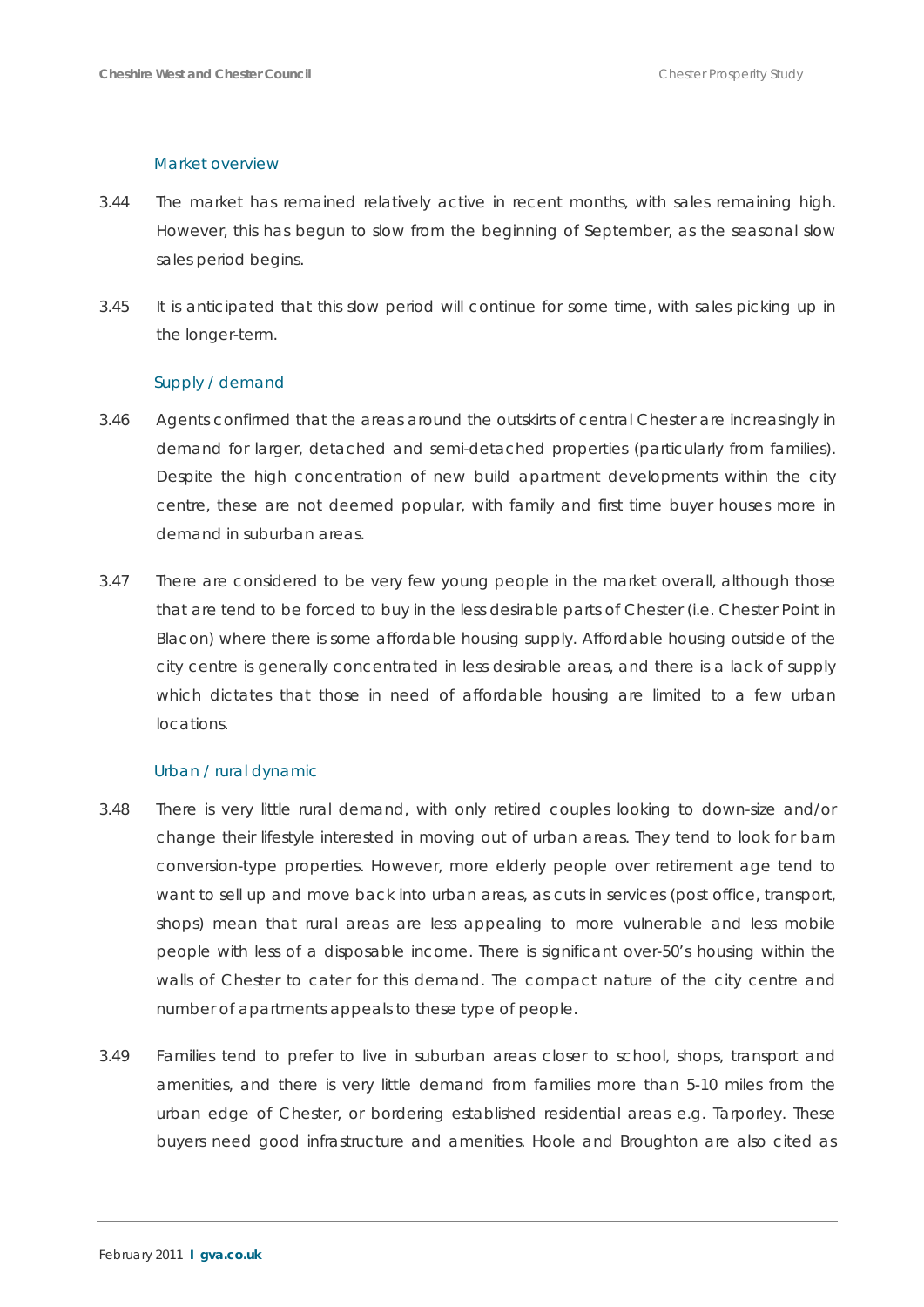areas popular with families. Congestion and the effects of the race course crowds on the town are cited as key reasons why families try to avoid central Chester.

- 3.50 The city centre is also attractive to investors with student lets, and businessmen who work in Chester during the week. A significant amount of development activity within Chester has targeted young people and first time buyers.
- 3.51 In terms of sales, rural/semi-rural sales slow considerably in winter, but in Summer 2010 there was little difference in the level of demand between rural and urban areas (Humphreys of Chester). There is a lack of supply in rural areas, with the outskirts of central Chester proving increasingly popular.
- 3.52 There is very little feel in the market as to whether young people are being 'forced' out of urban areas and into Chester in order to access housing. The only recognised trend is that of more wealthy retired couples looking to move into more rural areas, with families more attracted to urban areas.

#### *Summary*

- 3.53 The above paints a picture of the economic drivers that are directing the housing market across Cheshire West & Chester.
- 3.54 The area will display demand for providing the type of housing that would meet the needs of Professionals and, to a lesser extend, Associate Professionals. At this stage it would seem reasonable to suggest that suburban locations would be preferred by these occupation types. Suburban neighbourhoods can specifically be found in Chester and the other principle towns. Exact reference to market areas cannot be made at this stage without earnings data to compare to affordability.
- 3.55 At the other end of the scale, the loss of population particularly within the Skilled / Service Occupations and other low value occupations (whether this is in manufacturing or services) will have further implications for the housing market. The expansion occupation sectors are however offset, as demonstrated by the aggregated net housing balance, by other occupation sectors seeing demand fall.
- 3.56 In order to plan for the needs of the Professional sector (and other growth sectors), it is first important to understand the relative supply / urban capacity position across the study area. Is there sufficient housing land available, in the types of areas that will attract these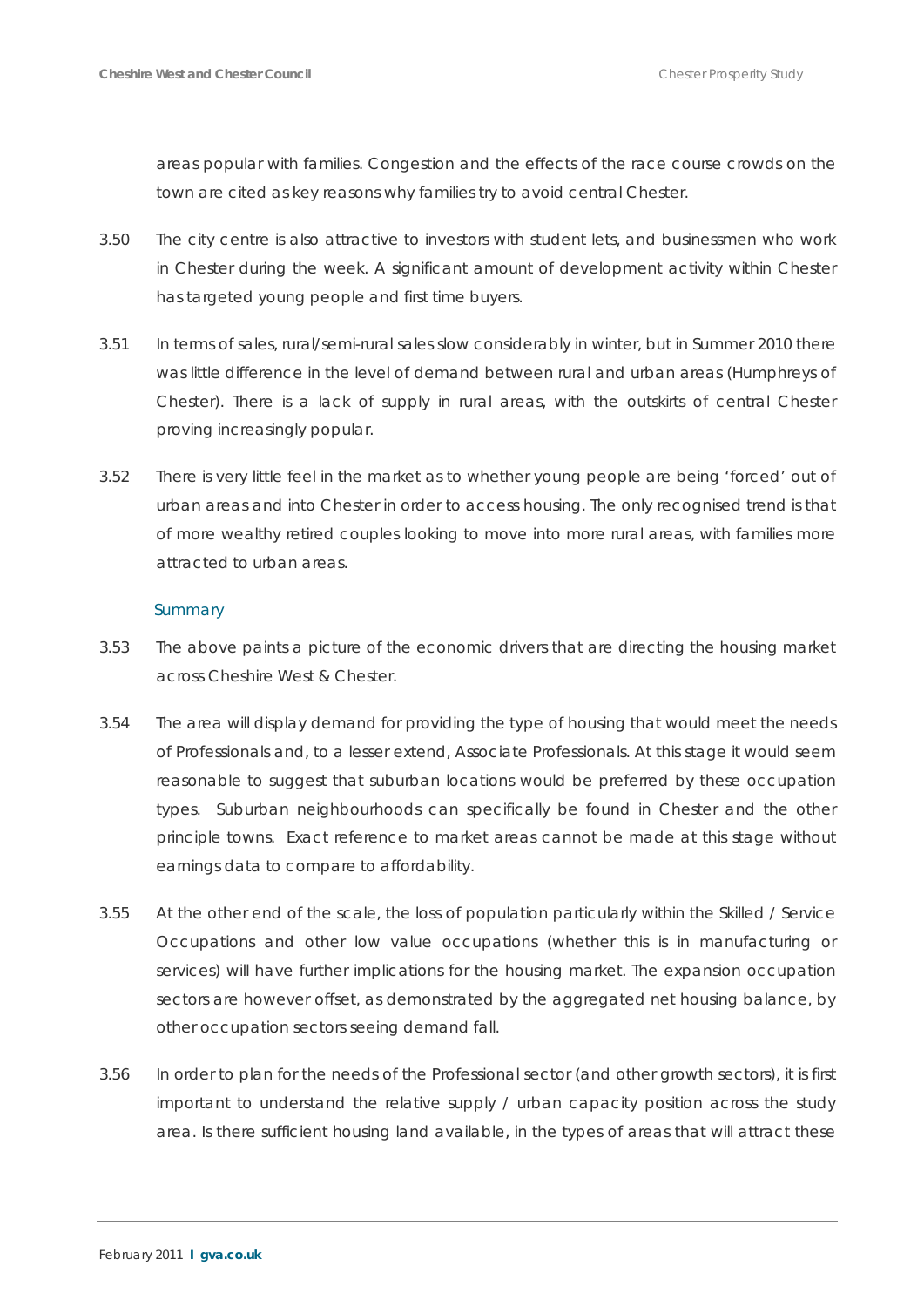occupational groups, to meet the demand? The needs of this sector are such that this, in the main, will not be targeted into the inner areas of Cheshire West & Chester and, indeed, the inner areas of Chester.

3.57 Set against figures within the SHMA however, it is evident that there is acute housing pressure within Chester for market housing and affordable housing. The SHMA itself makes recommendations over the number of apartments, houses and bungalows required to meet market needs.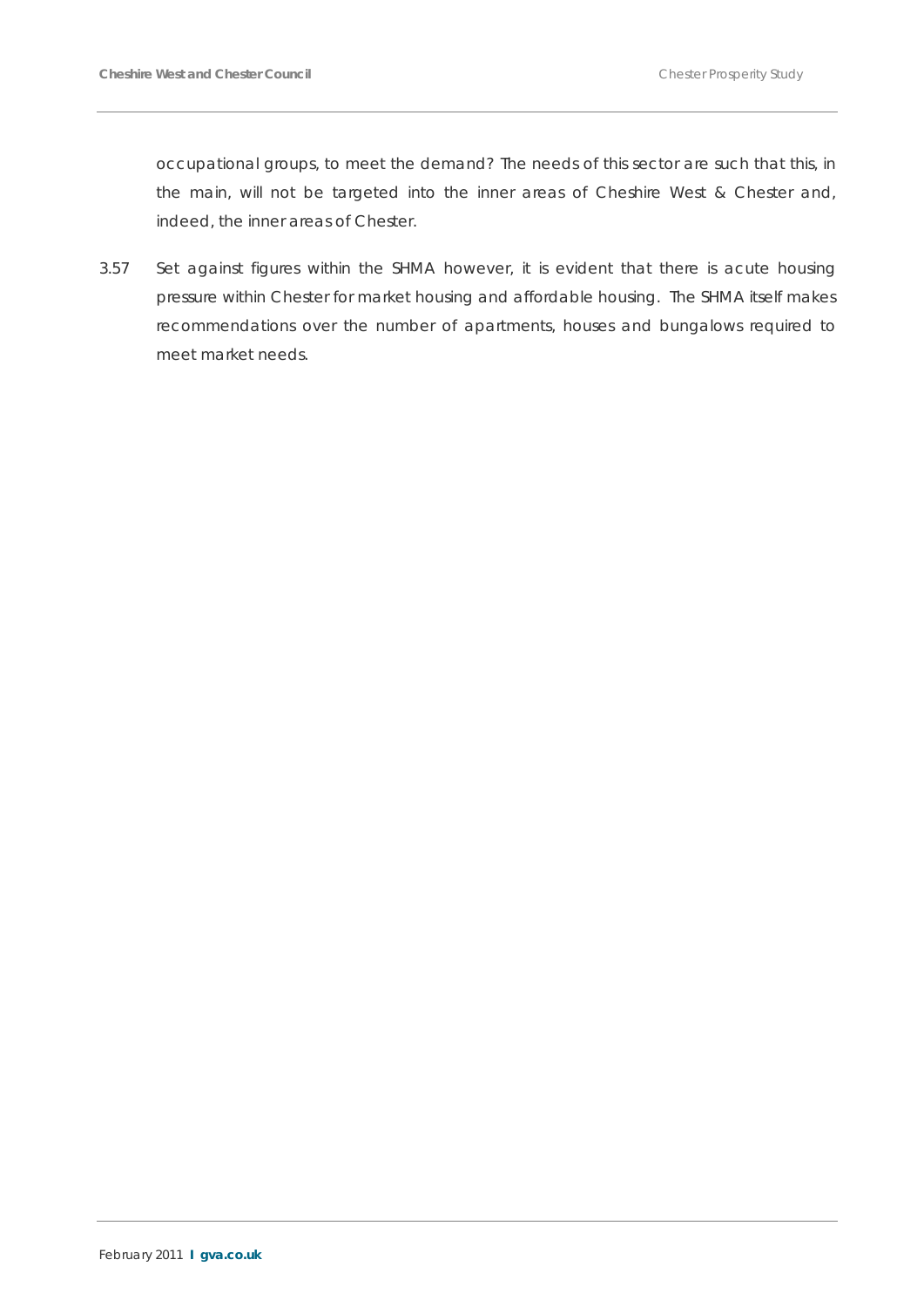# **4. Potential Housing Land Supply**

- 4.1 The section analyses the borough's position in terms of potential housing land supply.
- 4.2 Cheshire West & Chester Council recently published its Final Draft SHLAA, which seeks to demonstrate a sufficient supply of potential sites suitable, available and achievable for residential development.
- 4.3 The draft SHLAA identifies the current housing land position for CWaC. The RSS target is for 1,317 units to be deliver per annum as ot April 2010, this represents 4 years worth of supply within the 5 year supply category and therefore there is a shortfall of housing delivery across the borough. Within Chester, 1,324 units have been identified as part of the 5 year supply (c. 25%)
- 4.4 Therefore, there is a clear shortfall of identified sites. Before identifying potential sources of additional housing numbers, a review of the SHLAA is provided below.

## Final Draft SHLAA 2010

- 4.5 Sites excluded from the Final Draft SHLAA include:
	- sites with a high level of flood risk (i.e. Zones 3a and 3b) excluding town centres locations in Winsford and Northwich;
	- sites comprising playing fields and designated open space; and
	- sites below 0.4 hectares without planning permission.
- 4.6 With regards to establishing the net developable area of sites included in the Final Draft SHLAA, the following assumptions are applied:
	- up to 0.4 hectares 100% developable
	- between 0.4 and 2 hectares 80% developable
	- 2 hectares or above 60% developable
- 4.7 The remainder of this section will present findings of the Final Draft SHLAA at two geographical levels: (a) the City of Chester; and (b) the wider Cheshire West & Chester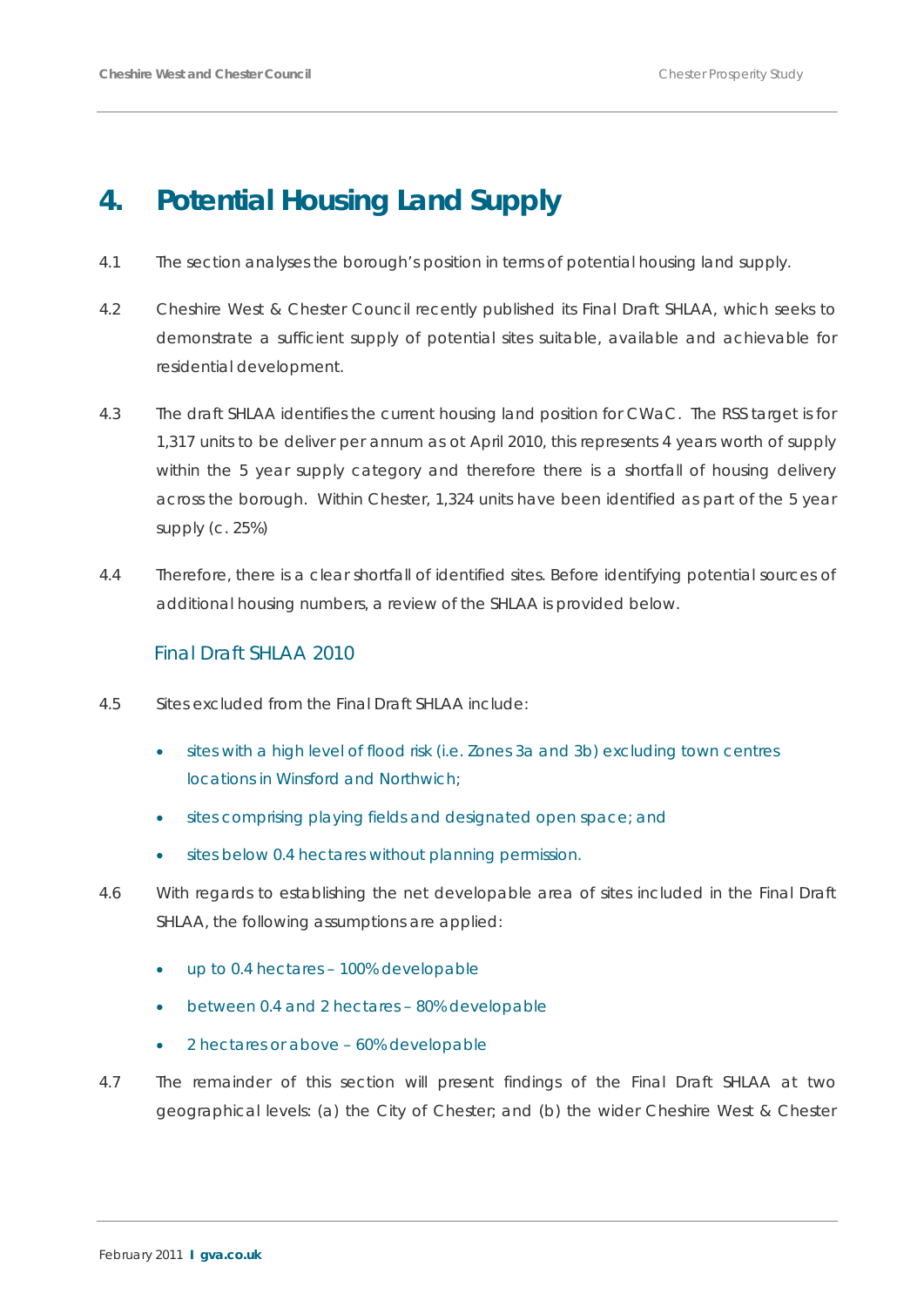area. For the purpose of this Study, the findings (and related assumptions) are taken at 'face value'.

#### *City of Chester SHLAA Sites*

- 4.8 There are 133 SHLAA sites identified within the City of Chester, distributed within the following wards:
	- Blacon;
	- Boughton Heath & Vicars Cross;
	- City;
	- Hoole & Newton;
	- Overleigh; and
	- Upton.
- 4.9 Figure 4.1 below defines the boundaries of the 'City of Chester' in the context of the Study.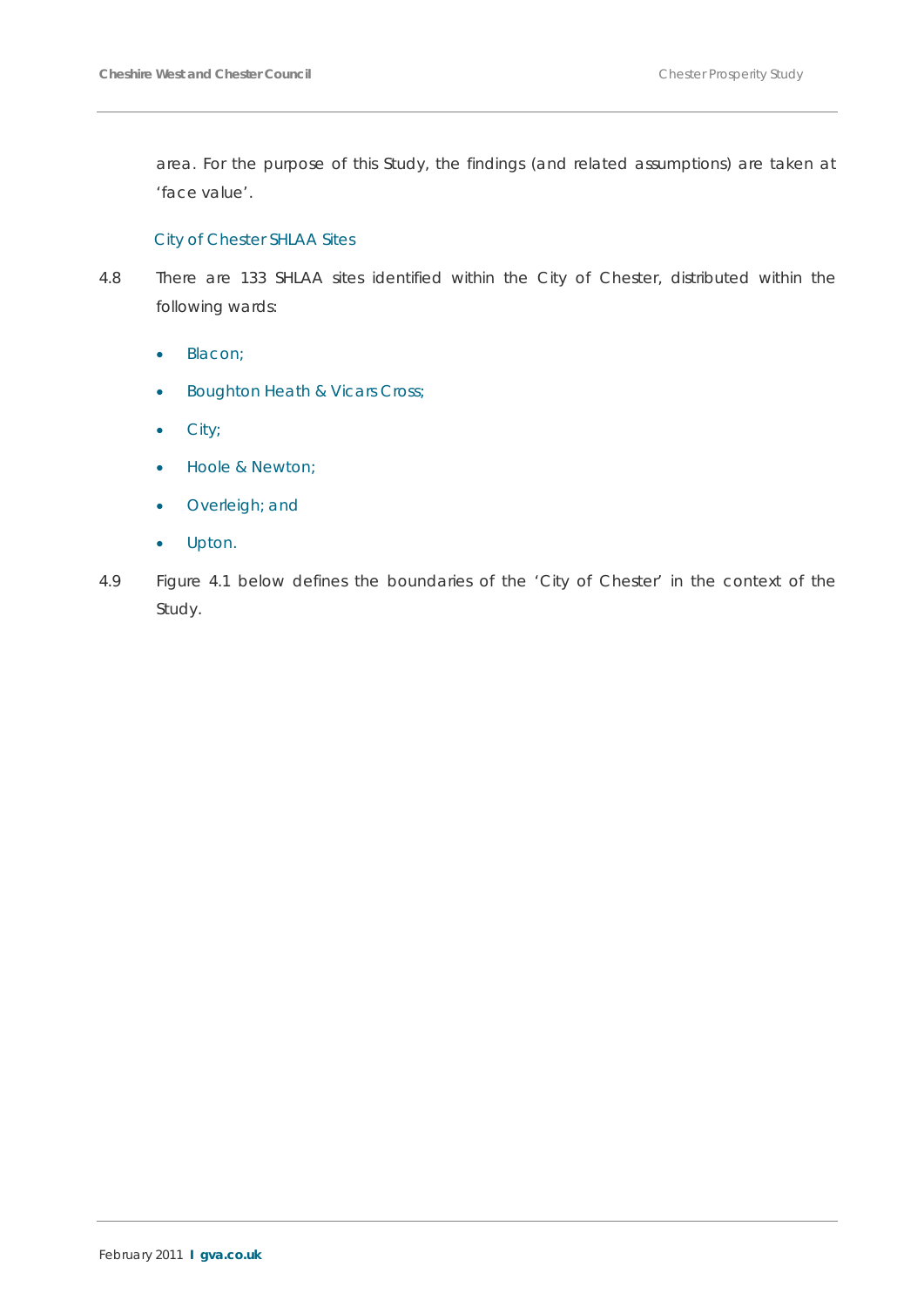#### **Figure 4.1: City of Chester**



**Source: Cheshire West and Chester Council**

- 4.10 Table 4.1 below shows that nearly three-quarters of SHLAA sites within the City of Chester (97) are less than one hectare; this skew towards smaller sites is to be expected given the predominantly 'infill' nature of residential development within urban areas. The more suburban sites identified are generally lacking within the 0 – 5 year supply.
- 4.11 A further 17 sites are between 1 and 2 hectares, whilst 12 sites are between 2 and 5 hectares.

|                                      | $0-1$ ha | $>$ 1-2 ha $>$ 2-5 ha $>$ 5-10 ha $>$ 10 ha |  |
|--------------------------------------|----------|---------------------------------------------|--|
| Number of<br>sites (by site<br>area) | 97       | 12                                          |  |

#### **Table 4.1: Number of sites (by site area) within City of Chester**

#### **Source: Cheshire West and Chester Council**

4.12 There are four sites over 10 hectares identified within the City of Chester. These are situated on the edge of the urban area, as follows: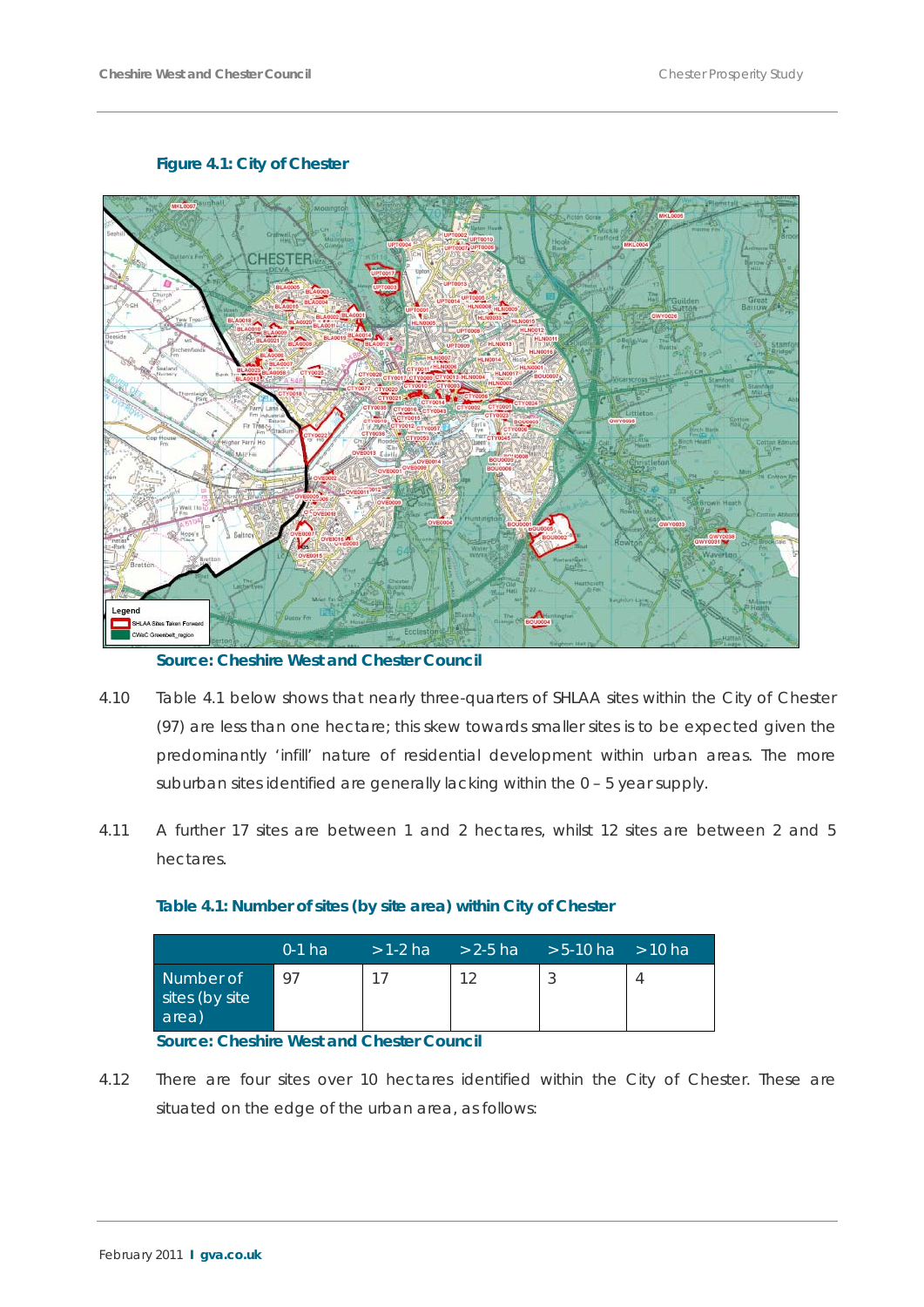- Saighton Camp, Sandy Lane, Saighton (34 hectares) This site is located to the southeast of Chester, beyond the A55, and has outline planning permission for 833 dwellings.
- Rear of Bumpers Lane tip (31.89 hectares) This employment site on the eastern edge of Chester is identified with an estimated capacity for 781 dwellings.
- Land at Countess of Chester (10.13 hectares) This Green Belt site to the north of Chester is identified with an estimated capacity for 266 dwellings.
- Upton Dene, Liverpool Road, Upton (12.01 hectares) This previously developed site to the north of Chester is identified with an estimated capacity for 154 dwellings.
- 4.13 These key sites are discussed in more detail below.
- 4.14 Table 4.2 below shows the potential number of dwellings by site density (i.e. dwellings per hectare) within the City of Chester. Only sites above 0.4 hectares are considered given that sites below 0.4 hectares achieve 'unreasonably high' densities by virtue of their size; such sites account for 828 dwellings in total (all of which have planning permission).
- 4.15 The Final Draft SHLAA identifies a potential housing supply for 3,792 dwellings at 35 dph (i.e. family housing) and – perhaps reflective of current market conditions – only 970 dwellings at 50 dph (i.e. high density flats). Only 268 dwellings are expected to come forward at less than 35 dph; such housing is generally associated with larger, high value dwellings in suburban locations.

#### **Table 4.2: Potential housing supply (by site density) within City of Chester**

|                                                    | $<$ 35 dph | 35 dph | 50 dph |
|----------------------------------------------------|------------|--------|--------|
| Potential number of<br>dwellings (by site density) | 268        | 3.792  | 970    |

#### **Source: Cheshire West and Chester Council**

- 4.16 This spread of densities is likely to be influenced by old PPS3 policy requiring housing developments to be a minimum of 35 dwellings per hectare. Current housing market conditions mean that developers are seeking to reduce densities to target larger family homes that have sufficient equity to move in present conditions, this is at the expense of smaller First Time Buyer units.
- 4.17 The lack of potential sites for housing below 35 dph (i.e. those capable of providing larger, detached and semi-detached properties) is seemingly at a mismatch with the 'expansion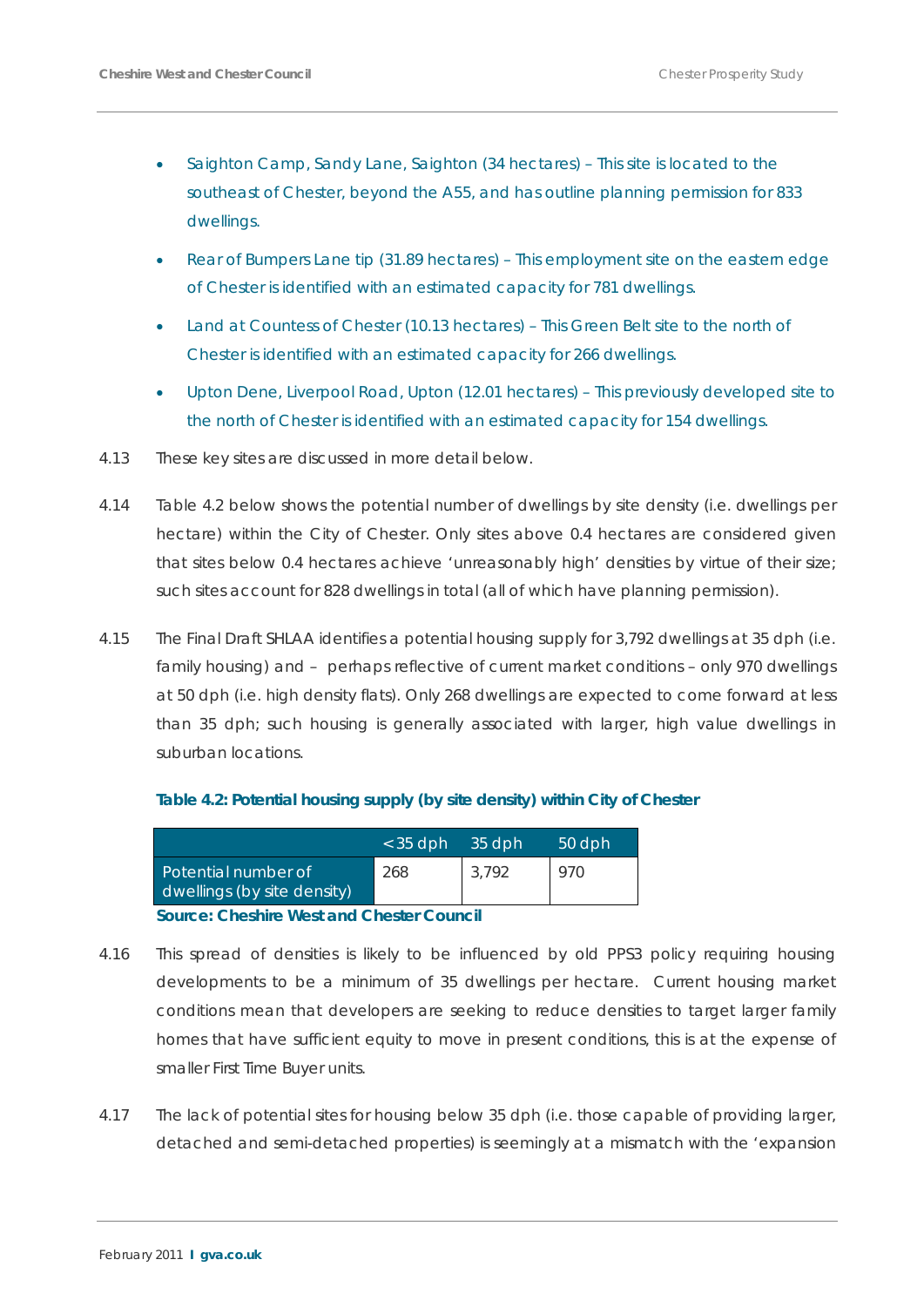demand' figure attributed to *Professionals* in the previous section (i.e. 3,100 jobs). This occupational group has a strong bias towards high value, executive-type housing which is typically developed at lower densities. However, it is considered that developments around the 35 dwellings per hectare density should be able to comfortably deliver a mix of 2, 3 and 4 bed homes. Importantly, these will need to be sited in areas which support the Professional occupation groups (i.e. suburban)

4.18 Table 4.3 below shows Chester's potential housing supply over a period of 15 years (and beyond). Of the overall potential housing supply (5,858 dwellings), almost a quarter (1,324 dwellings) is to be delivered within 1-5 years. A considerable proportion of this potential housing supply is expected to come forward in 11-15 years (1,448 dwellings), or in 16 years or more (980 dwellings); the deliverability of these sites is open to question given the timescales.

#### **Table 4.3: Potential housing supply (by phase) within City of Chester**

|                                     | $1-5$ yrs | $6-10$ yrs | $11 - 15$ yrs | $> 16$ yrs | Total |
|-------------------------------------|-----------|------------|---------------|------------|-------|
| Potential<br>number of<br>dwellings | 1,324     | 2,106      | 1.448         | 980        | 5,858 |

**Source: Cheshire West and Chester Council**

- 4.19 As aforementioned, the four largest sites within the City of Chester include:
	- Saighton Camp, Sandy Lane, Saighton (34 hectares);
	- Rear of Bumpers Lane tip (31.89 hectares);
	- Land at Countess of Chester (10.13 hectares); and
	- Upton Dene, Liverpool Road, Upton (12.01 hectares).
- 4.20 The Saighton Camp site already has outline planning permission for 833 dwellings; this site will provide family housing at a density of 35 dph. In terms of supply, 60 dwellings are expected to come forward within 5 years (with 200 in 6 to 10 years, 200 in 11 to 15 years, and 373 thereafter).
- 4.21 The Upton Dene site is currently under construction; all 154 dwellings are expected to come forward within 5 years.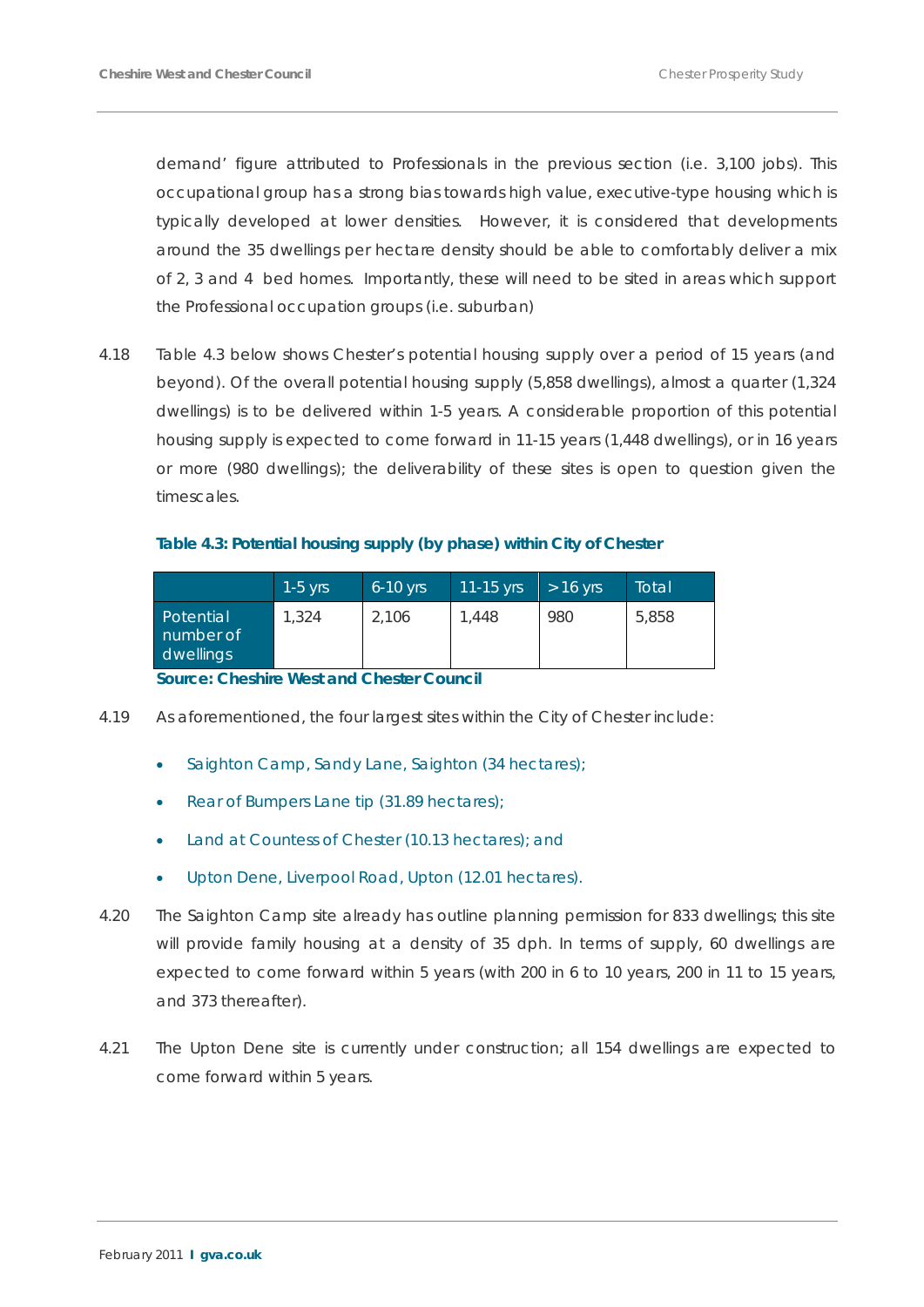- 4.22 Going forward then, the two other 'largest' sites within the City of Chester will become key sites in terms of meeting the supply/demand gap. These sites should provide high value, executive-type housing as required by *Professionals* and should be able to keep pace with market demand in the short-term.
- 4.23 Table 4.4 below shows the number (and area) of sites excluded from the Final Draft SHLAA. A total of 215 sites were omitted within the City of Chester (equating to 485 hectares). A considerable proportion of these omitted sites were below the minimum site size of 0.4 hectare.

#### **Table 4.4: Omitted SHLAA sites within City of Chester**

| Number of<br>comitted sites in<br>total | Area of omitted<br>sites in total (ha) <sup>1</sup> | Number of<br>omitted Green <sup>1</sup><br><b>Belt sites</b> | Area of omitted<br><b>Green Belt sites</b><br>(ha) |
|-----------------------------------------|-----------------------------------------------------|--------------------------------------------------------------|----------------------------------------------------|
| 215                                     | 485                                                 |                                                              | 316                                                |

**Source: Cheshire West and Chester Council**

- 4.24 Of the 215 omitted sites, 26 sites were situated within the Green Belt (equating to 316 hectares). Notable omitted sites within the Green Belt include:
	- Land at Abbots Well, Whitchurch Road (21 hectares);
	- Land south of Saighton Camp, Sandy Lane (45 hectares); and
	- Land west of Wrexham Road, Lache Eyes (185.3 hectares).

#### *Wider Cheshire West & Chester SHLAA Sites*

4.25 There are 423 SHLAA sites identified within the wider Cheshire West & Chester area (excluding the City of Chester), with an estimated capacity for 30,133 dwellings. Table 4.5 below shows the timings of this potential housing supply. The majority of the supply is expected to come forward in 6-10 years (9,115 dwellings) or 11-15 years (9,377 dwellings), with around 16% (4,934 dwellings) to be delivered within 1-5 years.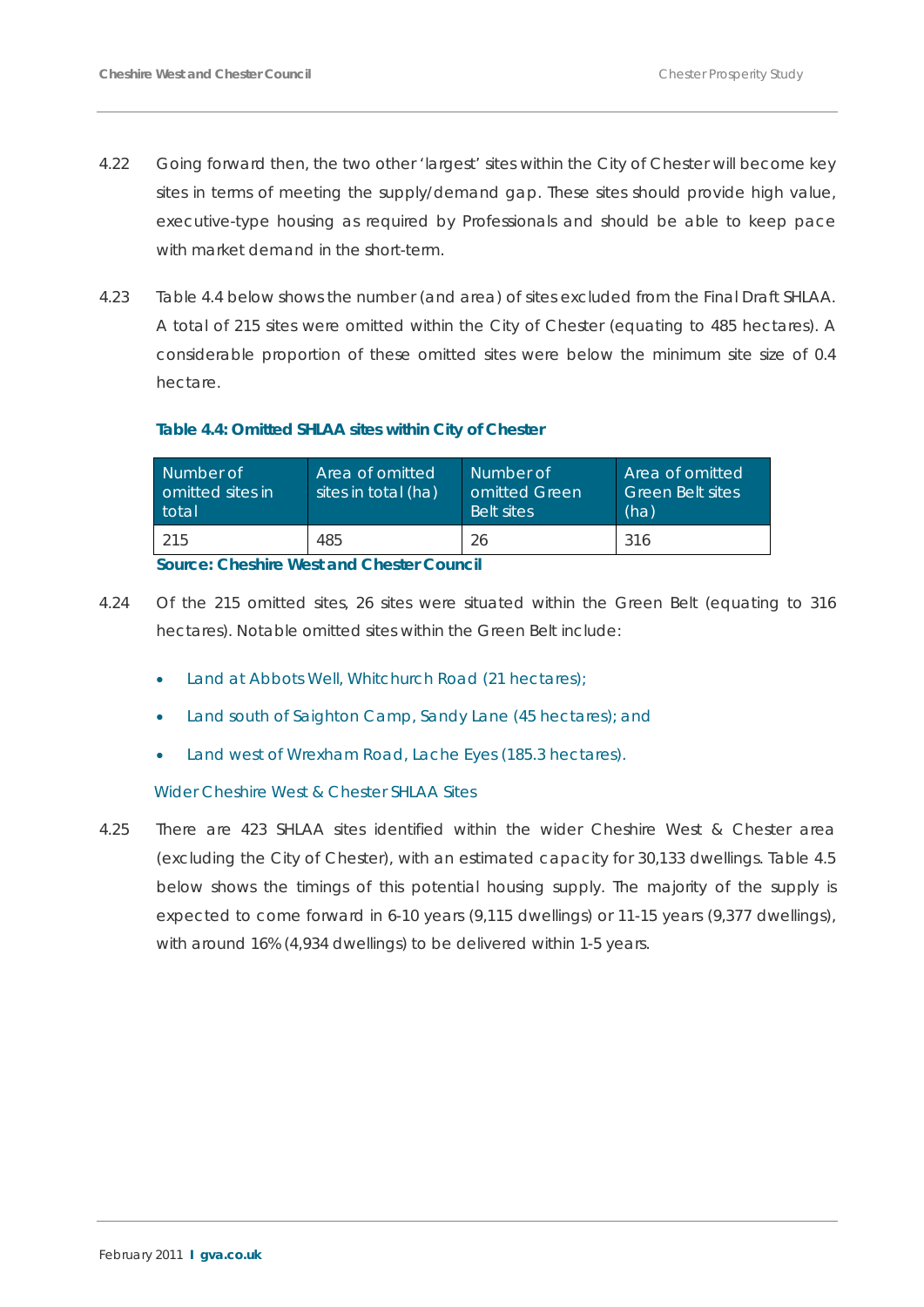|                                     | $1-5$ yrs | $6-10$ yrs | $11-15$ yrs | $> 16$ yrs | Total  |
|-------------------------------------|-----------|------------|-------------|------------|--------|
| Potential<br>number of<br>dwellings | 4.934     | 9.115      | 9.377       | 6.707      | 30,133 |

#### **Table 4.5: Potential housing supply (by phase) within Cheshire West & Chester**

**Source: Cheshire West and Chester Council**

- 4.26 The total number of SHLAA sites taken forward across Cheshire West & Chester as a whole equates to 35,991 dwellings. From our breakdown of SHLAA sites, it is clear that the City of Chester accounts for around 16% (5,858 dwellings) of this potential housing supply.
- 4.27 In addition to the Green Belt 'Land at Countess of Chester' site within the City of Chester, the Final Draft SHLAA includes two Green Belt sites within the wider Cheshire West & Chester area. Both of these sites fall within the Eddisbury ward to the east of the borough, as follows:
	- Eden Vale Factory, Warrington Road, Cuddington (3.84 hectares) This site is situated c. 5 kilometres to the west of Northwich and has an estimated capacity for 160 dwellings at 35 dph.
	- Former Marley Tile Works, Station Road, Delamere (7.11 hectares) This site is situated c. 10 kilometres to the southwest of Northwich / northwest of Winsford and has an estimated capacity for 171 dwellings at 30 dph.
- 4.28 Spatially, it is apparent that the borough's potential housing land supply is primarily concentrated in and around Chester (c. 16%) and, to a lesser extent, the smaller settlements of Ellesmere Port, Northwich and Winsford (refer to Figure 4.2 below).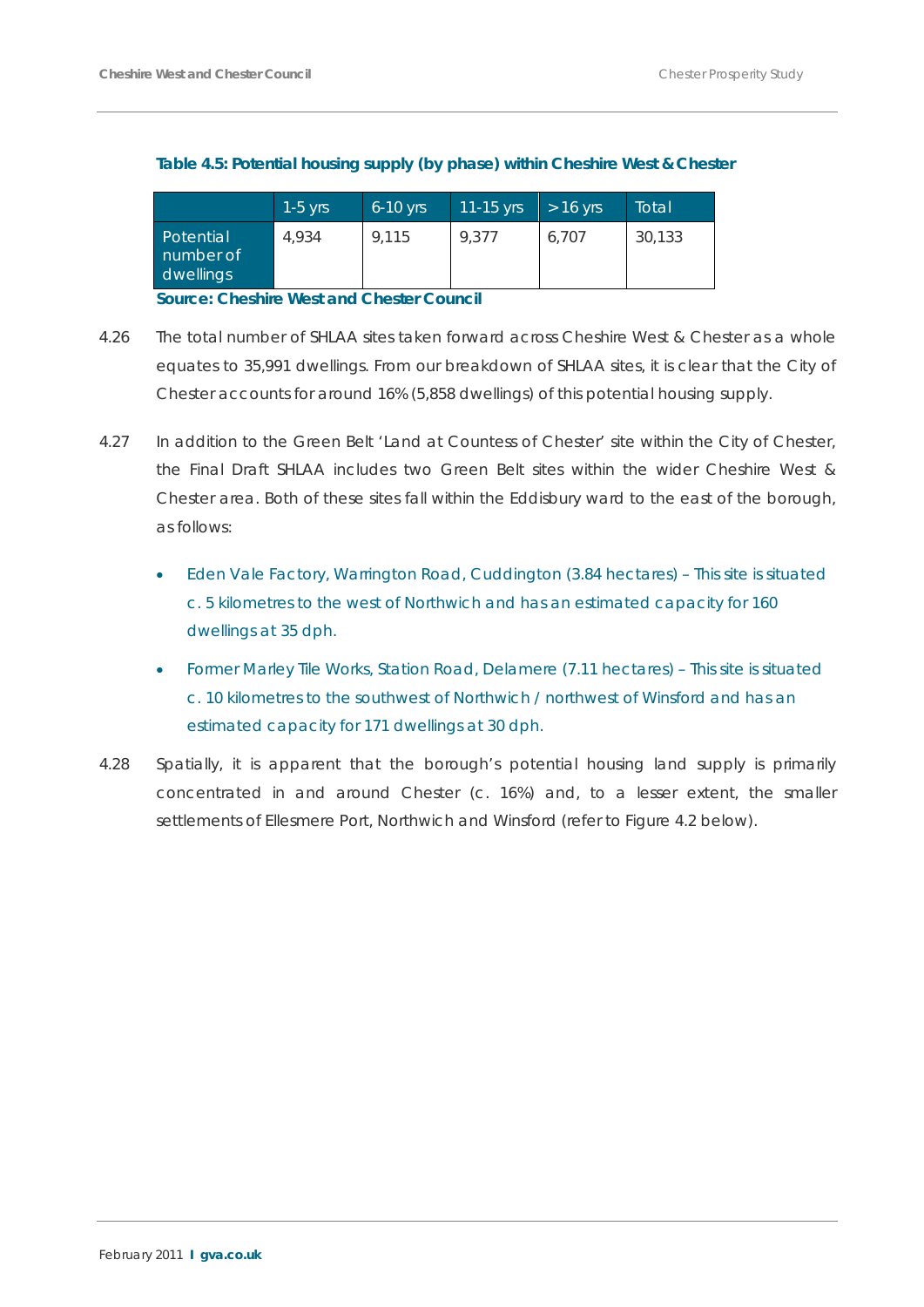

#### **Figure 4.2: Spatial distribution of potential housing land supply across CWaC**

**Source: Cheshire West and Chester Council**

4.29 Table 4.6 below shows that, in total, 361 sites were omitted within the wider Cheshire West & Chester area (in addition to those omitted within the City of Chester); these sites equate to 1,929 hectares. The majority of these omitted sites were below the minimum site size of 0.4 hectare, whilst 186 sites (or 1,598 hectares) were designated Green Belt.

| Number of         | Area of omitted | Number of         | Area of omitted         |
|-------------------|-----------------|-------------------|-------------------------|
| comitted sites in | sites in total  | omitted Green     | <b>Green Belt sites</b> |
| total             | (hectares)      | <b>Belt sites</b> | (ha)                    |
| 361               | .929            | 186               | 1.598                   |

#### **Table 4.6: Omitted SHLAA sites within Cheshire West & Chester**

#### **Source: Cheshire West and Chester Council**

4.30 Figure 4.3 below shows the spatial distribution of sites omitted from the SHLAA within the borough. It is clear that a number of these sites fall within and on the edge of Chester's urban area.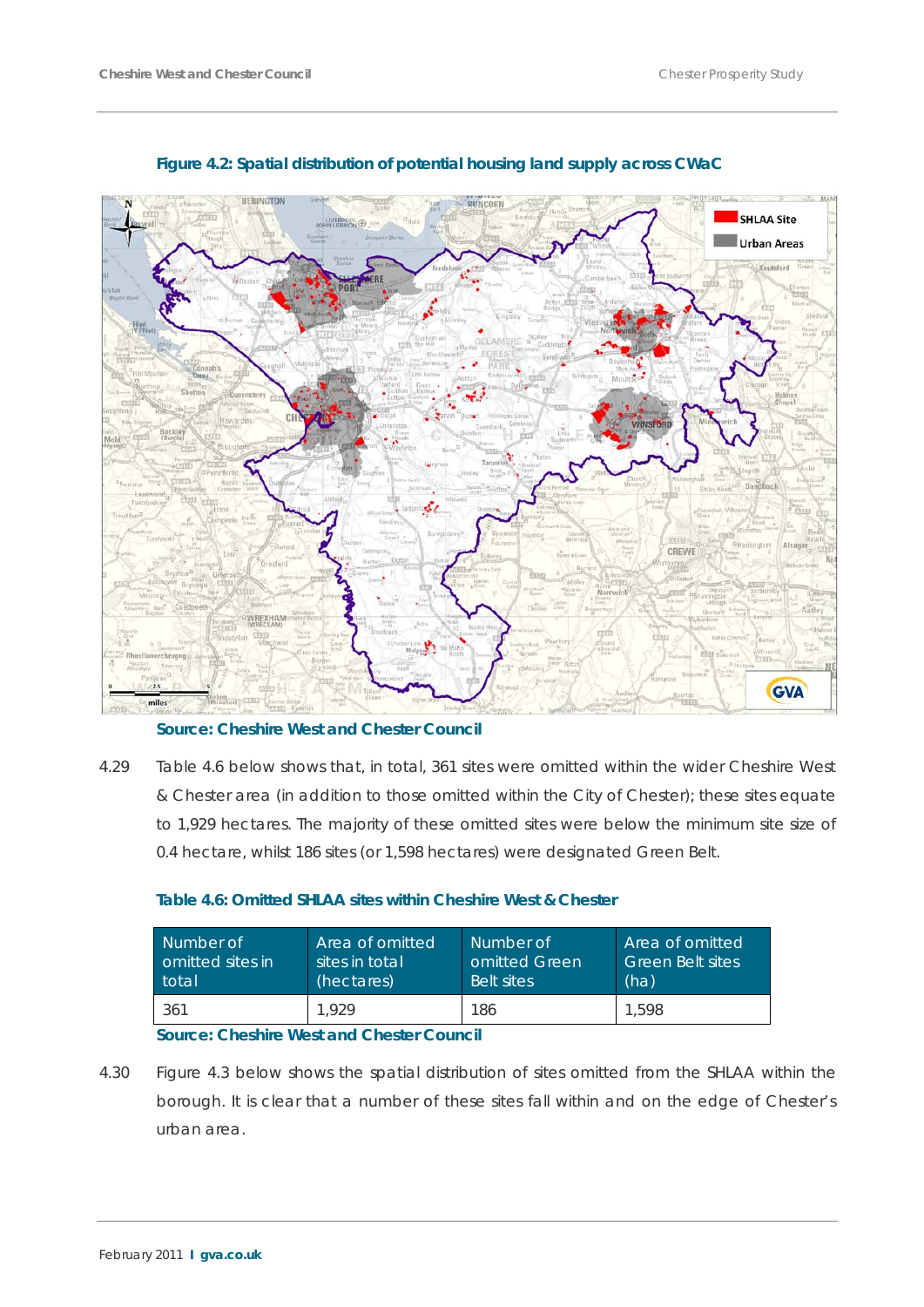



**Source: Cheshire West and Chester Council**

## Supply Analysis

- 4.31 The Core Strategy Issues and Options Report identifies growth within the short-listed options for Chester.
	- Option 1A: Regeneration based development (Chester 10% to 30%)
	- Option 1B: Chester based development (Chester 30% to 40%)
	- Option 1C: Weaver Valley based development (Chester 10% to 30%)
	- Option 1D: Balanced development (Chester 20% to 30%)
- 4.32 The Core Strategy Options have Chester delivering between 10% and 40% of the potential dwellings within CWAC. Through comparing the figures in Tables 4.3 and 4.5, it is possible to compare the potential number of dwellings against the mid-point of delivery requirement from the Core Strategy Options.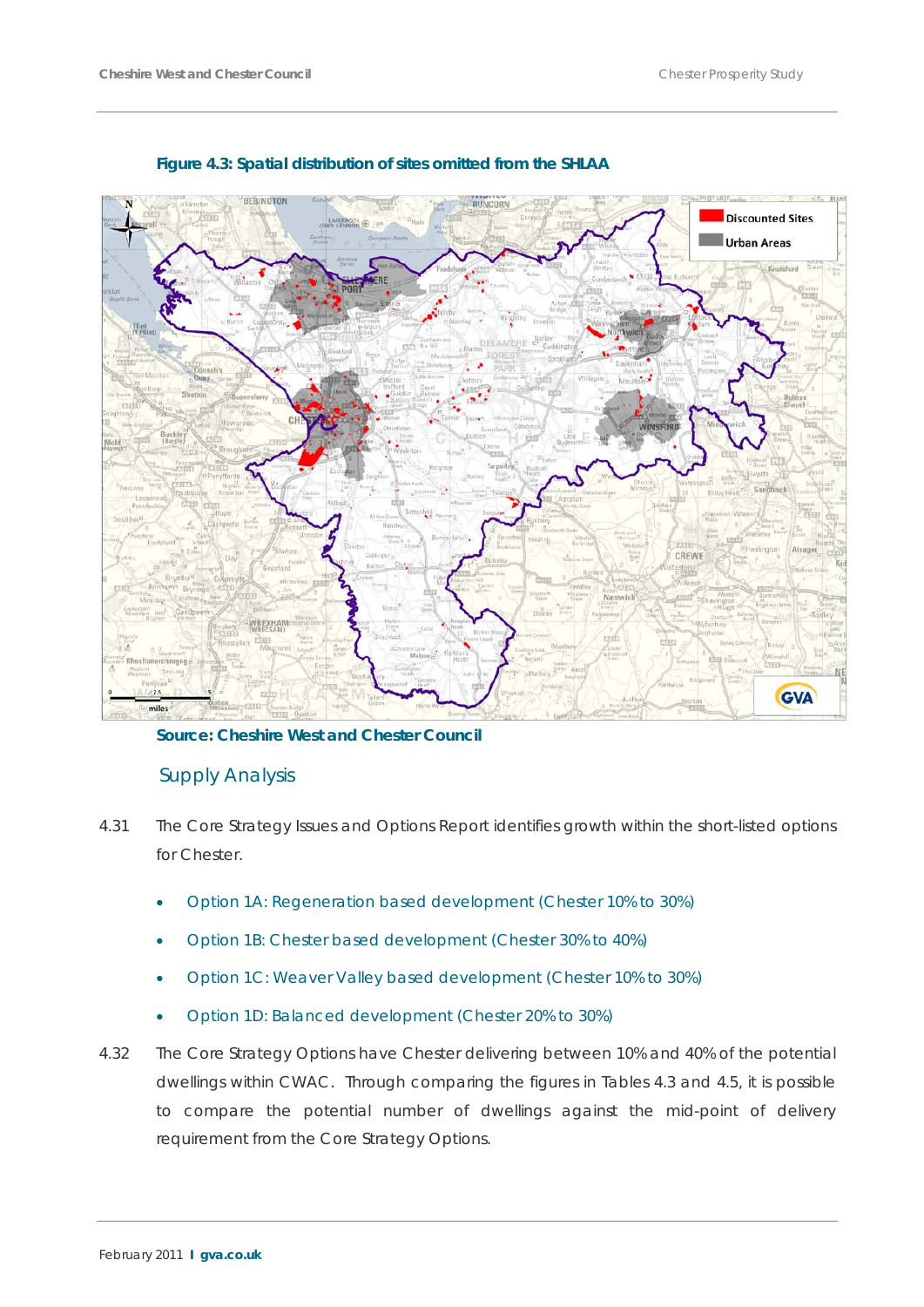|                                          | $1-5$ yrs | $6-10$ yrs | $11 - 15$<br>yrs | $> 16$ yrs | <b>Total</b> |
|------------------------------------------|-----------|------------|------------------|------------|--------------|
| Potential number of<br>dwellings CWaC    | 4,934     | 9,115      | 9,377            | 6,707      | 30,133       |
| Potential number of<br>dwellings Chester | 1,324     | 2,106      | 1,448            | 980        | 5,858        |
| Percentage                               | 27%       | 23%        | 15%              | 15%        | 19%          |
|                                          |           |            |                  |            |              |
| Option 1A Midpoint                       | 20%       | 20%        | 20%              | 20%        | 20%          |
| <b>Difference</b>                        | 7%        | 3%         | $-5%$            | $-5%$      | $-1%$        |
|                                          |           |            |                  |            |              |
| <b>Options 1B Midpoint</b>               | 35%       | 35%        | 35%              | 35%        | 35%          |
| <b>Difference</b>                        | $-8%$     | $-12%$     | $-20%$           | $-20%$     | $-16%$       |
|                                          |           |            |                  |            |              |
| Option 1C Midpoint                       | 20%       | 20%        | 20%              | 20%        | 20%          |
| <b>Difference</b>                        | 7%        | 3%         | $-5%$            | $-5%$      | $-1%$        |
|                                          |           |            |                  |            |              |
| Option 1 D Midpoint                      | 25%       | 25%        | 25%              | 25%        | 25%          |
| <b>Difference</b>                        | 2%        | $-2%$      | $-10%$           | $-10%$     | $-6%$        |

**Table 4.7 Percentage of units in Chester against the entire potential supply in Cheshire West**

**Source: Cheshire West and Chester Council**

- 4.33 Through using the mid point values for delivery it is clear that across all 4 Options Chester would fail to deliver on the required level of housing. If the minimum figures were used then Options 1A and 1C would be deliverable, however 1B and 1D would still be undeliverable. On this basis it is considered that Chester has a lack of supply over this entire period.
- 4.34 In the 1-5 year period, Chester could deliver on all but Option 1B of the Core Strategy against the current allocated dwellings. However, it is also recognised that there is an overall shortfall within the 5 year supply so this basis of comparison is skewed.
- 4.35 This data also shows that the overall supply in Chester is front-loaded and decreases over time; it is suggested that the rejection of Green Belt sites within the SHLAA is causing this to tail off.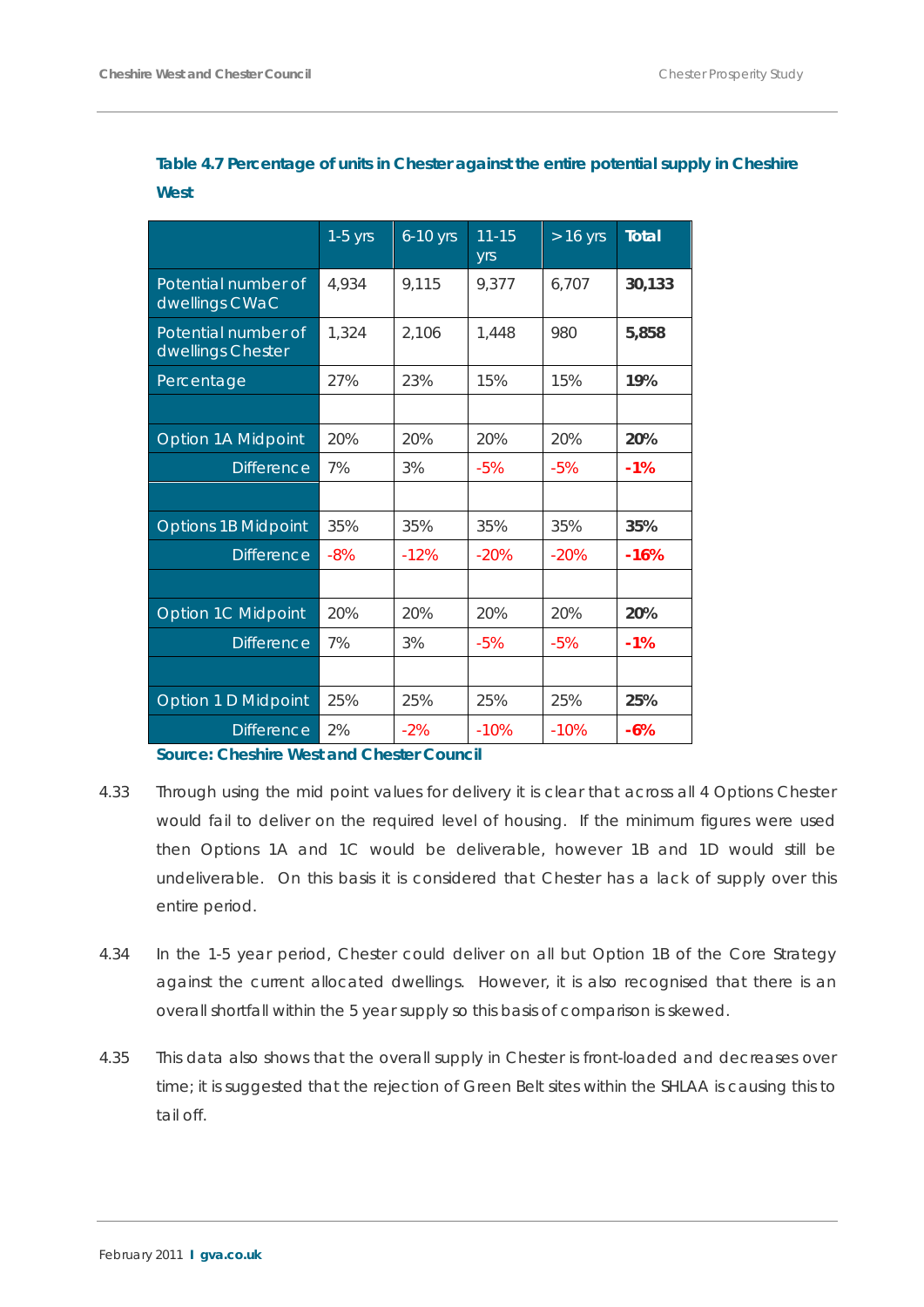# **5. Conclusions & Recommendation**

- 5.1 In summary it is evident that demand is outstripping supply across the Borough and within Cheshire West as evidenced by the SHMA and the inability to deliver a 5 year housing supply within the SHLAA.
- 5.2 At Section 2, the employment forecasts presented in Figure 2.4 indicate negligible growth in Cheshire West & Chester over the plan period (up to 2027). Despite this, the borough is expected to 'catch up' with the region in regards to the rate of employment growth. For the purpose of the Study however, it has been necessary to look beyond such headlines and identify the sub-sectors driving long term and short term growth in Cheshire West & Chester; those high growth sub-sectors will essentially determine net occupational requirements and, in turn, the types and locations of new housing development required to satisfy demand.
- 5.3 Table 2.8 sets out forecast high growth sub-sectors across the borough. It is evident that services (including banking and finance) dominate those sub-sectors that are expected to deliver both high output and employment growth. Figure 2.5 supports this, indicating that service sub-sectors in particular are forecast to post above average growth in investment; these are explicitly 'Chester sub-sectors'.
- 5.4 At Section 3, the Study considers the impact of economic drivers on the housing market in Cheshire West & Chester. Figure 3.3 shows that expansion demand (i.e. net employment change arising from growth) is skewed towards higher order occupations. Accordingly, more jobs are forecast to be created for Professionals and Associate Professionals than any other occupational group over the plan period. The borough will therefore need to provide for the needs of this growth sector, which are focused upon high quality, higher value and larger accommodation at desirable locations within and on the edge of the City of Chester. Evidence from the SHMA has been highlighted demonstrated acute housing pressures across the borough, including Chester.
- 5.5 On the supply side in Section 4, the SHLAA has demonstrated to show a shortfall in housing land across the borough, including Chester. This places further pressure on existing developments coming forward.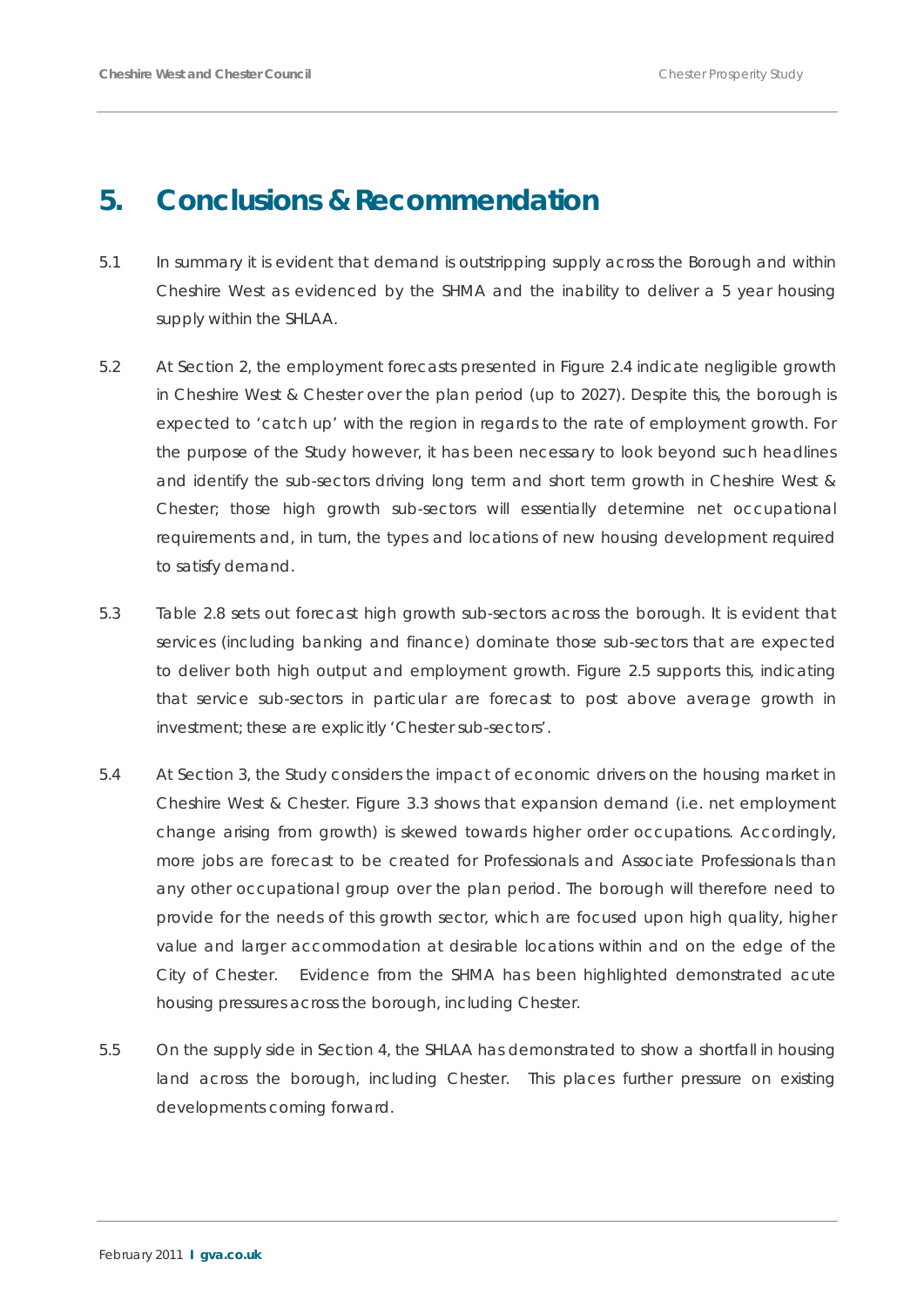5.6 This study was set against three hypotheses in the introduction;

*Hypothesis 1 - that, the City of Chester can provide the required levels of new residential development to support the economic potential of the City, without any need for change to the Green Belt.*

- 5.7 It is possible to reject this hypothesis based upon the supply side information alone. A review of the SHLAA has demonstrated that there is a lack of supply across the borough, including Chester. There are major developments on site in Chester and some larger developments that should help accommodate some of this requirement in the short-term.
- 5.8 Whilst it is difficult to forecast additional dwellings required on the prosperity approach alone in Chester, it has been shown that over the lifetime of the SHLAA there will be a lack of housing land within Chester itself to deliver against the 4 Options within the Core Strategy, this is particularly acute within Option 1B where development is focussed in Chester.
- 5.9 The SHLAA for the Chester area only includes two major sites within the Green Belt, Saighton Camp and the Countess; all other Green Belt sites were automatically discarded through the process. Given that an extensive exercise and "Call for Sites" has been undertaken to identify new housing land it is reasonable to suggest that, because of this marginality, further work is recommended to identify additional sites to make up any shortfall in housing requirement that is eventually identified for Chester when the final SHLAA is published; this would most likely have to consider sites within the Green Belt given the current shortfall.
- 5.10 Consideration should be given to delivery on Council assets to accelerate supply within the City. This shortage across the borough therefore infers that additional housing is required sooner to meet demand in the development pipeline to ensure that growth can be accommodated
- 5.11 It would therefore appear reasonable to reject this hypothesis given the shortfall of housing land supply.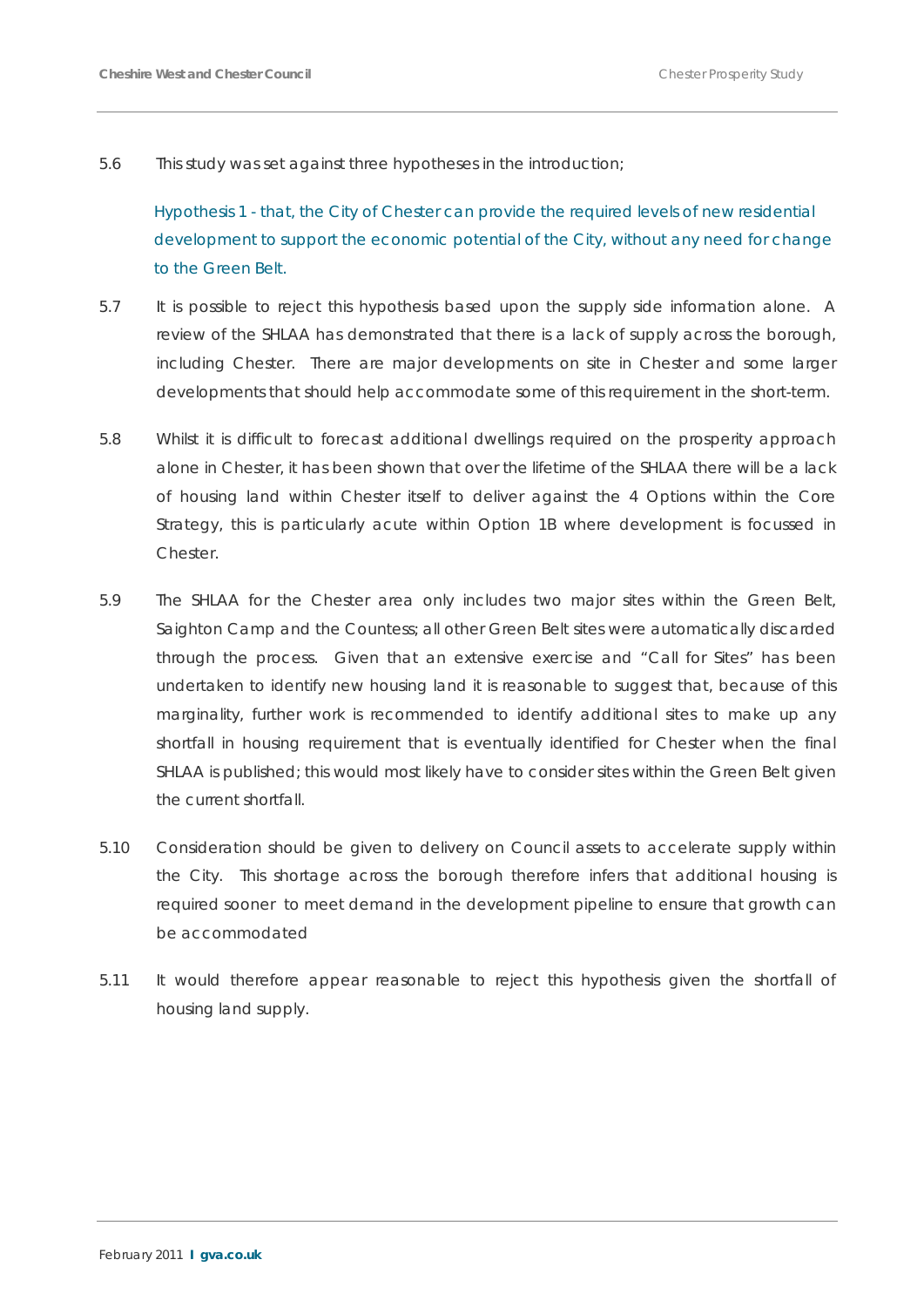*Hypothesis 2 - that, the City of Chester needs a significant level of new residential development to support the economic potential of the city, which would warrant a potential change to the Green Belt.*

- 5.12 Economic analysis has show that at the headline level, employment forecasts show modest growth. However, there is an anticipated shift towards high occupation levels which in turn suggests there will be a shift in demand for larger family homes. As described, the SHMA has demonstrated and annual shortfall of 1,289 market units and 426 affordable units in the City of Chester.
- 5.13 On the supply side, the SHLAA itself tends to react to the market through consolidating sites already within the planning system, or suggesting sites submitted in a "Call for Sites" exercise. For the longer term prospects of Chester it is feasible that more Open Countryside and even Green Belt may be required for release to support housing and economic growth. The SHLAA clearly demonstrates that through the approach taken, greenfield sites have been accommodated to the back of the delivery programme, as indicated by Figure 5.1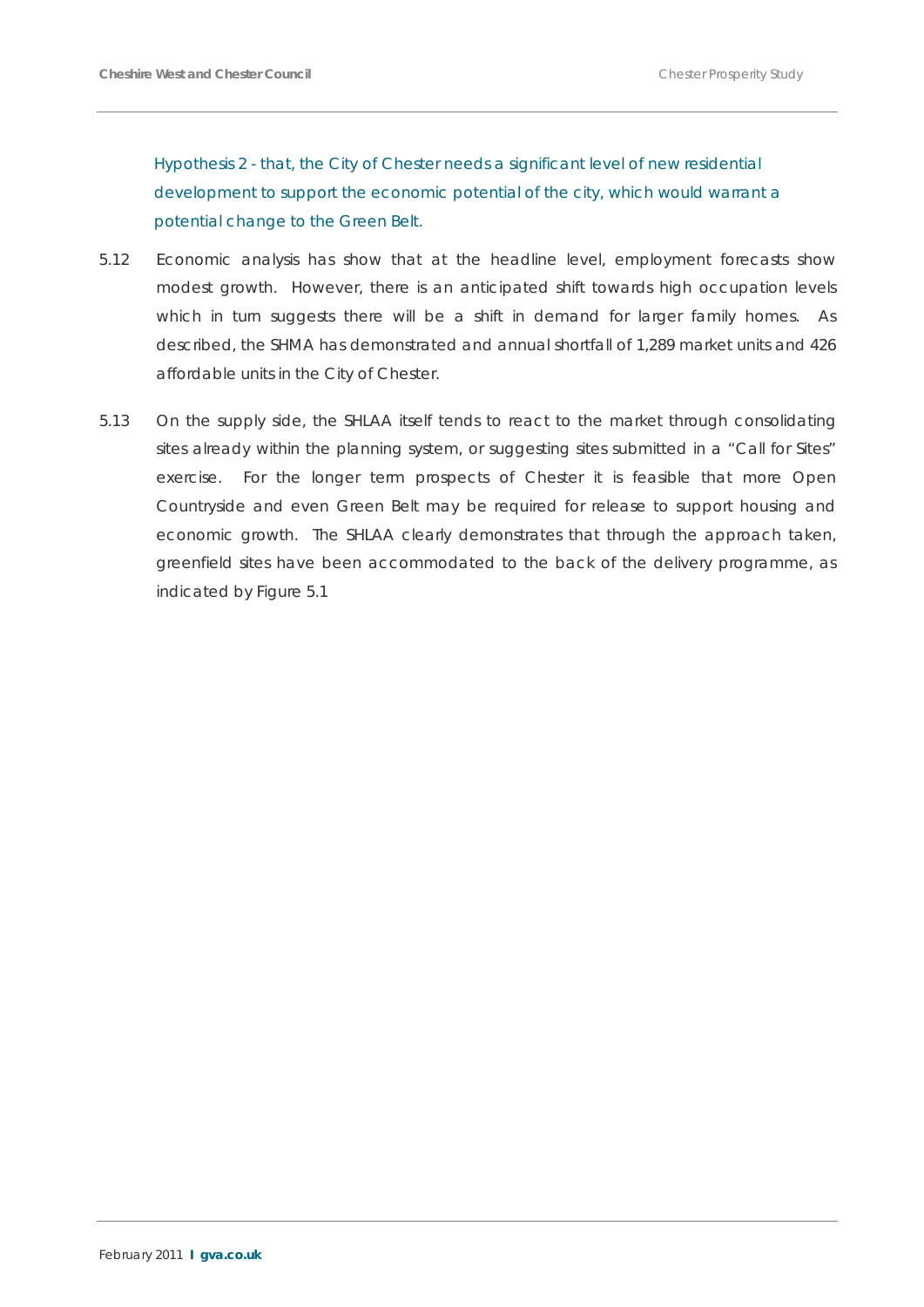

**Figure 5.1 Supply of Greenfield and PDL Land**

#### **Source; Cheshire West and Chester**

- 5.14 There is a clear surge in Greenfield site potential from the 5 year supply, just above 1,000 units, to the 6-10 year supply which has over 5,000 units.
- 5.15 Table 4.7 demonstrated that delivery in the SHLAA was front loaded in Chester before almost halving through the life of the SHLAA, most likely down to the automatic rejection of Green Belt sites, in line with current policy.
- 5.16 As such it is possible to accept the hypothesis on two elements. Principally, there is a lack of supply within Chester to deliver against SHLAA targets on a percentage basis and as the SHLAA is failing to identify supply as a whole.
- 5.17 The Core Strategy Preferred Option will advise on the broad locations for housing growth. It is proposed that CWaC need to consider the impact of the Prosperity Study on this supply position, but a strategic approach is required that addresses the lack of available